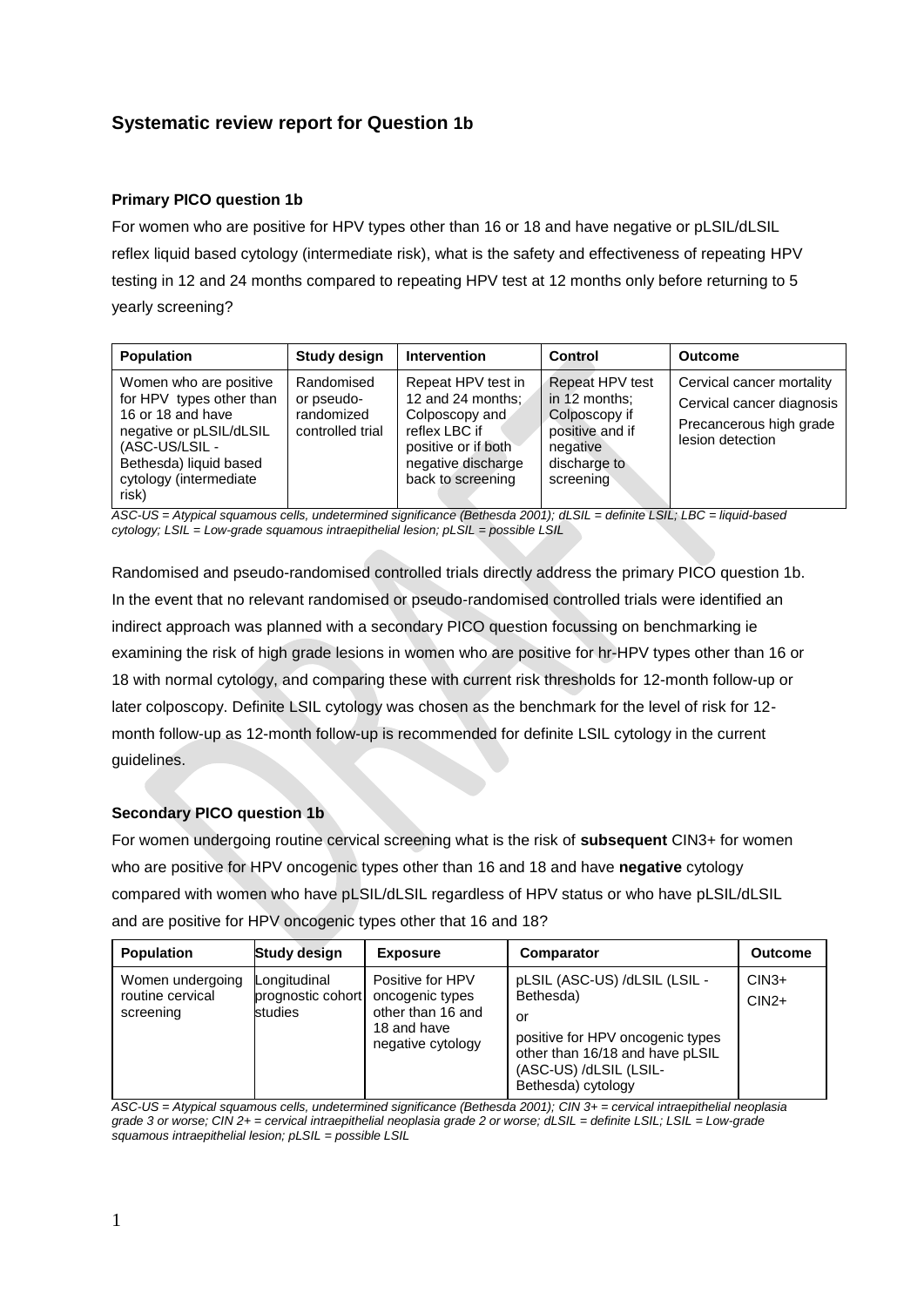#### **1. Methods**

#### **1.1. Search for existing relevant guidelines that could be adopted**

Relevant recent (2005 onwards) guidelines were identified by scanning the citations identified by the literature search and searching the National Guideline Clearinghouse [\(http://guideline.gov/\)](http://guideline.gov/) and the Guidelines Resource Centre [\(www.cancerview.ca\)](http://www.cancerview.ca/).

To be considered for adoption guidelines had to be directly relevant, based on systematic reviews of the evidence and meet the pre-specified criteria of scores of greater or equal to 70% for the domains rigour of development, clarity of presentation and editorial independence of the AGREE II instrument [\(http://www.agreetrust.org/resource-centre/agree-ii/\)](http://www.agreetrust.org/resource-centre/agree-ii/).

#### **1.2 Literature search**

In 2013 systematic reviews were undertaken by the NHMRC Clinical Trials Centre (CTC) to provide the evidence base for the assessment by the Medical Services Advisory Committee (MSAC) of cervical screening strategies for the renewal of the National Cervical Screening Program (http://www.cancerscreening.gov.au/internet/screening/publishing.nsf/Content/E6A211A6FFC29E2CC A257CED007FB678/\$File/Review%20of%20Evidence%20notated%2013.06.14.pdf).

One of the CTC systematic reviews addressed the question,

*What is the comparative safety and effectiveness of undertaking a colposcopy immediately in comparison to delaying the test in women who have pLSIL/dLSIL cytology and a positive HPV test? (MSAC Question 3.3).* 

This CTC review would include any studies relevant to primary question 1b. Given that this review was based on searches using detailed and comprehensive search strategies of multiple databases up until December 2012 and the application of precise and transparent inclusion criteria, it was used as the source of evidence up until the end of 2011. To identify subsequent relevant publications, Medline, the Cochrane Central Register of Controlled Trials (CENTRAL), Embase, PreMedline, Database of Abstracts of Reviews of Effects (DARE) and Health Technology Assessments (HTA) databases were searched for articles published from 2012 until 31<sup>st</sup> August 2015, using text terms and, where available, database-specific subject headings. In these databases searches for cervical cytology were combined with searches for HPV and colposcopy, and where possible, databasespecific filters for identifying randomized controlled trials. To identify studies which considered Aboriginal and Torres Strait Islander (ATSI) peoples these searches were then coupled with search terms for ATSI peoples. A complete list of the terms used for search strategies are included as Appendix A. The Cochrane systematic review database was also searched for relevant systematic reviews or meta-analyses using the terms, HPV and colposcopy, and abstracts from the 2015 EUROGIN conference were scanned for relevant studies using the term "colpos". Reference lists of relevant articles and guidelines were checked for additional potentially relevant articles.

To identify publications that addressed the secondary PICO question the Medline, PreMedline, Embase, and CENTRAL databases were searched for articles published from 2004 until 31<sup>st</sup> August 2015, using the same search strategies with the randomised controlled trial filters removed, and the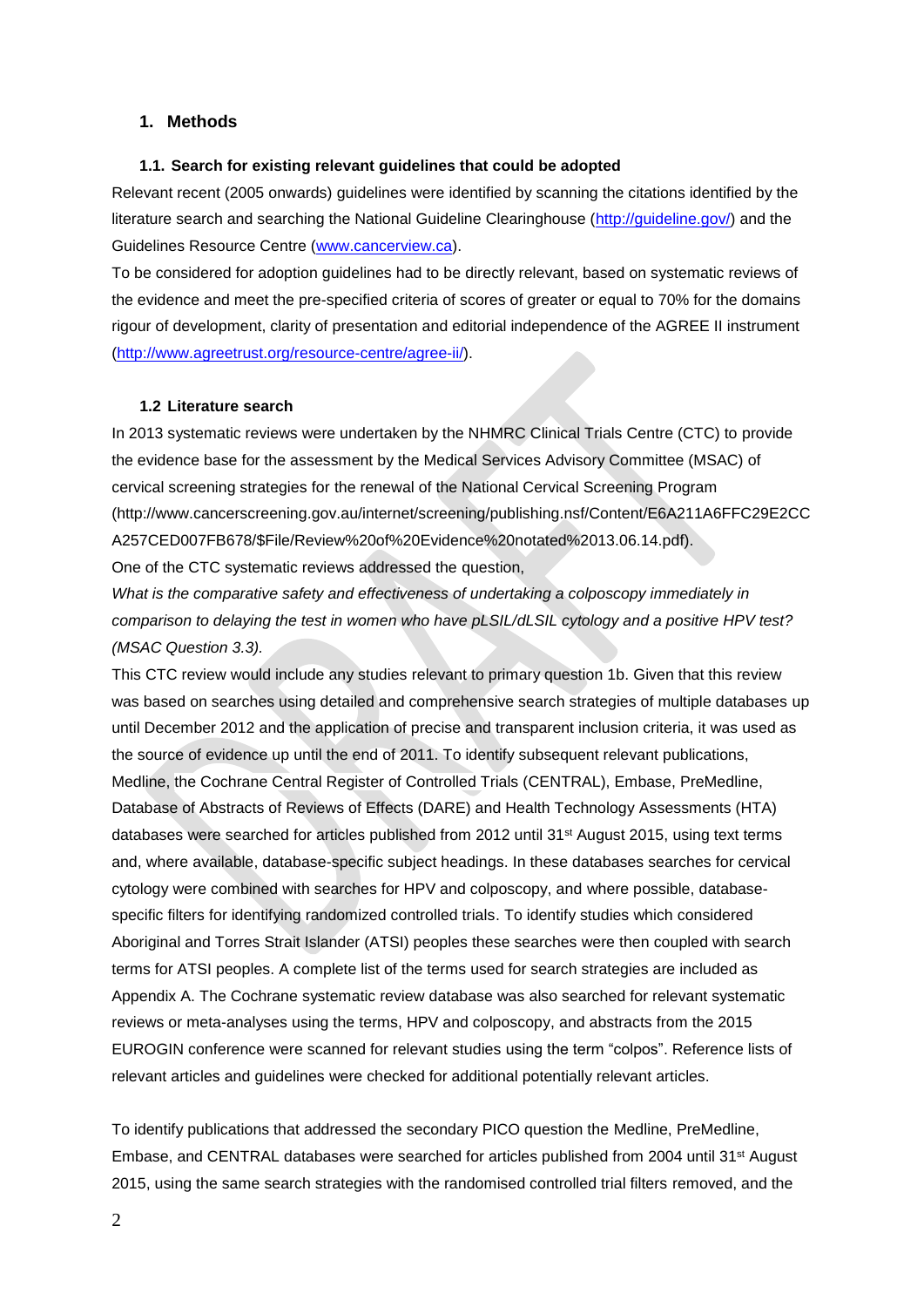results of the DARE, HTA, the Cochrane systematic review database and the EUROGIN 2015 abstracts searches undertaken for the primary PICO question were reassessed against the broader inclusion criteria of the secondary PICO. A complete list of the terms used for these search strategies are included in Appendix A.

### **1.1. Inclusion criteria**

### **Inclusion criteria for primary PICO question 1b**

| <b>Selection criteria</b> | <b>Inclusion criteria</b>                                                                                                                                                                            | <b>Exclusion criteria</b>                                                                                                                                                                                                                                                                                                                |
|---------------------------|------------------------------------------------------------------------------------------------------------------------------------------------------------------------------------------------------|------------------------------------------------------------------------------------------------------------------------------------------------------------------------------------------------------------------------------------------------------------------------------------------------------------------------------------------|
| Population                | Women undergoing screening who are<br>positive for oncogenic HPV types other<br>than 16 or 18 and have<br>Negative<br>or<br>pLSIL (ASC-US - Bethesda 2001)<br>or<br>dLSIL (LSIL - Bethesda) cytology | Conducted in referred population and do not<br>specifically exclude women undergoing<br>follow-up following treatment<br>For HPV test used<br>In-situ hybridization or<br>p16 immunostaining or<br>Tests of viral load or<br>Hybrid Capture I or<br>HPV test detected oncogenic HPV types<br>other than those detected by the Cobas test |
| Study type                | Screening intervention                                                                                                                                                                               |                                                                                                                                                                                                                                                                                                                                          |
| Study design              | Randomised or pseudo-randomised<br>controlled trials<br>or<br>Systematic review/meta-analyses thereof                                                                                                | Reviews, editorials<br>Conference proceedings other than 2015<br><b>EUROGIN</b> conference proceedings                                                                                                                                                                                                                                   |
| Intervention              | Colposcopy dependent on subsequent<br>repeat oncogenic HPV testing at 12 (+/- 6<br>months) and 24 (+/- 6 months) with<br>discharge to screening if HPV negative on<br>both tests                     | Repeat HPV test delayed to 24 months <sup>11</sup>                                                                                                                                                                                                                                                                                       |
| Comparison                | Colposcopy dependent on repeat<br>oncogenic HPV testing at 12 (+/- 6<br>months) with discharge to screening if<br>HPV negative                                                                       |                                                                                                                                                                                                                                                                                                                                          |
| Outcomes                  | Cervical cancer mortality<br>or<br>Cervical cancer diagnosis<br>or<br>CIN3^+ diagnosis<br>or<br>CIN2+ diagnosis                                                                                      |                                                                                                                                                                                                                                                                                                                                          |
| Search period             | $1st$ January 2004 - 31 <sup>st</sup> August 2015                                                                                                                                                    |                                                                                                                                                                                                                                                                                                                                          |
| Language                  | English                                                                                                                                                                                              |                                                                                                                                                                                                                                                                                                                                          |

*ASC-US = Atypical squamous cells, undetermined significance (Bethesda 2001); CIN2+ = cervical intraepithelial neoplasia grade 2 or worse; CIN3+ = cervical intraepithelial neoplasia grade 3 or worse; dLSIL = definite LSIL; LSIL = Low-grade squamous intraepithelial lesion; pLSIL = possible LSIL* 

^ MSAC states "Cervical cancer is rare in screened populations and therefore trials designed to detect differences in incidence and mortality of cervical cancer in these populations are unfeasible. Reduced CIN3+ is considered as an acceptable proxy outcome of trials evaluating new preventative strategies (Arbyn et al. 2009)."

^^The ARTISTIC study modelling showed that the risk of CIN2+ is higher in women who are referred at 24 months instead of 12 months and is not safe for women positive for HPV at baseline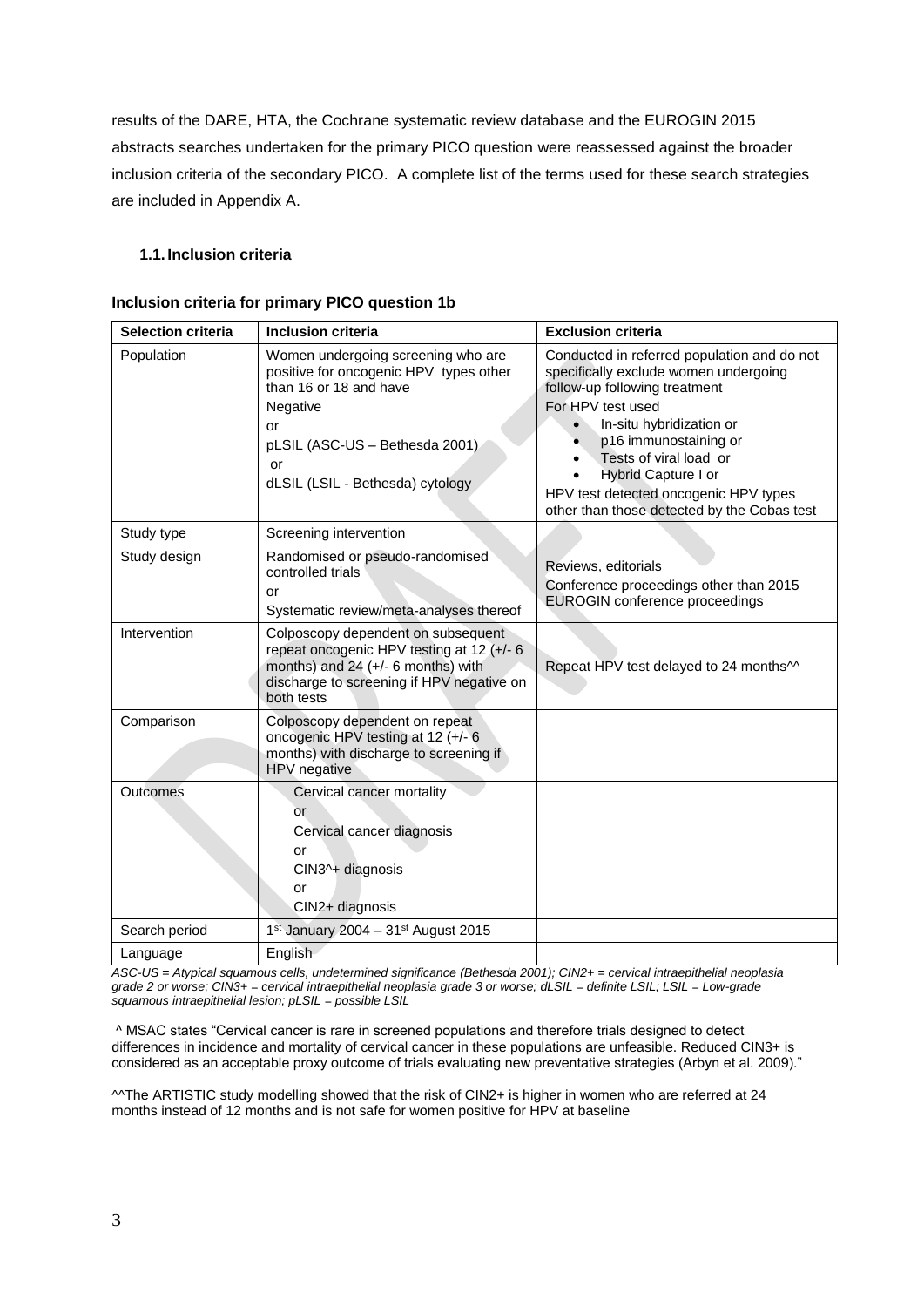| Inclusion criteria for secondary PICO question 1a |  |  |  |  |  |
|---------------------------------------------------|--|--|--|--|--|
|---------------------------------------------------|--|--|--|--|--|

| <b>Selection</b><br>criteria | <b>Inclusion criteria</b>                                                         | <b>Exclusion criteria</b>                                                                                                                                                                                                                                                                                                                  |
|------------------------------|-----------------------------------------------------------------------------------|--------------------------------------------------------------------------------------------------------------------------------------------------------------------------------------------------------------------------------------------------------------------------------------------------------------------------------------------|
| Population                   | Women undergoing routine screening                                                | Conducted in referred population and do not specifically<br>exclude women undergoing follow-up following treatment                                                                                                                                                                                                                         |
| Study type                   | Prognostic                                                                        |                                                                                                                                                                                                                                                                                                                                            |
| Study design                 | Cohort: Longitudinal                                                              | Case-control studies in which absolute risk cannot be<br>calculated<br>Reviews, editorials<br>Conference proceedings other than 2015 EUROGIN<br>conference proceedings<br>Cross-sectional cohort studies - no follow-up                                                                                                                    |
| Exposure                     | Positive for oncogenic HPV types<br>other than 16 or 18 with negative<br>cytology | For HPV test used<br>In-situ hybridization or<br>p16 immunostaining or<br>Tests of viral load or<br>Hybrid Capture I or<br>HPV test detected oncogenic HPV types other than those<br>detected by the Cobas test                                                                                                                            |
| Comparator                   | dLSIL (LSIL - Bethesda) cytology<br>regardless of HPV status                      | Exposed and comparators assessed in a different age<br>groups<br>No exit colposcopy for all participants and follow-up differed<br>for exposed and comparators ie reference standard of<br>colposcopy and/or biopsy not systematically applied to both<br>exposed and comparator<br>Assessed only a subgroup of comparators eg HPV+ve LSIL |
| Outcomes                     | Cervical cancer diagnosis<br>or<br>CIN3+ diagnosis<br>or<br>CIN2+ diagnosis       |                                                                                                                                                                                                                                                                                                                                            |
| Search period                | 1st January 2004 - 31st August 2015                                               |                                                                                                                                                                                                                                                                                                                                            |
| Language                     | English                                                                           |                                                                                                                                                                                                                                                                                                                                            |

*CIN2+ = cervical intraepithelial neoplasia grade 2 or worse; CIN3+ = cervical intraepithelial neoplasia grade 3 or worse; dLSIL = definite LSIL; LSIL = Low-grade squamous intraepithelial lesion;* 

# **2. Results**

## **2.1. Results of Guidelines search**

The American Cancer Society, American Society for Colposcopy and Cervical Pathology, and American Society for Clinical Pathology 2012 *Screening guidelines for the prevention and early detection of cervical cancer* contained potentially relevant recommendations regarding cervical screening protocols using partial HPV genotyping. These recommendations were included in the American Society for Colposcopy and Cervical Pathology's 2012 *Updated consensus guidelines for the management of abnormal cervical cancer screening tests and cancer precursors* and the American College of Obstetricians and Gynecologists' 2012 *Screening for cervical cancer guidelines*

They were not adopted as they considered follow–up using co-testing not HPV testing and thus did not specifically address the primary PICO question.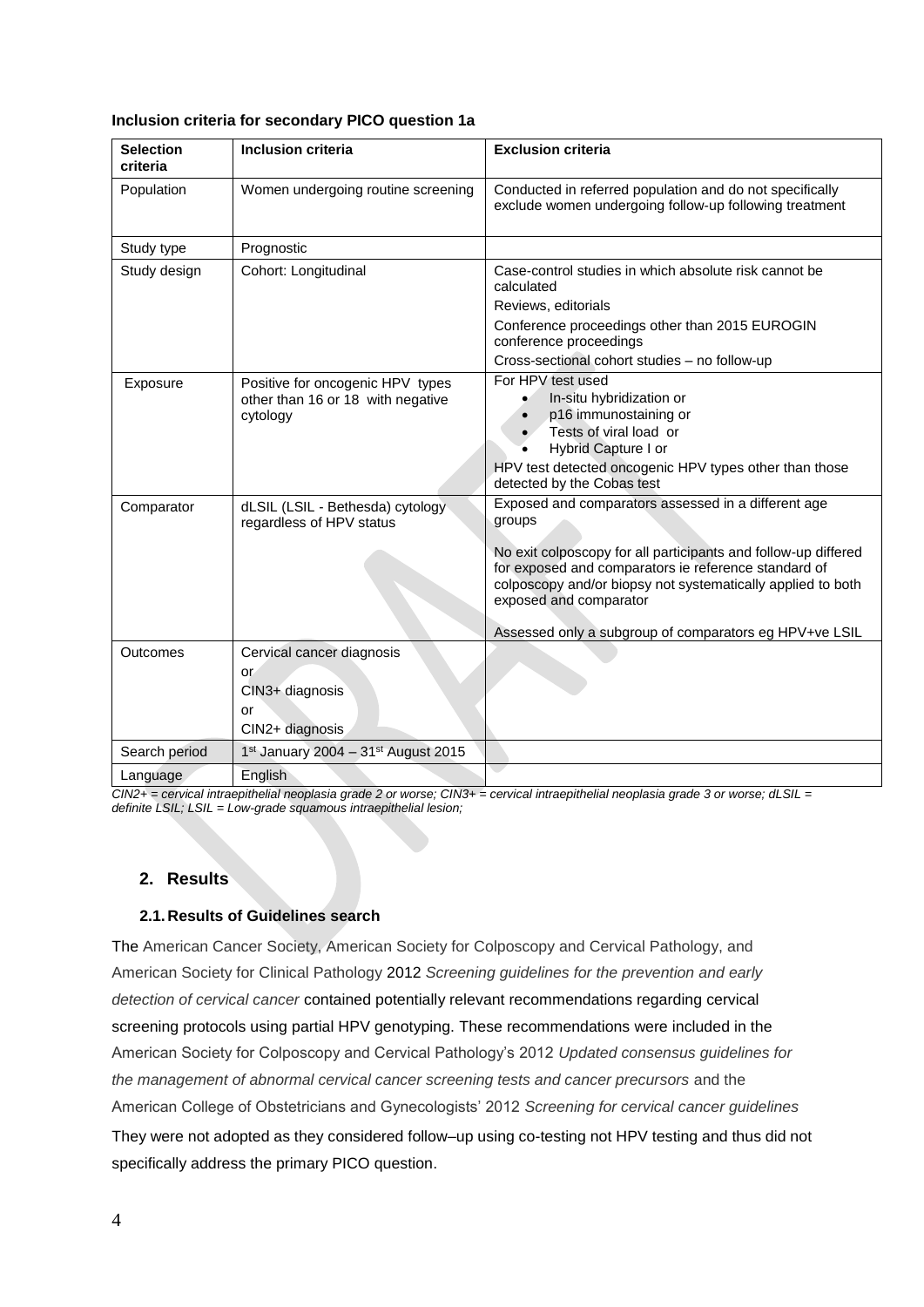## **2.2. Results of Literature Search**

# **Primary PICO**

The CTC systematic review did not include any studies that met the inclusion criteria for primary PICO question 1a. Figure 1 outlines the Figure 1 outlines the steps undertaken to identify relevant published from 2012 onwards. Searches of the Medline, PreMedline, Embase and CENTRAL databases identified 156 citations, DARE and HTA databases another 22 citations, the Cochrane database of systematic reviews 73 citations and EUROGIN abstracts, 16 citations; a total of 134 citations. Titles and abstracts were examined and 15 articles were retrieved for a more detailed evaluation.

None met the inclusion criteria for the primary PICO thus **no studies were found that directly addressed the primary PICO question**.

There were no studies of Aboriginal and/or Torres Strait Islander women that met the inclusion criteria.

The retrieved articles that were not included and the reason for their exclusion are documented in Appendix C. The main reasons for exclusion were an absence of outcomes specifically for women with negative, pLSIL or dLSIL cytology who were positive for oncogenic HPV types other than 16 or 18, did not identify for women with negative, pLSIL or dLSIL cytology who were positive for oncogenic HPV types other than 16 or 18 or were not randomised or pseudo-randomised controlled trials.

| Database or Source                         | Number of<br><b>Citations</b> | Number of<br><b>Articles Collected</b> | <b>Number of Articles</b><br><b>Included</b> | <b>ATSI filter results</b> |
|--------------------------------------------|-------------------------------|----------------------------------------|----------------------------------------------|----------------------------|
| Medline and PreMedline<br>and CENTRAL      | 116                           | 9                                      | 0                                            | <b>NA</b>                  |
| Embase                                     | 40                            | 4                                      | $\Omega$                                     | <b>NA</b>                  |
| Cochrane database of<br>systematic reviews | 73                            | 0                                      | $\Omega$                                     | <b>NA</b>                  |
| <b>HTA and DARE</b>                        | 22                            | 2                                      | 0                                            | <b>NA</b>                  |
| <b>EUROGIN</b>                             | 16                            | NA.                                    | 0                                            | <b>NA</b>                  |
| <b>TOTAL</b>                               | 267                           | 15                                     | ŋ                                            | <b>NA</b>                  |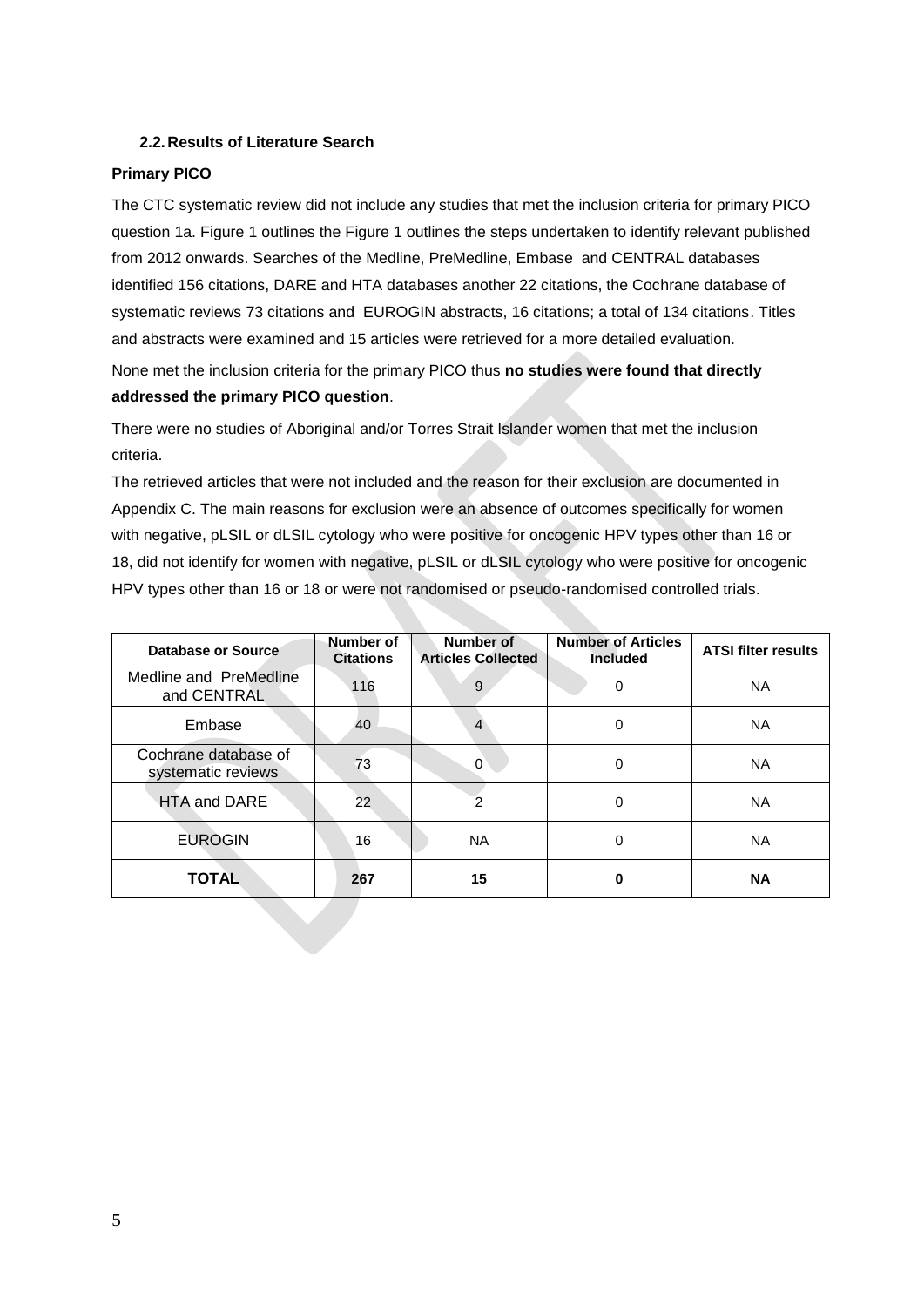

### **Figure 1. Process of inclusion and exclusion of studies for primary PICO questions**

#### **Secondary PICO**

Searches were then broadened as pre-planned to identify studies that might address the secondary PICO question. Figure 2 outlines the steps undertaken to identify relevant articles for the systematic review. Searches of the Medline, Embase, PreMedline and CENTRAL databases with the RCT filter removed identified 2,551 citations. When combined with those identified by HTA and DARE database and 2015 EUROGIN abstracts searches, a total of 2,671 citations were identified. Titles and abstracts were examined and 413 articles were retrieved for a more detailed evaluation. An additional 9 potential citations were identified from the reference list of retrieved articles resulting in a total of 422 retrieved articles.

**No studies** were found that met the inclusion criteria for the secondary PICO question systematic review. There were no studies of Aboriginal and/or Torres Strait Islander women that met the inclusion criteria.

The retrieved articles that were not included and the reason for their exclusion are documented in Appendix C. The main reason for exclusion was an absence of outcomes for women positive for oncogenic HPV types other than 16 and /or 18 with negative cytology.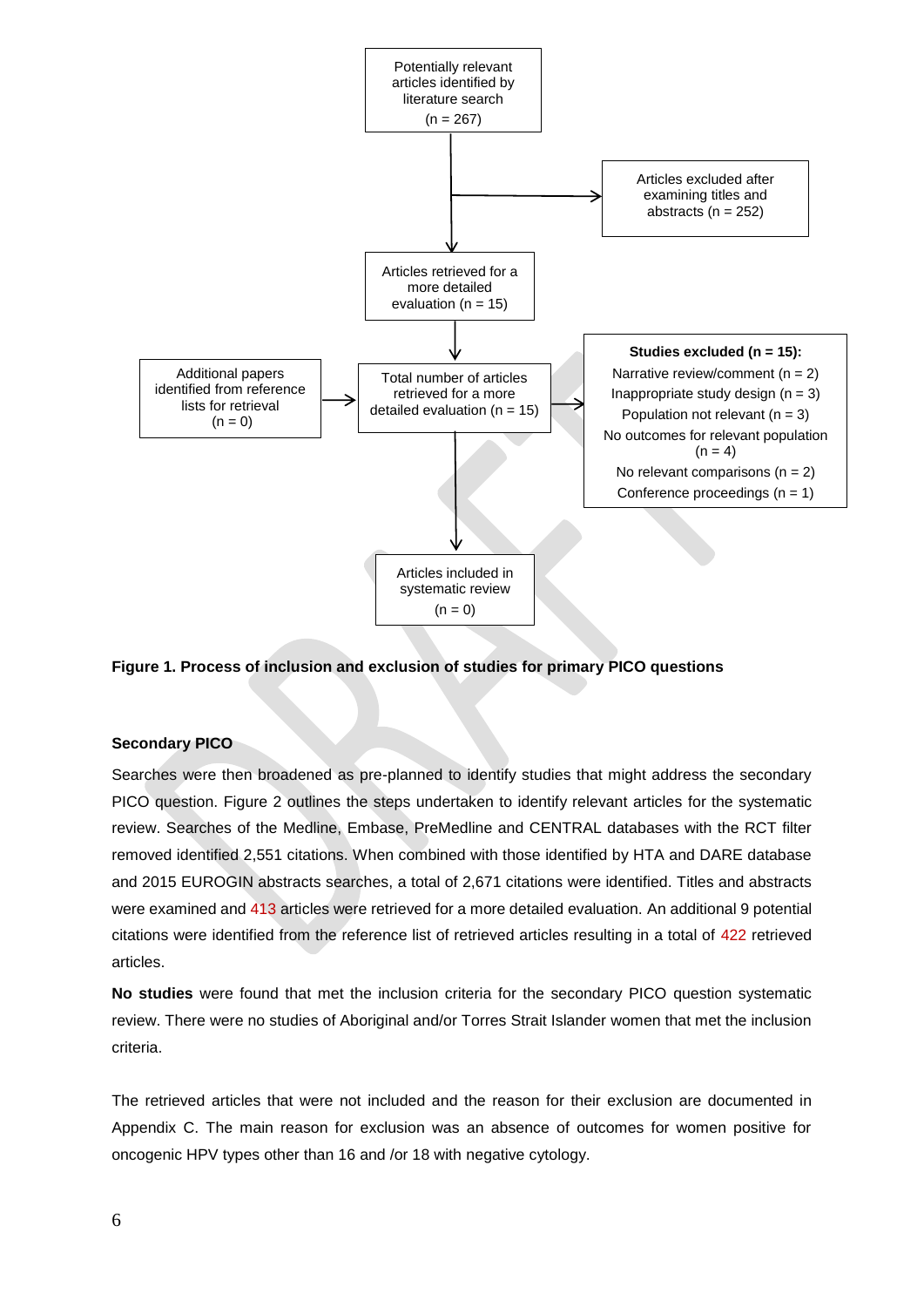| Database or Source                           | Number of<br><b>Citations</b> | Number of<br><b>Articles Collected</b> | <b>Number of Articles</b><br><b>Included</b> | <b>ATSI filter results</b> |
|----------------------------------------------|-------------------------------|----------------------------------------|----------------------------------------------|----------------------------|
| Medline and PreMedline and<br><b>CENTRAL</b> | 1,550                         | $9 + 354$                              | 0                                            | NA.                        |
| Embase                                       | 1,001                         | 48                                     | 0                                            | NA.                        |
| Cochrane database of<br>systematic reviews   | 73                            | 0                                      | 0                                            | NA.                        |
| HTA and DARE                                 | 22                            | $\overline{2}$                         | $\mathbf 0$                                  | <b>NA</b>                  |
| <b>EUROGIN</b>                               | 16                            | <b>NA</b>                              | 0                                            | NA.                        |
| snowballing                                  | <b>NA</b>                     | 9                                      | $\mathbf 0$                                  | NA.                        |
| <b>TOTAL</b>                                 | 2,662                         | 422                                    | 0                                            | <b>NA</b>                  |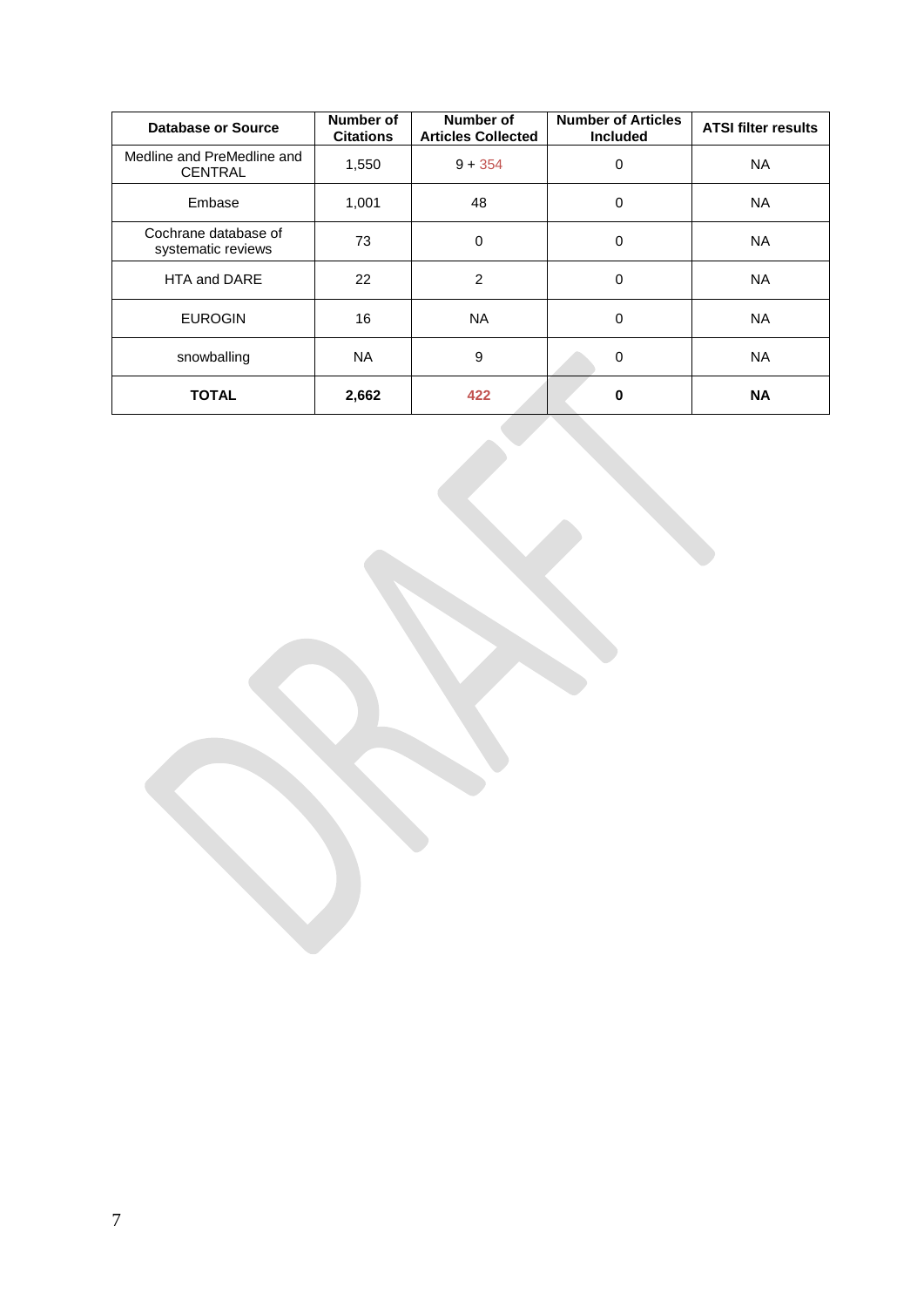

**Figure 2. Process of inclusion and exclusion of studies**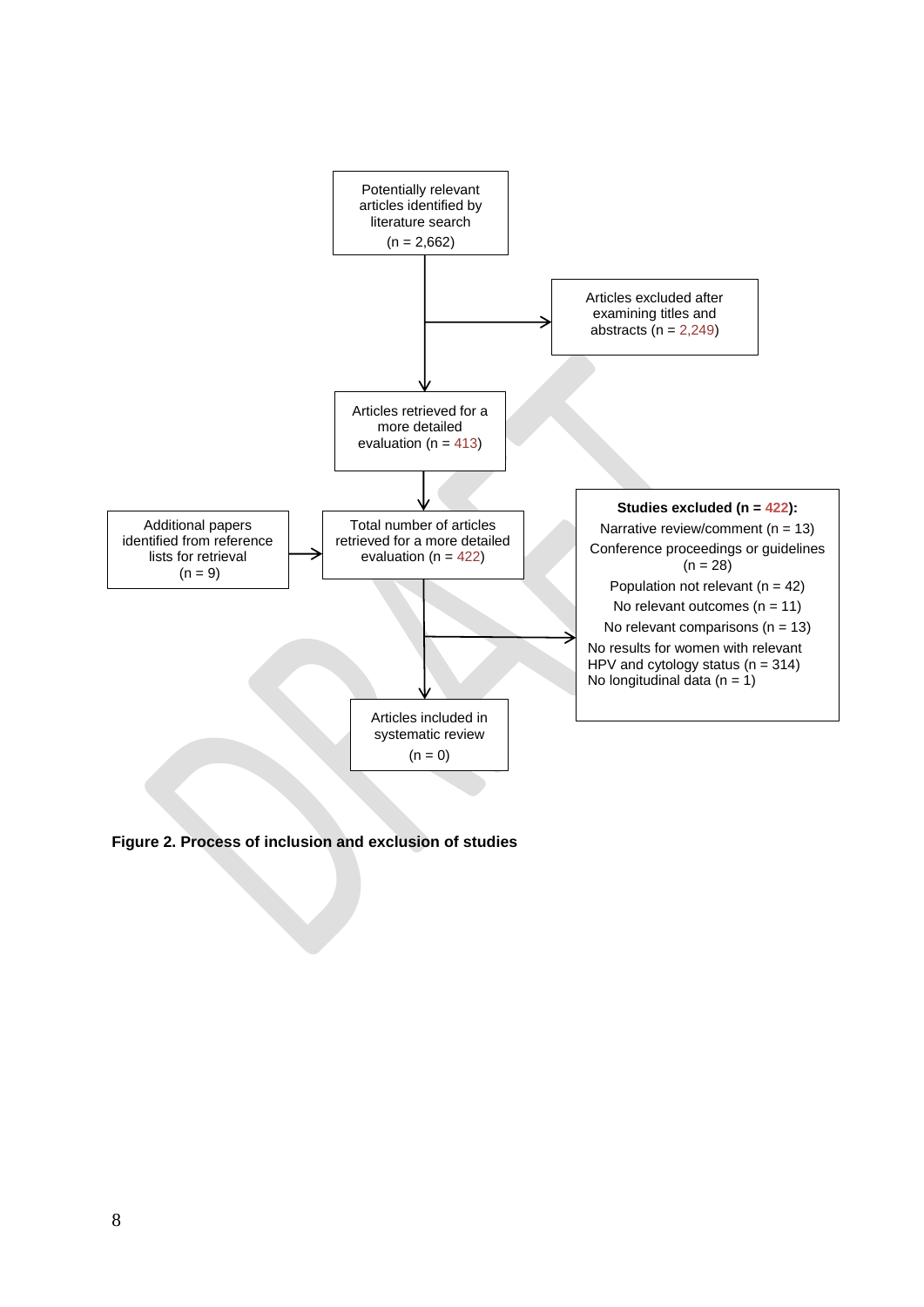# **3. Appendices**

# **Appendix A: Search strategies used**

For Medline, Premedline and Cochrane Central Register of Controlled trials databases (Ovid):

| #              | <b>Searches</b>                                               |
|----------------|---------------------------------------------------------------|
| 1              | HPV.mp.                                                       |
| $\overline{c}$ | hr\$HPV.mp.                                                   |
| 3              | papillomavirus.mp.                                            |
| 4              | exp Papillomavirus Infections/                                |
| 5              | exp Papillomaviridae/                                         |
| 6              | exp DNA Probes, HPV/                                          |
| $\overline{7}$ | 1 or 2 or 3 or 4 or 5 or 6                                    |
| 8              | hybrid capture.mp.                                            |
| 9              | HC2.mp.                                                       |
| 10             | HCII.mp.                                                      |
| 11             | (hybrid adj5 capture).mp.                                     |
| 12             | realtime.mp.                                                  |
| 13             | cervista.mp.                                                  |
| 14             | amplicor.mp.                                                  |
| 15             | cobas 4800.mp.                                                |
| 16             | linear array.mp.                                              |
| 17             | (linear adj3 array).mp.                                       |
| 18             | papillocheck.mp.                                              |
| 19             | 8 or 9 or 10 or 11 or 12 or 13 or 14 or 15 or 16 or 17 or 18  |
| 20             | exp Polymerase Chain Reaction/                                |
| 21             | pcr.mp.                                                       |
| 22             | 20 or 21                                                      |
| 23             | 7 or 19 or 22                                                 |
| 24             | exp Vaginal Smears/                                           |
| 25             | ((cervi* or vagina*) and (smear* or screening* or test*)).tw. |
| 26             | (pap adj5 smear).tw.                                          |
| 27             | papanicolaou.tw.                                              |
| 28             | LBC.mp.                                                       |
| 29             | cytolog\$.mp.                                                 |
| 30             | exp Uterine Cervical Dysplasia/                               |
| 31             | cervical dysplasia.mp.                                        |
| 32             | (cervi* adj5 dysplasia).mp.                                   |
| 33             | (dyskaryosis or dyskariosis).mp.                              |
| 34             | ASCUS.mp.                                                     |
| 35             | ASC US.mp.                                                    |
| 36             | ASC\$US.mp.                                                   |
| 37             | ASC R.mp.                                                     |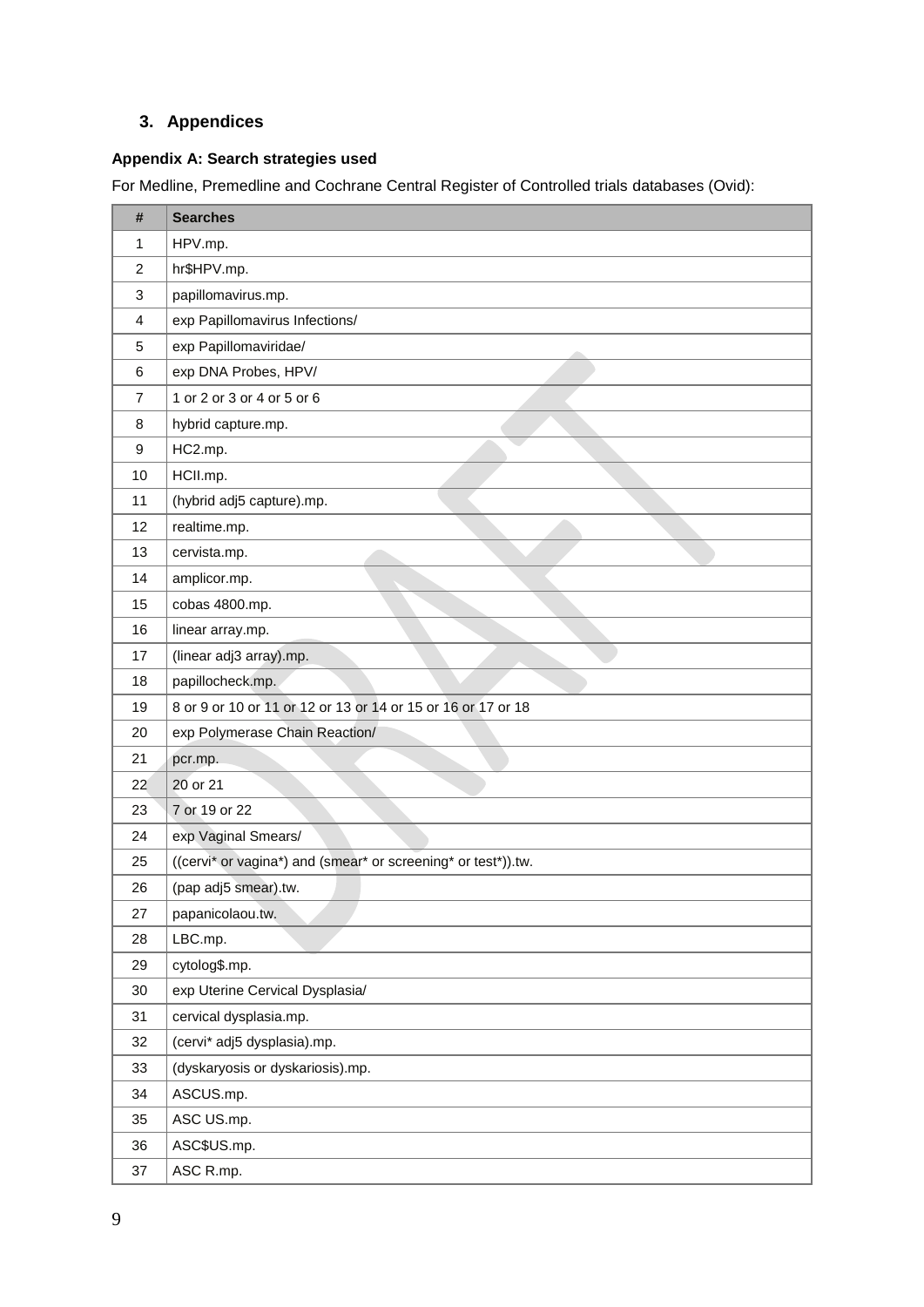| 38 | (atypical squamous adj4 cervi\$).mp.                                                                                                                                    |
|----|-------------------------------------------------------------------------------------------------------------------------------------------------------------------------|
| 39 | atypical endocervical.mp.                                                                                                                                               |
| 40 | atypical gland\$.mp.                                                                                                                                                    |
| 41 | AGUS.mp.                                                                                                                                                                |
| 42 | ((borderline or low-grade) adj3 abnormal\$).mp.                                                                                                                         |
| 43 | ((borderline or low-grade) adj3 cytology).mp.                                                                                                                           |
| 44 | SIL.mp.                                                                                                                                                                 |
| 45 | LSIL.mp.                                                                                                                                                                |
| 46 | L-SIL.mp.                                                                                                                                                               |
| 47 | LGSIL\$.mp.                                                                                                                                                             |
| 48 | pLSIL\$.mp.                                                                                                                                                             |
| 49 | dLSIL\$.mp.                                                                                                                                                             |
| 50 | low-grade squamous intraepithelial.mp.                                                                                                                                  |
| 51 | possible low-grade squamous intraepithelial.mp.                                                                                                                         |
| 52 | definite low-grade squamous intraepithelial.mp.                                                                                                                         |
| 53 | 24 or 25 or 26 or 27 or 28 or 29 or 30 or 31 or 32 or 33 or 34 or 35 or 37 or 38 or 39 or 40 or 41 or 42<br>or 43 or 44 or 45 or 46 or 47 or 48 or 49 or 50 or 51 or 52 |
| 54 | exp Colposcopy/                                                                                                                                                         |
| 55 | colposcop\$.mp.                                                                                                                                                         |
| 56 | 54 or 55                                                                                                                                                                |
| 57 | Surveillance.mp.                                                                                                                                                        |
| 58 | 56 or 57                                                                                                                                                                |
| 59 | 23 and 53 and 58                                                                                                                                                        |
| 60 | randomized controlled trial.pt.                                                                                                                                         |
| 61 | controlled clinical trial.pt.                                                                                                                                           |
| 62 | placebo.ab.                                                                                                                                                             |
| 63 | randomi?ed.ab.                                                                                                                                                          |
| 64 | randomly.ab.                                                                                                                                                            |
| 65 | trial.ab.                                                                                                                                                               |
| 66 | groups.ab.                                                                                                                                                              |
| 67 |                                                                                                                                                                         |
|    | 60 or 61 or 62 or 63 or 64 or 65 or 66                                                                                                                                  |
| 68 | 59 and 67                                                                                                                                                               |
| 69 | limit 68 to english language                                                                                                                                            |

Used the Cochrane sensitivity maximizing filter for identifying randomized controlled trials [\(http://handbook.cochrane.org,](http://handbook.cochrane.org/) *accessed 12/09/2015)* 

# *ATSI search terms used*

| # | <b>Searches</b>                                                                                                                                    |
|---|----------------------------------------------------------------------------------------------------------------------------------------------------|
|   | (exp Australia/ OR Australia\$.ti,ab) AND (Oceanic ancestry group/ OR aborigin\$.ti,ab. OR<br>indigenous.mp.)) OR torres strait\$ islander\$.ti,ab |
|   | $\Gamma_{\text{max}}$ the Ferminan limit of the distribution of the control of the control of the second information access of 00/00/00/00         |

*From the Lowitja Institute at<http://www.lowitja.org.au/litsearch-background-information>accessed 30/09/2013*)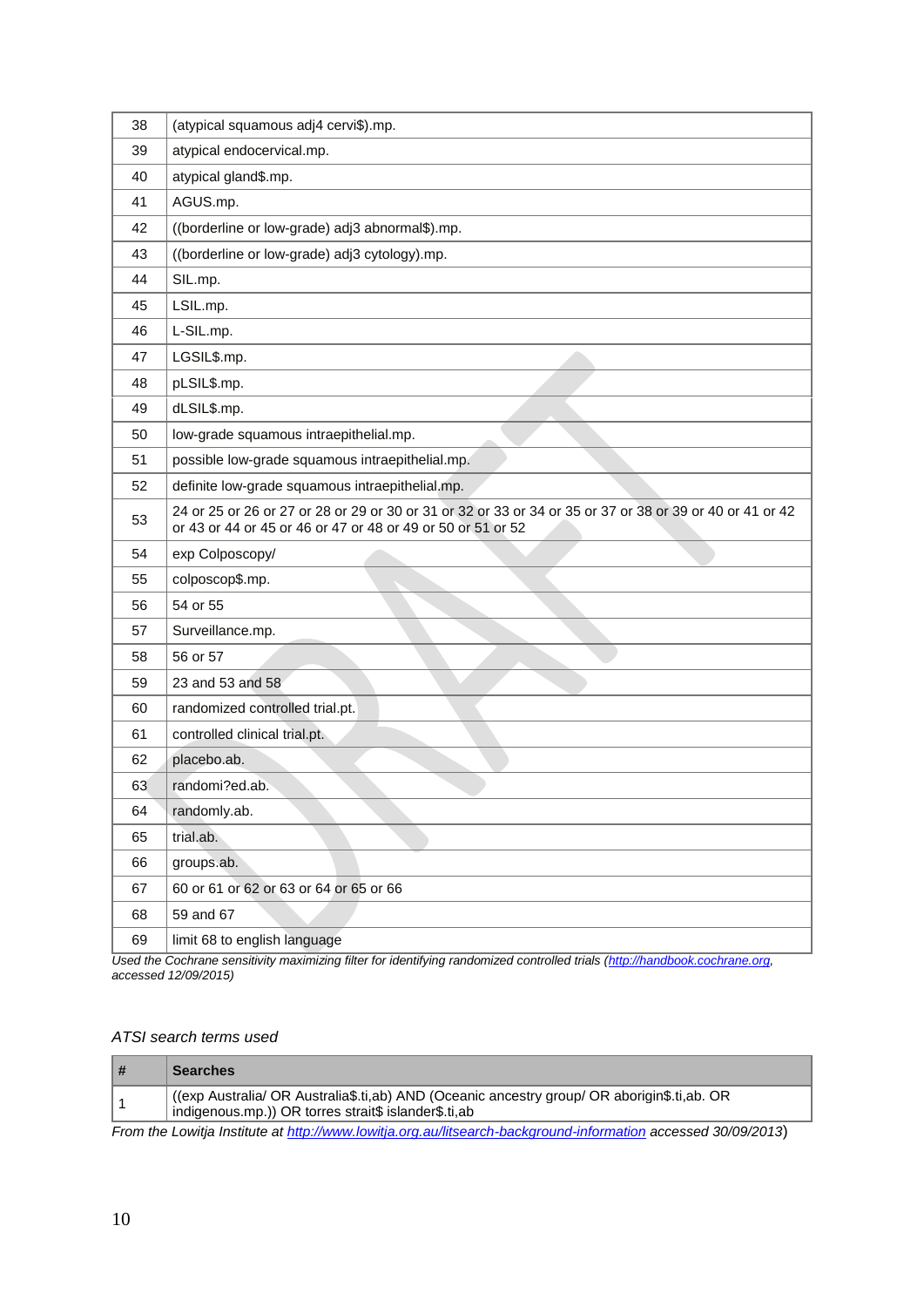# For Embase database (Embase):

| #   | <b>Searches</b>                                                         |
|-----|-------------------------------------------------------------------------|
| 1.  | 'hpv 16'/exp OR 'hpv 16'                                                |
| 2.  | 'hpv18'/exp OR 'hpv18'                                                  |
| 3.  | 'hpv31'/exp OR 'hpv31'                                                  |
| 4.  | 'hpv33'/exp OR 'hpv33'                                                  |
| 5.  | 'hpv35'/exp OR 'hpv35'                                                  |
| 6.  | 'hpv45'/exp OR 'hpv45'                                                  |
| 7.  | 'hpv 52'/exp OR 'hpv 52'                                                |
| 8.  | 'hpv 58'/exp OR 'hpv 58'                                                |
| 9.  | 'hpv'/exp OR 'hpv'                                                      |
| 10. | 'human papillomavirus'/exp OR 'human papillomavirus'                    |
| 11. | 'human papillomavirus test'                                             |
| 12. | hr*hpv                                                                  |
| 13. | #1 OR #2 OR #3 OR #4 OR #5 OR #6 OR #7 OR #8 OR #9 OR #10 OR #11 OR #12 |
| 15. | 'vagina smear'/exp OR 'vagina smear'                                    |
| 16. | 'uterine cervix cytology'/exp OR 'uterine cervix cytology'              |
| 17. | 'uterine cervix dysplasia'/exp OR 'uterine cervix dysplasia'            |
| 18. | cervi* OR vagina* AND (smear* OR screen* OR test*)                      |
| 19. | pap* NEAR/5 smear*                                                      |
| 20. | papanicolaou                                                            |
| 21. | 'papanicolaou test'/exp OR 'papanicolaou test'                          |
| 22. | lbc                                                                     |
| 23. | cytolog*                                                                |
| 24. | cervi* NEAR/5 dysplasia                                                 |
| 25. | dyskaryosis OR dyskariosis                                              |
| 26. | ascus OR 'asc us' OR 'asc r'                                            |
| 27. | 'asc-us' OR 'asc-r'                                                     |
| 28. | atypical AND squamous NEAR/4 cervi*                                     |
| 29. | 'atypical endocervical'                                                 |
| 30. | atypical NEXT/1 gland*                                                  |
| 31. | agus                                                                    |
| 32. | (borderline OR 'low-grade') NEAR/3 abnormal*                            |
| 33. | (borderline OR 'low-grade') NEAR/3 cytology                             |
| 35. | sil* OR Isil* OR 'I-sil' OR Igsil* OR plsil* OR dlsil* OR 'p/dlsil'     |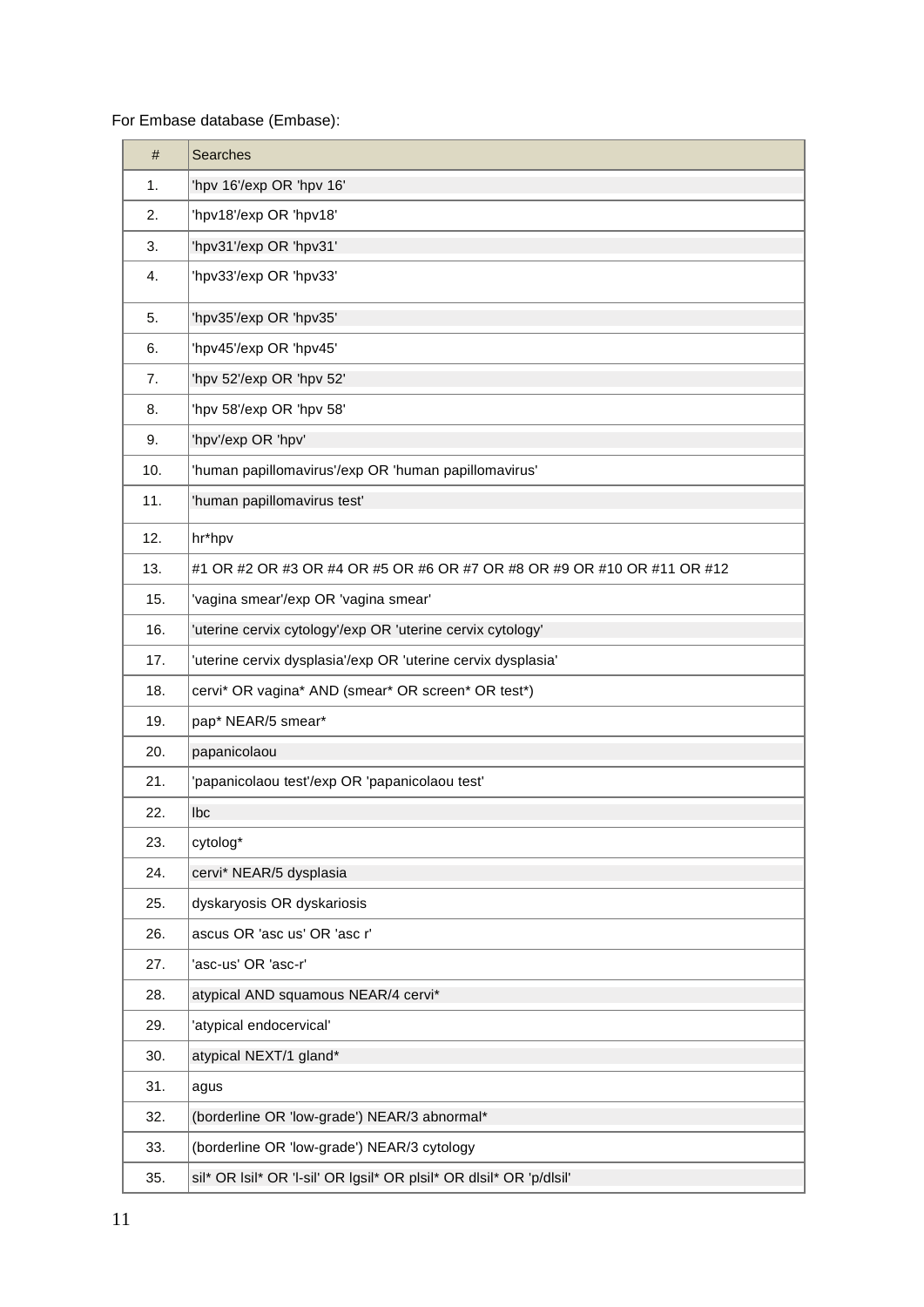| 36. | 'low-grade squamous intraepithelial'                                                                                                              |
|-----|---------------------------------------------------------------------------------------------------------------------------------------------------|
| 37. | #15 OR #16 OR #17 OR #18 OR #19 OR #20 OR #21 OR #22 OR #23 OR #24 OR #25 OR #26<br>OR #27 OR #28 OR #29 OR #30 OR #31 OR #32OR #33 OR #35 OR #36 |
| 38. | 'colposcopy'/exp                                                                                                                                  |
| 39. | colposcop*                                                                                                                                        |
| 40. | surveillance                                                                                                                                      |
| 41. | #38 OR #39 OR #40                                                                                                                                 |
| 42. | rct                                                                                                                                               |
| 43. | 'randomized controlled trial'/de                                                                                                                  |
| 44. | 'randomised controlled trial' OR 'randomized controlled trial' OR 'randomised controlled<br>trials' OR 'randomized controlled trials'             |
| 45. | 'random allocation' OR 'randomly allocated'                                                                                                       |
| 46. | 'randomization'/de                                                                                                                                |
| 47. | allocated NEAR/2 random                                                                                                                           |
| 48. | 'double blind procedure'/de                                                                                                                       |
| 49. | 'single blind procedure'/de                                                                                                                       |
| 50. | single NEXT/1 blind*                                                                                                                              |
| 51. | double NEXT/1 blind*                                                                                                                              |
| 52. | (treble OR triple) NEXT/1 blind*                                                                                                                  |
| 53. | placebo                                                                                                                                           |
| 54. | 'placebo'/de                                                                                                                                      |
| 55. | 'prospective study'/de                                                                                                                            |
| 56. | 'crossover procedure'/de                                                                                                                          |
| 57. | 'clinical trial'/de                                                                                                                               |
| 58. | #42 OR #43 OR #44 OR #45 OR #46 OR #47 OR #48 OR #49 OR #50 OR #51 OR #52 OR #53<br>OR #54 OR #55 OR #56 OR #57                                   |
| 59. | 'case study'/de                                                                                                                                   |
| 60. | 'case report'                                                                                                                                     |
| 61. | 'abstract report'/de                                                                                                                              |
| 62. | 'letter'/de                                                                                                                                       |
| 63. | #59 OR #60 OR #61 OR #62                                                                                                                          |
| 64. | #58 NOT #63                                                                                                                                       |
| 65. | #13 AND #37 AND #41 AND #64                                                                                                                       |
| 66. | #13 AND #37 AND #41 AND #64 AND [2013-2015]/py                                                                                                    |
| 67. | #13 AND #37 AND #41 AND #64 AND [2013-2015]/py AND [english]/lim                                                                                  |
| 68. | #13 AND #37 AND #41 AND #64 AND [2013-2015]/py AND [english]/lim AND [embase]/lim                                                                 |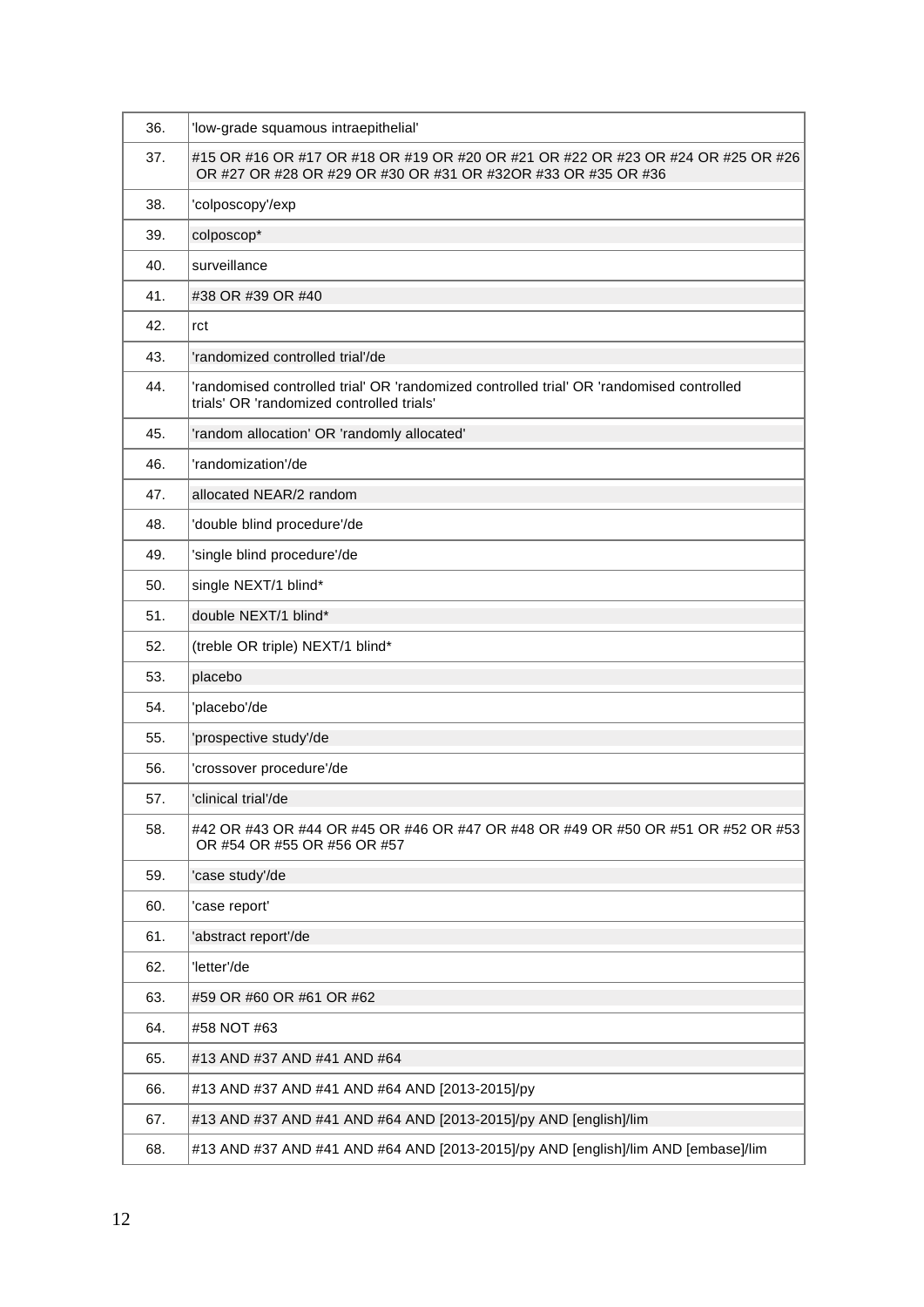| 69. | #13 AND #37 AND #41 AND #64 AND [2013-2015]/py AND [english]/lim AND [embase]/lim<br>AND [medline]/lim |
|-----|--------------------------------------------------------------------------------------------------------|
| 70. | #67 NOT #69                                                                                            |

*Used the SIGN filter for identifying randomized controlled trials [\(www.sign.ac.uk/methodology/filters.html#systematic a](http://www.sign.ac.uk/methodology/filters.html#systematic)ccessed 20/02/2013)* 

# *ATSI search terms used*

| #             | <b>Searches</b>                                                   |
|---------------|-------------------------------------------------------------------|
|               | 'australia'/exp OR australia*:ab.ti                               |
| $\mathcal{P}$ | 'aborigine'/exp OR aborigin*:ab,ti OR indigenous:de,ab,ti         |
| 3             | 'torres strait islander':ab.ti OR 'torres strait islanders':ab.ti |
|               | #1 AND #2 OR #3                                                   |

#### For Health Technology Assessments (HTA) and Database of Abstracts of Reviews of Effects (DARE) databases (Ovid):

| #              | <b>Searches</b>                                               |
|----------------|---------------------------------------------------------------|
| 1              | HPV.mp.                                                       |
| $\overline{2}$ | hr\$HPV.mp.                                                   |
| 3              | papillomavirus.mp.                                            |
| $\overline{4}$ | exp Papillomavirus Infections/                                |
| 5              | exp Papillomaviridae/                                         |
| 6              | exp DNA Probes, HPV/                                          |
| $\overline{7}$ | 1 or 2 or 3 or 4 or 5 or 6                                    |
| 8              | hybrid capture.mp.                                            |
| 9              | HC2.mp.                                                       |
| 10             | HCII.mp.                                                      |
| 11             | (hybrid adj5 capture).mp.                                     |
| 12             | realtime.mp.                                                  |
| 13             | cervista.mp.                                                  |
| 14             | amplicor.mp.                                                  |
| 15             | cobas 4800.mp.                                                |
| 16             | linear array.mp.                                              |
| 17             | (linear adj3 array).mp.                                       |
| 18             | papillocheck.mp.                                              |
| 19             | 8 or 9 or 10 or 11 or 12 or 13 or 14 or 15 or 16 or 17 or 18  |
| 20             | exp Polymerase Chain Reaction/                                |
| 21             | pcr.mp.                                                       |
| 22             | 20 or 21                                                      |
| 23             | 7 or 19 or 22                                                 |
| 24             | exp Vaginal Smears/                                           |
| 25             | ((cervi* or vagina*) and (smear* or screening* or test*)).tw. |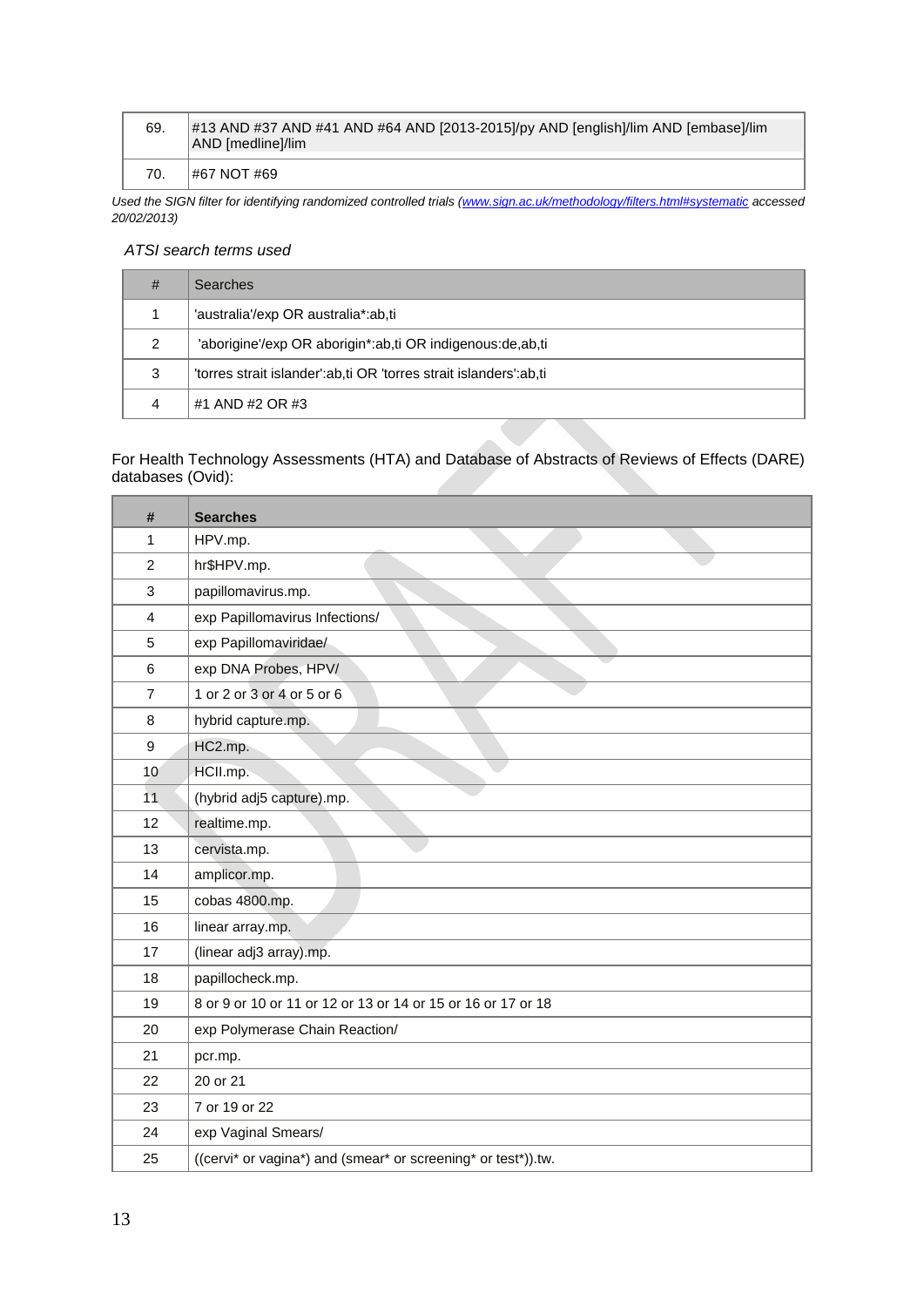| 26 | (pap adj5 smear).tw.                                                                                                                                                    |
|----|-------------------------------------------------------------------------------------------------------------------------------------------------------------------------|
| 27 | papanicolaou.tw.                                                                                                                                                        |
| 28 | LBC.mp.                                                                                                                                                                 |
| 29 | cytolog\$.mp.                                                                                                                                                           |
| 30 | exp Uterine Cervical Dysplasia/                                                                                                                                         |
| 31 | cervical dysplasia.mp.                                                                                                                                                  |
| 32 | (cervi* adj5 dysplasia).mp.                                                                                                                                             |
| 33 | (dyskaryosis or dyskariosis).mp.                                                                                                                                        |
| 34 | ASCUS.mp.                                                                                                                                                               |
| 35 | ASC US.mp.                                                                                                                                                              |
| 36 | ASC\$US.mp.                                                                                                                                                             |
| 37 | ASC R.mp.                                                                                                                                                               |
| 38 | (atypical squamous adj4 cervi\$).mp.                                                                                                                                    |
| 39 | atypical endocervical.mp.                                                                                                                                               |
| 40 | atypical gland\$.mp.                                                                                                                                                    |
| 41 | AGUS.mp.                                                                                                                                                                |
| 42 | ((borderline or low-grade) adj3 abnormal\$).mp.                                                                                                                         |
| 43 | ((borderline or low-grade) adj3 cytology).mp.                                                                                                                           |
| 44 | SIL.mp.                                                                                                                                                                 |
| 45 | LSIL.mp.                                                                                                                                                                |
| 46 | L-SIL.mp.                                                                                                                                                               |
| 47 | LGSIL\$.mp.                                                                                                                                                             |
| 48 | pLSIL\$.mp.                                                                                                                                                             |
| 49 | dLSIL\$.mp.                                                                                                                                                             |
| 50 | low-grade squamous intraepithelial.mp.                                                                                                                                  |
| 51 | possible low-grade squamous intraepithelial.mp.                                                                                                                         |
| 52 | definite low-grade squamous intraepithelial.mp.                                                                                                                         |
| 53 | 24 or 25 or 26 or 27 or 28 or 29 or 30 or 31 or 32 or 33 or 34 or 35 or 37 or 38 or 39 or 40 or 41 or<br>42 or 43 or 44 or 45 or 46 or 47 or 48 or 49 or 50 or 51 or 52 |
| 54 | exp Colposcopy/                                                                                                                                                         |
| 55 | colposcop\$.mp.                                                                                                                                                         |
| 56 | 54 or 55                                                                                                                                                                |
| 57 | Surveillance.mp.                                                                                                                                                        |
| 58 | 56 or 57                                                                                                                                                                |
| 59 | 23 and 53 and 58                                                                                                                                                        |
| 60 | limit 59 to english language                                                                                                                                            |

# For Cochrane Database of Systematic Reviews:

| #              | <b>Searches</b> |
|----------------|-----------------|
|                | colposcop\$.mp. |
| $\overline{2}$ | HPV.mp.         |
| 3              | 1 or 2          |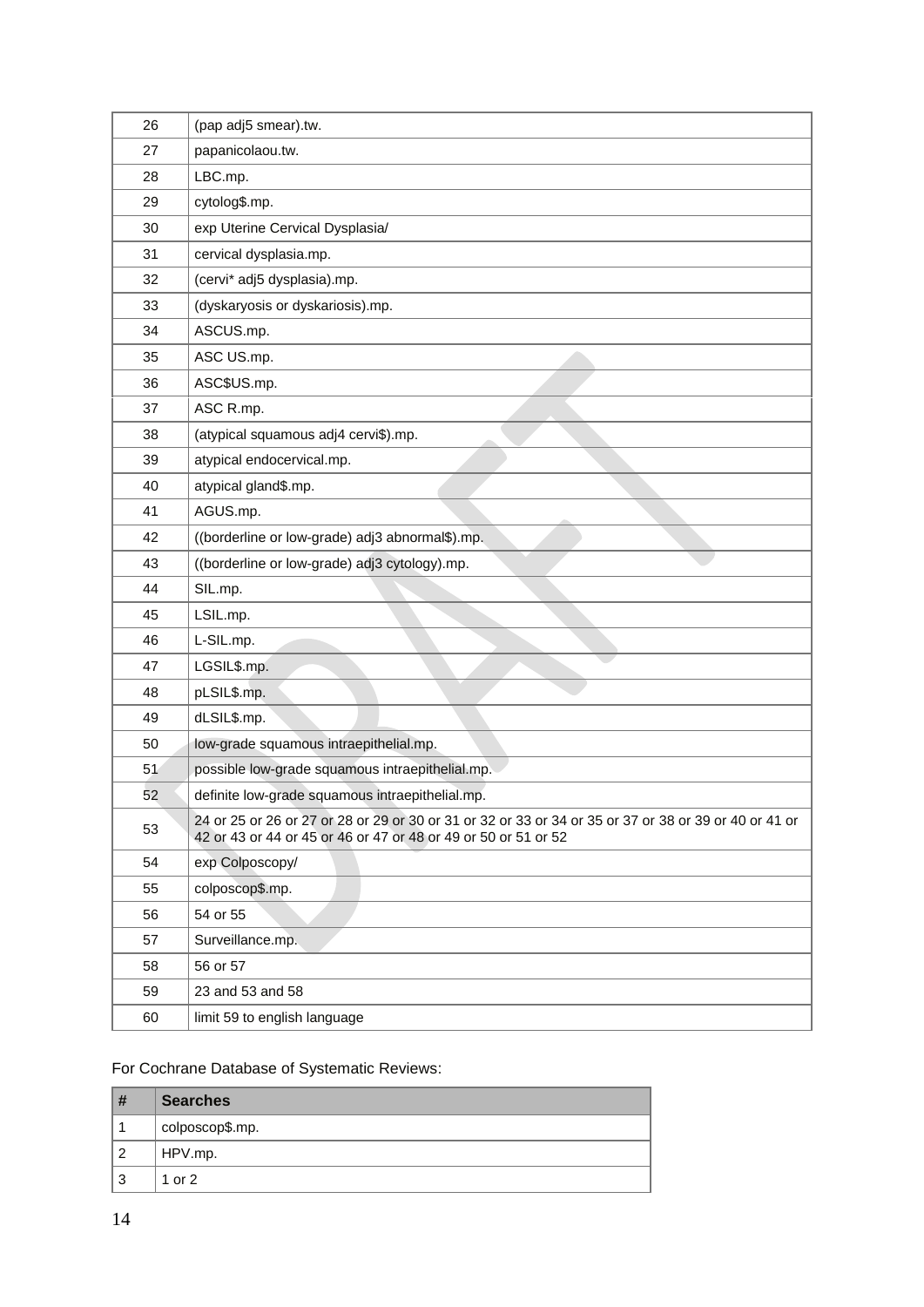### **Appendix B:**

#### **Level of evidence rating criteria – Risk assessment studies**

| Level   | <b>Study design</b>                                      |
|---------|----------------------------------------------------------|
|         | Meta-analysis or a systematic review of level II studies |
| Ш       | Prospective cohort studies                               |
| $III-1$ | All or none                                              |
| $III-2$ | Retrospective cohort studies                             |
| $III-3$ | Case control studies                                     |
| IV      | Cross-sectional studies or case series                   |

*According to the standards of the National Health and Medical Research Council* 

#### **Relevance of the Evidence**

| Rating | <b>Relevance</b>                                                                                                                                           |
|--------|------------------------------------------------------------------------------------------------------------------------------------------------------------|
|        | Evidence of an effect on patient-relevant clinical outcomes including benefits and harms, quality of<br>life and survival.                                 |
|        | Evidence of an effect on a surrogate outcome <sup>*</sup> that has been shown to be predictive of patient-<br>relevant outcomes for the same intervention. |
|        | Evidence of an effect on proven surrogate outcomes but for a different intervention.                                                                       |
|        | Evidence of an effect on proven surrogate outcomes but for a different intervention and population.                                                        |
|        | Evidence confined to unproven surrogate outcomes.                                                                                                          |

*\*'surrogate outcome' refers to reasonable indicators of whether there has been some effect (e.g. blood pressure measurements or levels of serum cholesterol)* 

Points for considering patient-relevant outcomes:

i) The goal of decision making in health care is to choose the intervention(s) (which may include doing nothing) that is (are) most likely to deliver the outcomes that patients find desirable.

ii) Surrogate outcomes (such as blood pressure measurements or levels of serum cholesterol) may be reasonable indicators of whether there has been some effect. However, they should not be the basis for clinical decisions unless they reliably predict an effect on the way the patient feels, otherwise they will not be of interest to the patient or their carers.

iii) All possible outcomes that are of most interest to patients (particularly harms) should be identified and evaluated.

*Adapted from table 1.10 of: National Health and Medical Research Council. How to use the evidence: assessment and application of scientific evidence. Canberra: NHMRC; 2000. [http://www.nhmrc.gov.au/\\_files\\_nhmrc/file/publications/synopses/cp69.pdf](http://www.nhmrc.gov.au/_files_nhmrc/file/publications/synopses/cp69.pdf)*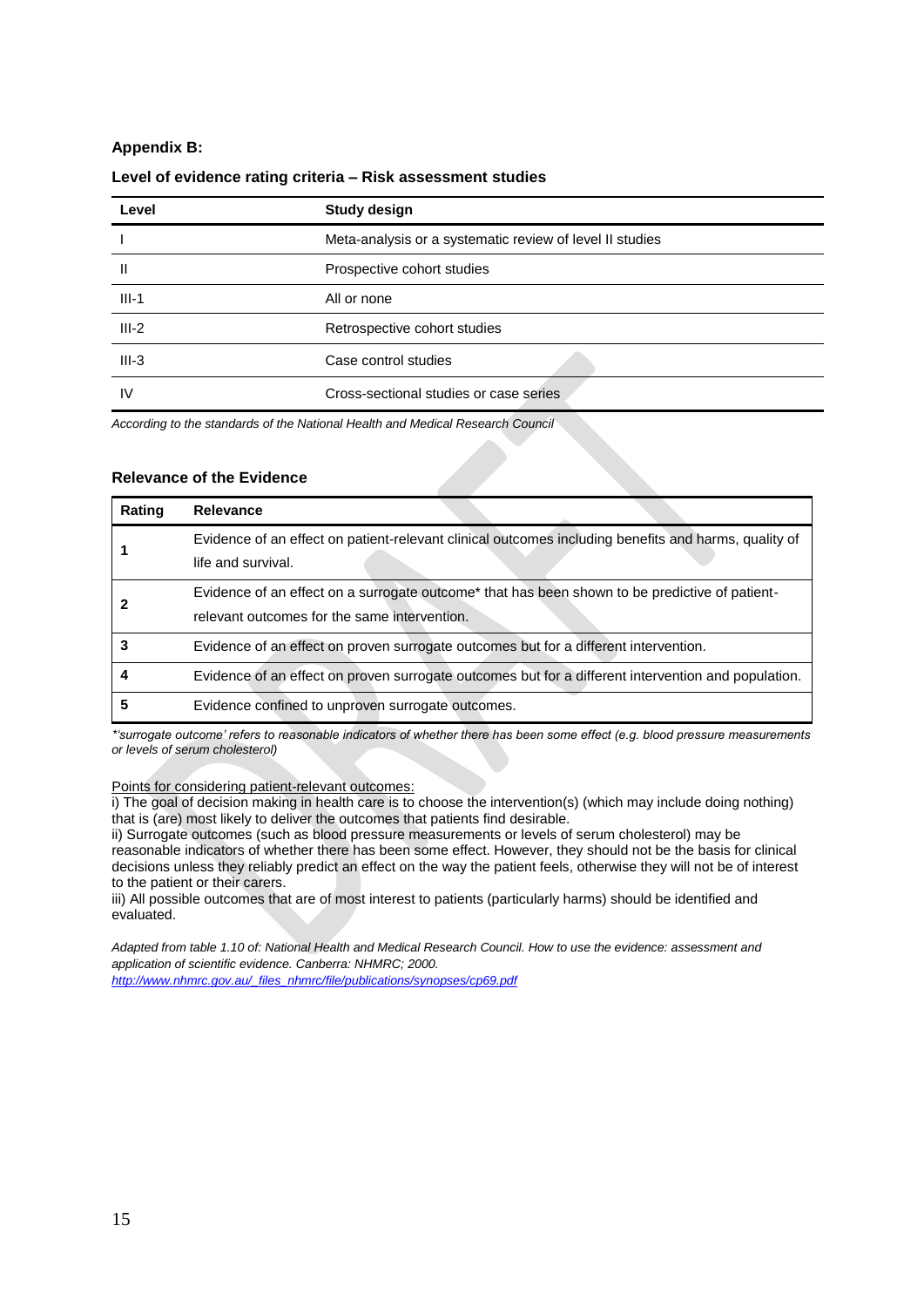# **Appendix C:**

# **Excluded Studies**

# **Primary PICO question**

| <b>Study</b>      | <b>Reason for Exclusion</b>                                  |
|-------------------|--------------------------------------------------------------|
| Bergeron 2015     | Does not include women with relevant HPV and cytology status |
| <b>Blatt 2015</b> | Does not include women with relevant HPV and cytology status |
| Cruickshank 2015  | No relevant comparison                                       |
| Cuzick 2013       | Not randomised or pseudo-randomised controlled trial         |
| Del Mistro 2014   | Does not include women with relevant HPV and cytology status |
| Dijkstra 2014     | No relevant comparison                                       |
| Gage 2013         | Not randomised or pseudo-randomised controlled trial         |
| Kececioglu 2013   | No results for women with relevant HPV and cytology status   |
| Kitchener 2014    | No results for women with relevant HPV and cytology status   |
| McIntosh 2012     | Review                                                       |
| Nakamura 2015     | Not randomised or pseudo-randomised controlled trial         |
| <b>Reid 2015</b>  | No results for women with relevant HPV and cytology status   |
| Ronco 2014        | No results for women with relevant HPV and cytology status   |
| Van Le 2015       | Summary of a published study                                 |
| Wright 2013       | Conference proceedings 2013                                  |

# **Secondary PICO question**

| <b>Study</b>      | <b>Reason for Exclusion</b>                                 |
|-------------------|-------------------------------------------------------------|
| Adamopoulou 2009  | No results for women with relevant HPV and cytology status  |
| Agodi 2009        | No results for women with relevant HPV and cytology status  |
| Agorastas 2005    | No results for women with relevant HPV and cytology status  |
| Agorastos 2015    | No relevant comparators                                     |
| Aksu 2011         | Conference proceedings                                      |
| Alameda 2014      | Conference proceedings                                      |
| Alamonte 2007     | No results for women with relevant HPV and cytology status  |
| <b>Allia 2015</b> | No results for women with relevant HPV and cytology status  |
| Annappa 2015      | Conference proceedings                                      |
| Antonishyn 2008   | No results for women with relevant HPV and cytology status  |
| Antonishyn 2009   | No results for women with relevant HPV and cytology status  |
| Arbyn 2004        | No results for women with relevant HPV and cytology status  |
| Arbyn 2009        | No results for women with relevant HPV and cytology status  |
| Arbyn 2012        | No results for women with relevant HPV and cytology status  |
| Atkins 2006       | Does not assess women with relevant HPV and cytology status |
| Ault 2011         | Participants women with AIS                                 |
| Badano 2011       | No results for women with relevant HPV and cytology status  |
| <b>Bais 2005</b>  | No results for women with relevant HPV and cytology status  |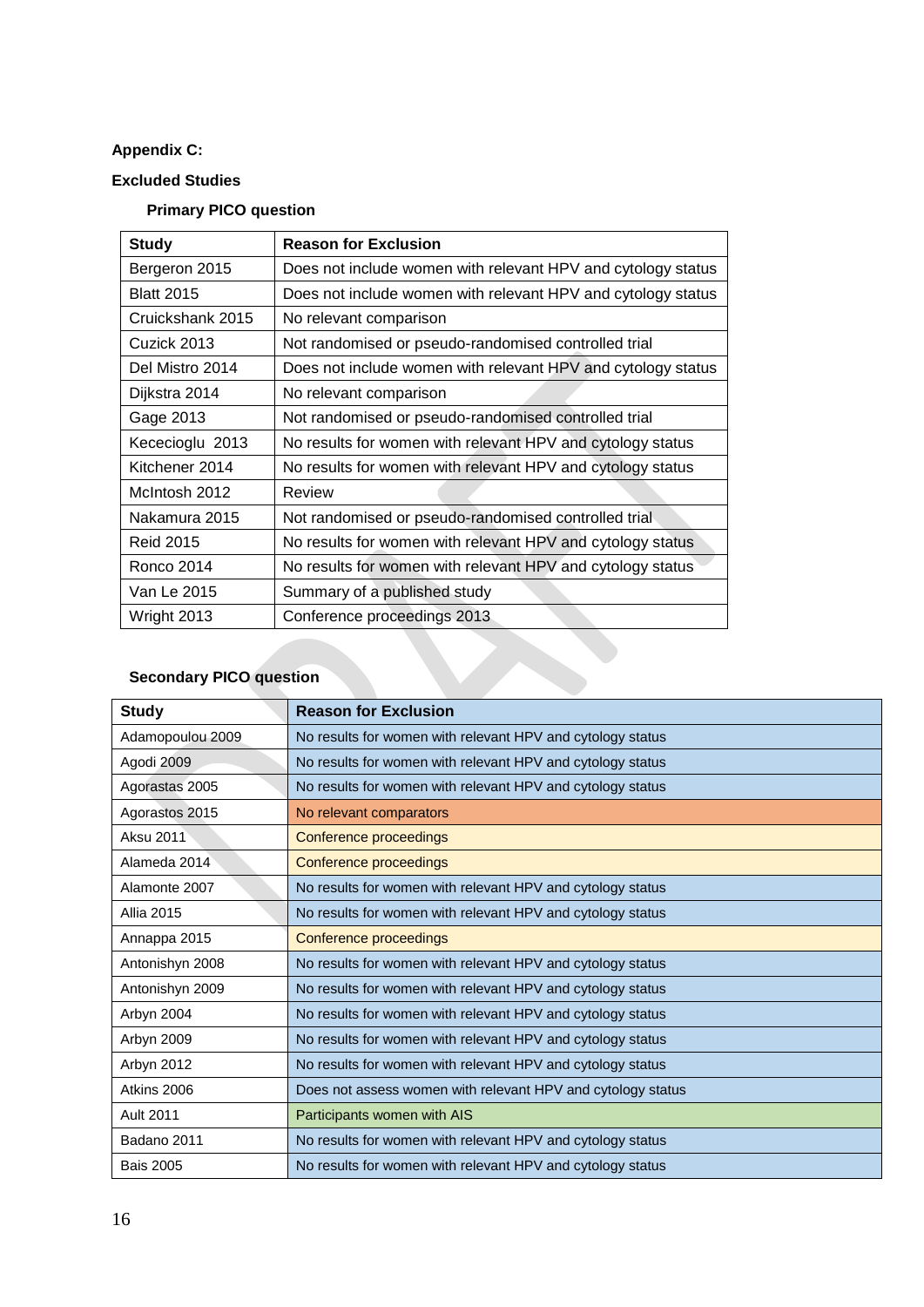| <b>Balbi 2012</b> | No results for women with relevant HPV and cytology status                    |
|-------------------|-------------------------------------------------------------------------------|
| <b>Bapir 2013</b> | Conference proceedings                                                        |
| Barcelos 2011     | No results for women with relevant HPV and cytology status                    |
| Barzon 2011       | No results for women with relevant HPV and cytology status                    |
| <b>Basu 2011</b>  | Cervical cancer specimens only                                                |
| Bekkers 2004      | No results for women with relevant HPV and cytology status                    |
| Belinson 2010     | No results for women with relevant HPV and cytology status                    |
| Belinson 2011     | No results for women with relevant HPV and cytology status                    |
| <b>Bello 2009</b> | No results for women with relevant HPV and cytology status                    |
| Benevolo 2011     | No results for women with relevant HPV and cytology status                    |
| Benevolo 2011b    | No results for women with relevant HPV and cytology status                    |
| Benoy 2011        | No results for women with relevant HPV and cytology status                    |
| Bergeron 2015     | Does not include women with relevant HPV and cytology status                  |
| Berkhof 2006      | No results for women with relevant HPV and cytology status                    |
| Bhatla 2007       | No results for women with relevant HPV and cytology status                    |
| Bhatla 2008       | No results for women with relevant HPV and cytology status                    |
| <b>Bian 2013</b>  | Unclear as to whether results for women with relevant HPV and cytology status |
| Bjerre 2008       | No results for women with relevant HPV and cytology status                    |
| <b>Blatt 2015</b> | Does not include women with relevant HPV and cytology status                  |
| Boardman 2006     | Does not include women with relevant HPV and cytology status                  |
| Boldrini 2014     | No results for women with relevant HPV and cytology status                    |
| Bollmann 2006     | Post treatment follow-up population                                           |
| Bourgain 2011     | Conference proceedings                                                        |
| Bratti 2004       | No results for women with relevant HPV and cytology status                    |
| <b>Brink 2006</b> | No results for women with relevant HPV and cytology status                    |
| <b>Bulk 2007</b>  | No comparable comparative data                                                |
| Bulkmans 2007     | No results for women with relevant HPV and cytology status                    |
| Bulkmans 2007b    | No results for women with relevant HPV and cytology status                    |
| Campari 2015      | No results for women with relevant HPV and cytology status                    |
| Canda 2009        | No results for women with relevant HPV and cytology status                    |
| Carozzi 2005      | No results for women with relevant HPV and cytology status                    |
| Carozzi 2006      | No results for women with relevant HPV and cytology status                    |
| Carozzi 2013      | No results for women with relevant HPV and cytology status                    |
| Carozzi 2013b     | No results for women with relevant HPV and cytology status                    |
| Carter 2010       | No results for women with relevant HPV and cytology status                    |
| Castle 2004       | Commentary                                                                    |
| Castle 2007       | Participants women with CIN2 histology on colposcopy                          |
| Castle 2008       | No results for women with relevant HPV and cytology status                    |
| Castle 2009       | No results for women with relevant HPV and cytology status                    |
| Castle 2009 short | No results for women with relevant HPV and cytology status                    |
| Castle 2009c      | No outcomes of interest                                                       |
| Castle 2009d      | No results for women with relevant HPV and cytology status                    |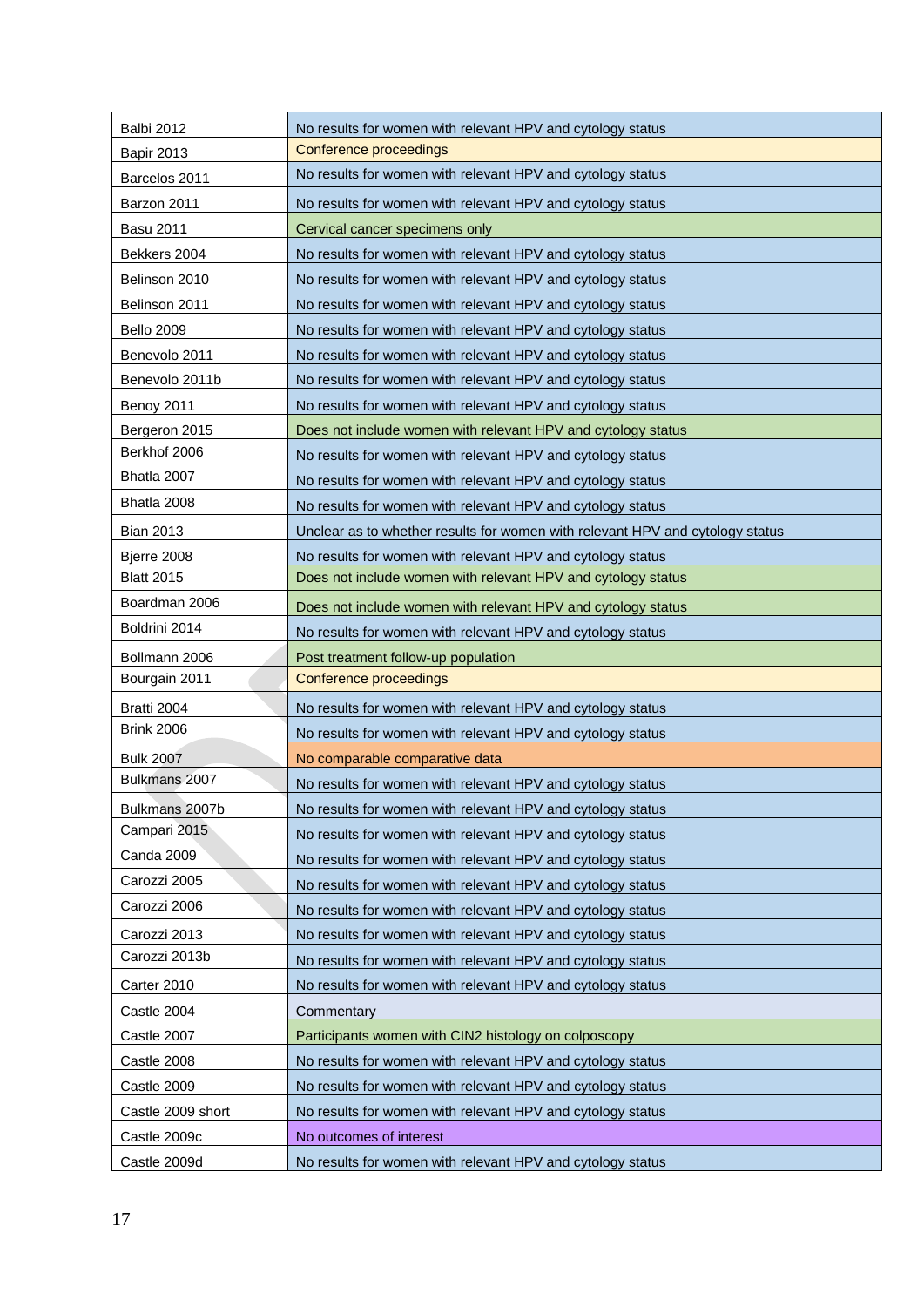| Castle 2010             | Does not include women with relevant HPV and cytology status               |
|-------------------------|----------------------------------------------------------------------------|
| Castle 2011a            | No results for women with relevant HPV and cytology status                 |
| Castle 2011b            | No results for women with relevant HPV and cytology status                 |
| Castle 2011c            | Participants women who have CIN1 or less                                   |
| Castle 2012             | No results for women with relevant HPV and cytology status                 |
| Castle 2015             | No results for women with relevant HPV and cytology status                 |
| Castle 2015 Comarison   | No results for women with relevant HPV and cytology status                 |
| Castle 2015 Reliability | No results for women with relevant HPV and cytology status                 |
| Cattani 2009            | No results for women with relevant HPV and cytology status                 |
| Chao 2008               | No results for women with relevant HPV and cytology status                 |
| Chao 2010               | No results for women with relevant HPV and cytology status                 |
| Chen 2006               | No results for women with relevant HPV and cytology status                 |
| Chen 2015               | No results for women with relevant HPV and cytology status                 |
| Chevarie-Davis 2013     | No results for women with relevant HPV and cytology status                 |
| Chiang 2013             | No results for women with relevant HPV and cytology status                 |
| Chivukula 2006          | Does not include women with relevant HPV and cytology status               |
| Cho 2015                | No results for women with relevant HPV and cytology status                 |
| Chranioti 2012          | No results for women with relevant HPV and cytology status                 |
| Cilingir 2013           | Colposcopy referral population and unclear if follow-up patients excluded  |
| Ciotto 2004             | No results for women with relevant HPV and cytology status                 |
| Clad                    | Includes post treatment follow-up population                               |
| Clarke 2014             | Conference proceedings                                                     |
| Cobo 2009               | No results for women with relevant HPV and cytology status                 |
| Confortini 2010         | No results for women with relevant HPV and cytology status                 |
| Corneanu 2011           | No results for women with relevant HPV and cytology status                 |
| Correa 2012             | No results for women with relevant HPV and cytology status                 |
| Cottier 2009            | No results for women with relevant HPV and cytology status                 |
| Cotton 2010             | No results for women with relevant HPV and cytology status                 |
| Cox 2013                | No relevant comparator                                                     |
| Cruickshank 2014        | Results for only a subgroup of women with relevant HPV and cytology status |
| <b>Crum 2004</b>        | Participants women with CIN2/CIN3                                          |
| Cuschieri 2014          | No results for women with relevant HPV and cytology status                 |
| Cuzick 2008             | No results for women with relevant HPV and cytology status                 |
| Cuzick 2010             | No results for women with relevant HPV and cytology status                 |
| Cuzick 2013             | No results for women with relevant HPV and cytology status                 |
| Dalla Palma 2008        | Participants women with CIN histology                                      |
| Dalstein 2004           | No results for women with relevant HPV and cytology status                 |
| Dane 2009               | No results for women with relevant HPV and cytology status                 |
| Daponte 2006            | No results for women with relevant HPV and cytology status                 |
| de Vuyst 2005           | No results for women with relevant HPV and cytology status                 |
| Del Mistro 2010         | No results for women with relevant HPV and cytology status                 |
| Del Mistro 2014         | Does not include women with relevant HPV and cytology status               |
| Denny 2010              | No results for women with relevant HPV and cytology status                 |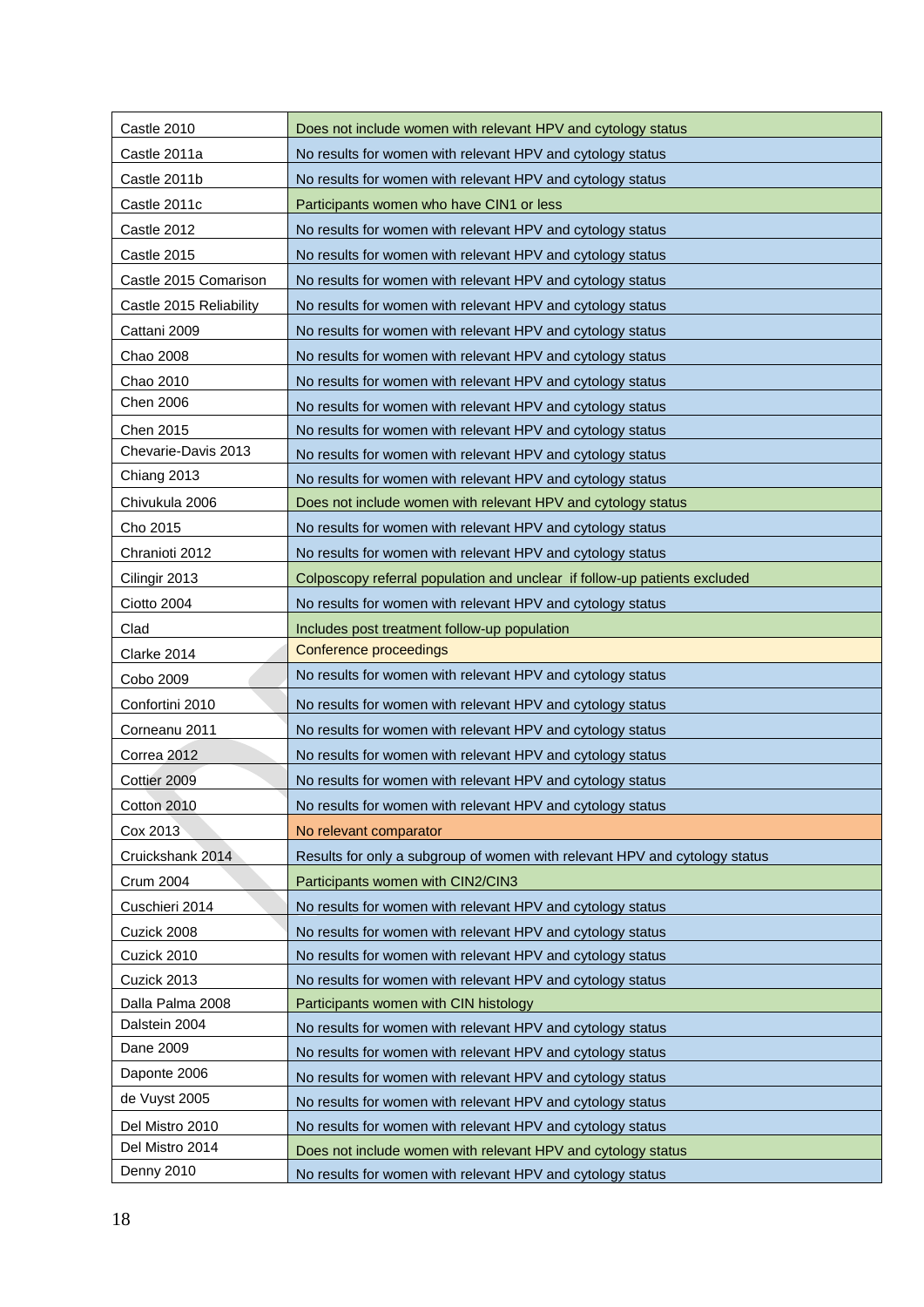| Depuydt 2011           | No results for women with relevant HPV and cytology status                               |
|------------------------|------------------------------------------------------------------------------------------|
| Desteli 2004           | No results for women with relevant HPV and cytology status                               |
| Diaz Montes 2007       | Not relevant population - AGUS or AGC cytology                                           |
| Dijkstra 2013          | No results for women with relevant HPV and cytology status                               |
| Dillner 2008           | No results for women with relevant HPV and cytology status                               |
| Dillner 2011           | No results for women with relevant HPV and cytology status                               |
| Dinc 2010              | No results for women with relevant HPV and cytology status                               |
| Ding 2011              | Participants women treated for CIN2 histology                                            |
| Ding 2014              | No results for women with relevant HPV and cytology status                               |
| Discacciati 2014       | Not a cervical screening population - women with CIN2                                    |
| Dockter 2009           | Includes follow-up population                                                            |
| Du 2011                | No results for women with relevant HPV and cytology status                               |
| Dufresne 2011          | No results for women with relevant HPV and cytology status                               |
| Einstein 2010          | No results for women with relevant HPV and cytology status                               |
| Einstein 2011          | No results for women with relevant HPV and cytology status                               |
| Elfgren 2005           | No results for women with relevant HPV and cytology status                               |
| Eltoum 2005            | No results for women with relevant HPV and cytology status                               |
| Filho 2005             | No results for women with relevant HPV and cytology status                               |
| Fokom-Domgue 2015      | No results for women with relevant HPV and cytology status                               |
| Froberg 2008           | No results for women with relevant HPV and cytology status                               |
| Gage 2010              | ASCUS/LSIL: <= CIN1 on immediate colposcopy                                              |
| Gage 2013              | No results for women with relevant HPV and cytology status                               |
| Gage 2014              | No results for women with relevant HPV and cytology status                               |
| Geng 2011              | Conference proceedings                                                                   |
| Geraets 2013           | No results for women with relevant HPV and cytology status                               |
| Gilani 2013            | No results for women with relevant HPV and cytology status                               |
| Giorgi Rossi 2010      | No results for women with relevant HPV and cytology status                               |
| Giorgi Rossi 2011      | No results for women with relevant HPV and cytology status                               |
| Giorgi Rossi 2013      | No results for women with relevant HPV and cytology status                               |
| Giovannelli 2005       | No results for women with relevant HPV and cytology status                               |
| Girianelli 2006        | No results for women with relevant HPV and cytology status                               |
| Gold 2013              | No results for women with relevant HPV and cytology status                               |
| Gonzalez-Bosquet 2006  | No results for women with relevant HPV and cytology status                               |
| Gonzalez-Bosquet 2008  | No results for women with relevant HPV and cytology status                               |
| Gonzalez-Losa 2004     | No results for women with relevant HPV and cytology status                               |
| Goodrich 2014          | No relevant comparator                                                                   |
| Gravitt 2010           | No results for women with relevant HPV and cytology status                               |
| Grisaru 2008           | Not a cervical screening population - included women undergoing post treatment follow-up |
| Guo 2014               | No results for women with relevant HPV and cytology status                               |
| Gurumurthy 2014        | Participants women with CIN1                                                             |
| Gutierrez-Delgado 2014 | Conference proceedings                                                                   |
| Haidopoulos 2009       | No results for women with relevant HPV and cytology status                               |
| Haldorsen 2015         | No results for women with relevant HPV and cytology status                               |
| Halfon 2010            | No results for women with relevant HPV and cytology status                               |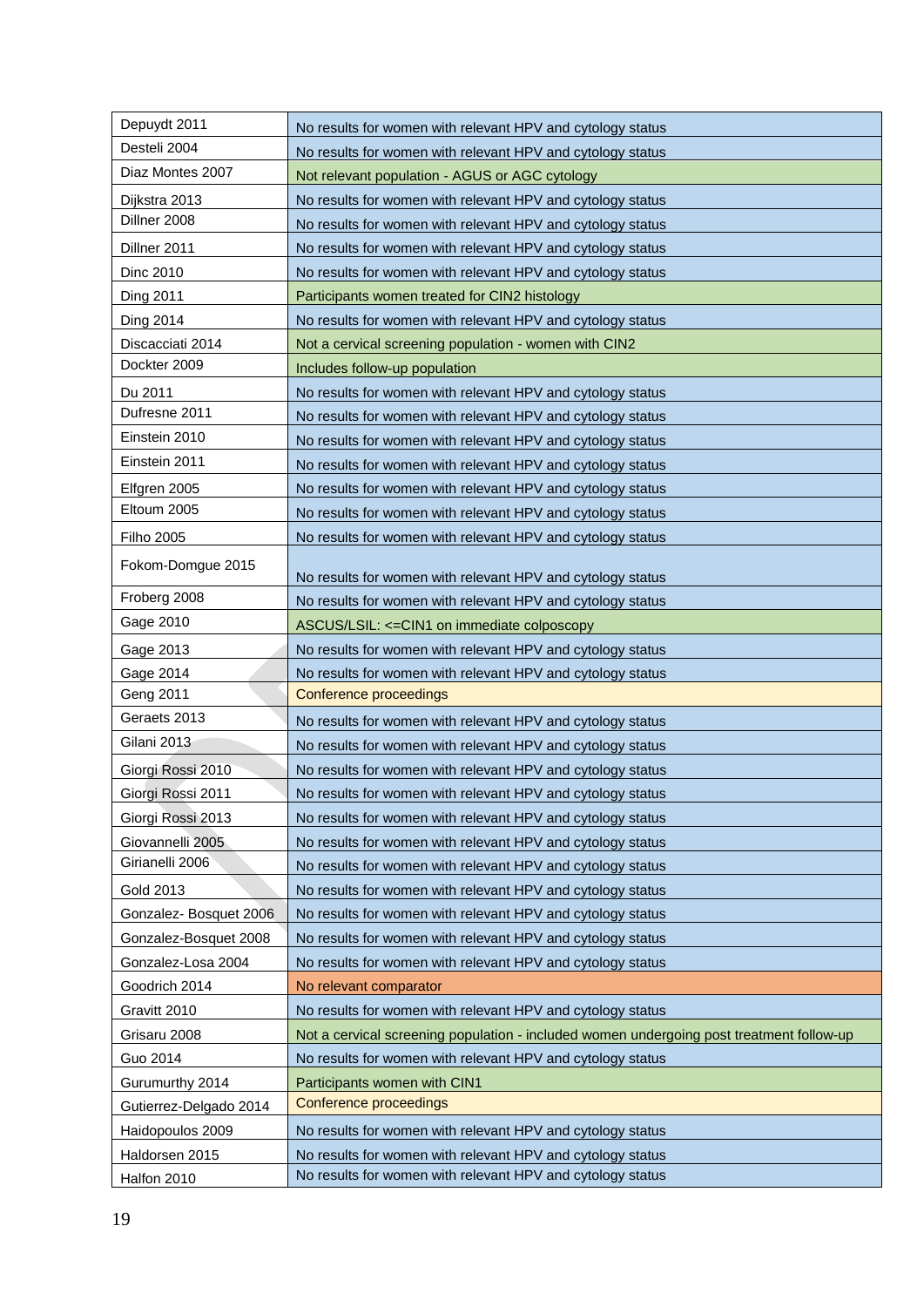| Halfon 2013                       | No results for women with relevant HPV and cytology status                                     |
|-----------------------------------|------------------------------------------------------------------------------------------------|
| Hariri 2015                       | Population women with CIN2                                                                     |
| Hariri 2015b                      | Population women with CIN2                                                                     |
| HooKim 2014                       | Does not include women with relevant HPV and cytology status                                   |
| Hopenhayn 2014                    | Not a cervical screening population - women with cervical cancer                               |
| <b>Hou 2012</b>                   | No results for women with relevant HPV and cytology status                                     |
| Hoyer 2005                        | No results for women with relevant HPV and cytology status                                     |
| Hu 2011                           | No results for women with relevant HPV and cytology status                                     |
| Huang 2006                        | No results for women with relevant HPV and cytology status                                     |
| Huang 2009                        | No results for women with relevant HPV and cytology status                                     |
| Hughes 2005                       | No results for women with relevant HPV and cytology status                                     |
| Huh 2015                          | <b>Clinical guidelines</b>                                                                     |
| Ibanez 2014                       | No results for women with relevant HPV and cytology status                                     |
| Iftner 2015                       | No results for women with relevant HPV and cytology status                                     |
| Ikenberg 2013                     | No results for women with relevant HPV and cytology status                                     |
| Inoue 2007                        | No results for women with relevant HPV and cytology status                                     |
| Jakobsson 2012                    | Participants women with recurrent cytological abnormalities                                    |
| Jariene 2012                      | No results for women with relevant HPV and cytology status                                     |
| Jentschke 2013                    | No results for women with relevant HPV and cytology status                                     |
| Jeronimo 2015                     | No results for women with relevant HPV and cytology status                                     |
| <b>Jiang 2011</b>                 | No results for women with relevant HPV and cytology status                                     |
| Johnson 2008                      | No results for women with relevant HPV and cytology status                                     |
| <b>Jones 2011</b>                 | Editorial                                                                                      |
| Jovanovic 2012                    | No results for women with relevant HPV and cytology status                                     |
| Kakti 2011                        | No results for women with relevant HPV and cytology status                                     |
| <b>Kakti 2013</b><br>Benchmarking | No results for women with relevant HPV and cytology status                                     |
| Kakti 2013 CIN1                   | Participants women with HPV infection or abnormal cytology and histology <cin2< td=""></cin2<> |
| Kares 2014                        | Conference proceedings                                                                         |
| Katki 2013 LSIL                   | No results for women with relevant HPV and cytology status                                     |
| Katki 2013d neg                   | No results for women with relevant HPV and cytology status                                     |
| Katki 2013f ASCUS                 | No results for women with relevant HPV and cytology status                                     |
| Kececioglu 2013                   | No results for women with relevant HPV and cytology status                                     |
| Keegan 2014                       | Participants women with recurrent cytological abnormalities                                    |
| Kelly 2011                        | No results for women with relevant HPV and cytology status                                     |
| Khan 2005                         | Participants included women with prior history of HSIL/CIN2+ diagnosis                         |
| Kim 2013                          | No results for women with relevant HPV and cytology status                                     |
| Kitchener 2008                    | Post treatment population                                                                      |
| Kitchener 2011                    | No results for women with relevant HPV and cytology status                                     |
| Kitchener 2014                    | No results for women with relevant HPV and cytology status                                     |
| Ko 2011                           | No results for women with relevant HPV and cytology status                                     |
| Kocken 2012                       | No results for women with relevant HPV and cytology status                                     |
| Kotaniemi-Talonen 2005            | No results for women with relevant HPV and cytology status                                     |
| Kotaniemi-Talonen 2008            | No results for women with relevant HPV and cytology status                                     |
| Kovacic 2008                      | No results for women with relevant HPV and cytology status                                     |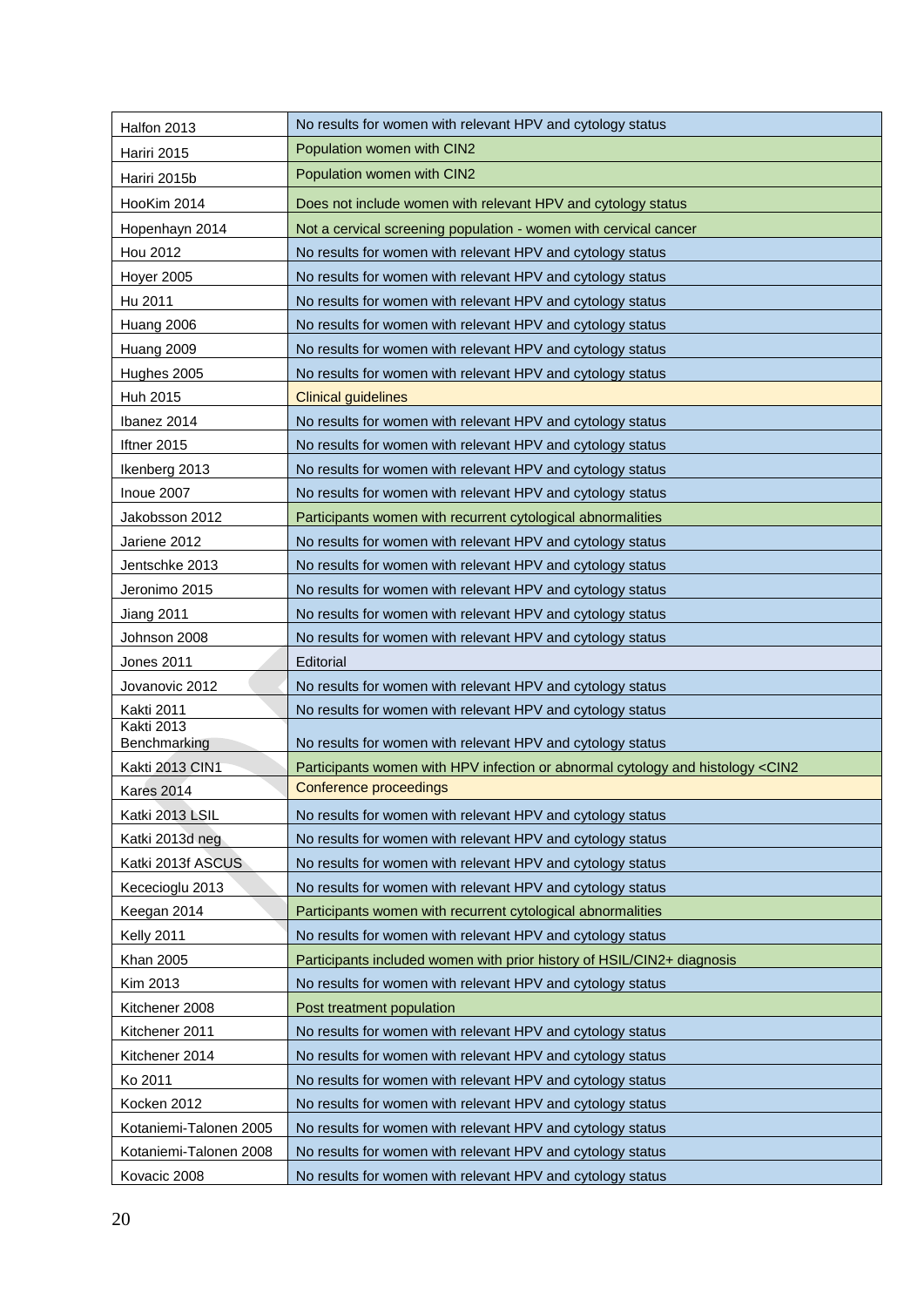| Kroupis 2007<br>No results for women with relevant HPV and cytology status         |
|------------------------------------------------------------------------------------|
| Kulasingam 2006<br>No results for women with relevant HPV and cytology status      |
| Lai 2008<br>No relevant comparator                                                 |
| Lazcano-Ponce 2010<br>No results for women with relevant HPV and cytology status   |
| Le Donne 2013<br>No results for women with relevant HPV and cytology status        |
| Lee 2004<br>No results for women with relevant HPV and cytology status             |
| No results for women with relevant HPV and cytology status<br>Lee 2006             |
| Lee 2009<br>No results for women with relevant HPV and cytology status             |
| No comparator<br>Lee 2015                                                          |
| Leeson 2014<br><b>Discussion article</b>                                           |
| Leinonen 2013<br>No results for women with relevant HPV and cytology status        |
| Li 2015<br>No results for women with relevant HPV and cytology status              |
| Liao 2014<br>No results for women with relevant HPV and cytology status            |
| Lin 2011<br>No results for women with relevant HPV and cytology status             |
| Liou 2015<br>No results for women with relevant HPV and cytology status            |
| Litjens 2013<br>No results for women with relevant HPV and cytology status         |
| Particpants women with CIN3 who were previously CIN1<br>Litjens 2014               |
| Littell 2011<br>No results for women with relevant HPV and cytology status         |
| Liu 2014<br>No results for women with relevant HPV and cytology status             |
| Liverani 2012<br>No results for women with relevant HPV and cytology status        |
| Loiacono 2012<br>Conference proceedings                                            |
| No results for women with relevant HPV and cytology status<br>Louvanto 2010        |
| No results for women with relevant HPV and cytology status<br>Louwers 2010         |
| Luttmer 2015<br>No results for women with relevant HPV and cytology status         |
| Conference proceedings<br>Maenpaa 2014                                             |
| Massad 2013<br><b>Consensus guidelines</b>                                         |
| Massad 2014<br><b>Review</b>                                                       |
| Maucourt-Boulch 2009<br>No results for women with relevant HPV and cytology status |
| Mayrand 2007<br>No results for women with relevant HPV and cytology status         |
| McDonald 2014<br>No results for women with relevant HPV and cytology status        |
| Review<br>McIntosh 2012                                                            |
| McKenna 2014<br>No results for women with relevant HPV and cytology status         |
| Medeiros 2005<br>No results for women with relevant HPV and cytology status        |
| Mendoza 2011<br>No results for women with relevant HPV and cytology status         |
| Conference proceedings<br>Mentzelopoulou 2014                                      |
| Menzo 2008<br>No relevant outcomes reported                                        |
| Mesher 2013<br>No results for women with relevant HPV and cytology status          |
| No results for women with relevant HPV and cytology status<br>Michelli 2011        |
| No relevant outcomes reported<br>Michelli 2013                                     |
| No results for women with relevant HPV and cytology status<br><b>Mijit 2015</b>    |
| Conference proceedings<br>Min 2015                                                 |
| Moarcas 2014<br>No results for women with relevant HPV and cytology status         |
| No results for women with relevant HPV and cytology status<br>Monsonego 2008       |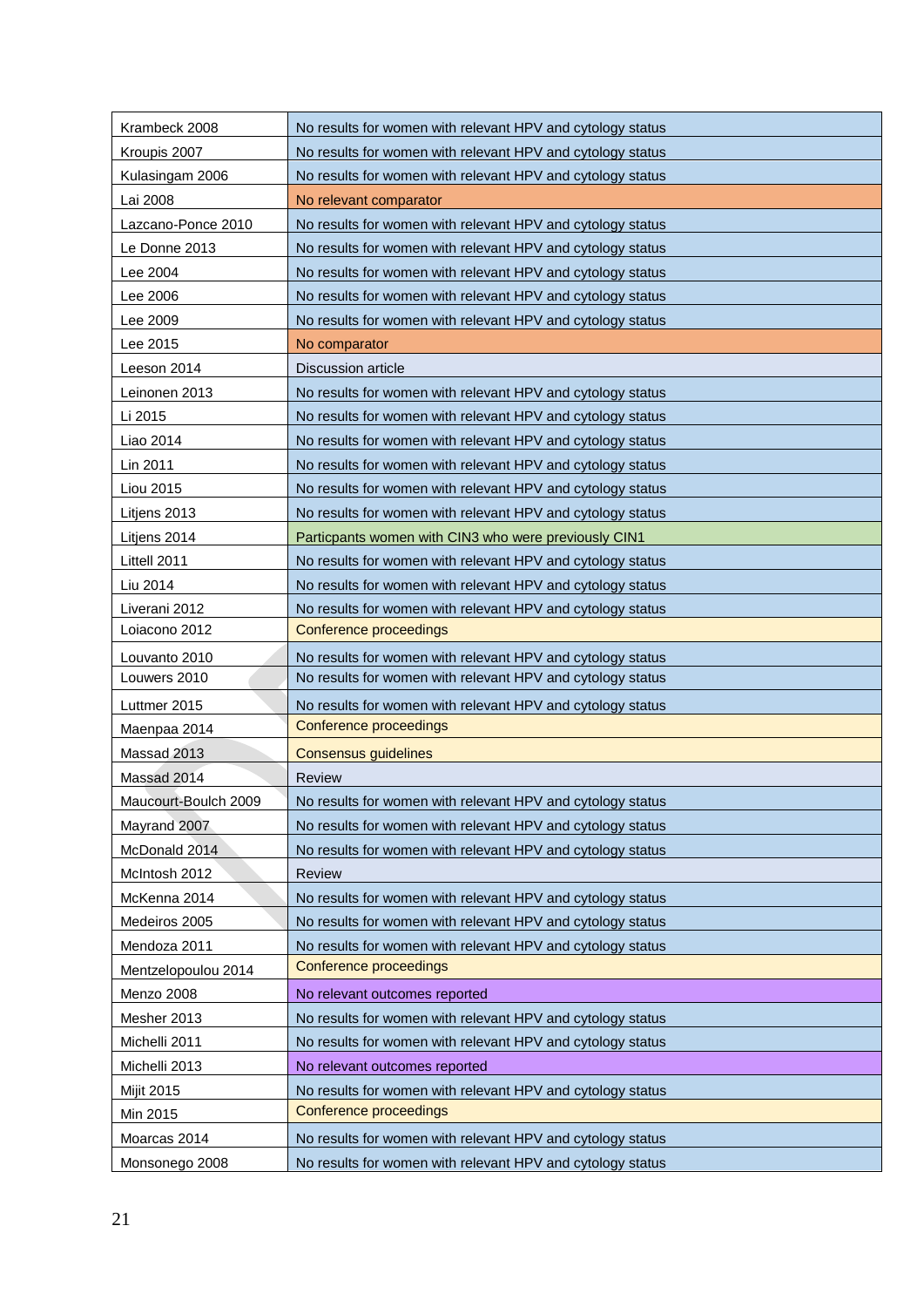| Monsonego 2008b      | No results for women with relevant HPV and cytology status                          |
|----------------------|-------------------------------------------------------------------------------------|
| Monsonego 2011       | No results for women with relevant HPV and cytology status                          |
| Monsonego 2012       | No results for women with relevant HPV and cytology status                          |
| Moore 2010           | No results for women with relevant HPV and cytology status                          |
| <b>Moss 2006</b>     | No results for women with relevant HPV and cytology status                          |
| Moy 2010             | No results for women with relevant HPV and cytology status                          |
| <b>Musa 2011</b>     | No relevant outcomes reported                                                       |
| Muwonge 2014         | No results for women with relevant HPV and cytology status                          |
| Nakamura 2015        | Colposcopy referral population and unclear if treatment follow-up patients excluded |
| Nam 2008             | Participants women with CIN diagnosis                                               |
| Namugenyi 2013       | No results for women with relevant HPV and cytology status                          |
| Nasioutziki 2011     | No results for women with relevant HPV and cytology status                          |
| Naucler 2007         | No results for women with relevant HPV and cytology status                          |
| Naucler 2007 Human   | No results for women with relevant HPV and cytology status                          |
| Naucler 2009         | No results for women with relevant HPV and cytology status                          |
| Ngugi 2015           | No results for women with relevant HPV and cytology status                          |
| Niccolai 2013        | No results for women with relevant HPV and cytology status                          |
| Nomelini 2007        | No results for women with relevant HPV and cytology status                          |
| Nomelini 2012        | No results for women with relevant HPV and cytology status                          |
| Nygard 2014          | No results for women with relevant HPV and cytology status                          |
| O'Connor 2008        | No results for women with relevant HPV and cytology status                          |
| Ogilvie 2010         | No results for women with relevant HPV and cytology status                          |
| Ogilvie 2012         | No results for women with relevant HPV and cytology status                          |
| Okadome 2014         | Particpants women with CIN2 histology                                               |
| Ovestad 2011         | No results for women with relevant HPV and cytology status                          |
| Paba 2012            | No results for women with relevant HPV and cytology status                          |
| Pacchiarotti 2014    | No results for women with relevant HPV and cytology status                          |
| Padalko 2013         | No results for women with relevant HPV and cytology status                          |
| Paengchit 2014       | No comparator                                                                       |
| Pajtler 2010         | No results for women with relevant HPV and cytology status                          |
| Pan 2013             | No results for women with relevant HPV and cytology status                          |
| Pan 2014             | No results for women with relevant HPV and cytology status                          |
| Pasquale 2015        | No results for women with relevant HPV and cytology status                          |
| Perksanusak 201      | No results for women with relevant HPV and cytology status                          |
| Perrons 2005         | No results for women with relevant HPV and cytology status                          |
| <b>Petry 2011</b>    | No results for women with relevant HPV and cytology status                          |
| Petry 2012           | No results for women with relevant HPV and cytology status                          |
| Petry 2013           | No results for women with relevant HPV and cytology status                          |
| Piccolo 2008         | No results for women with relevant HPV and cytology status                          |
| Pity 2012            | No results for women with relevant HPV and cytology status                          |
| Possati-Resende 2015 | No results for women with relevant HPV and cytology status                          |
| Pouliakis 2015       | No results for women with relevant HPV and cytology status                          |
| Pretorius 2013       | No results for women with relevant HPV and cytology status                          |
| Pruski 2012          | No results for women with relevant HPV and cytology status                          |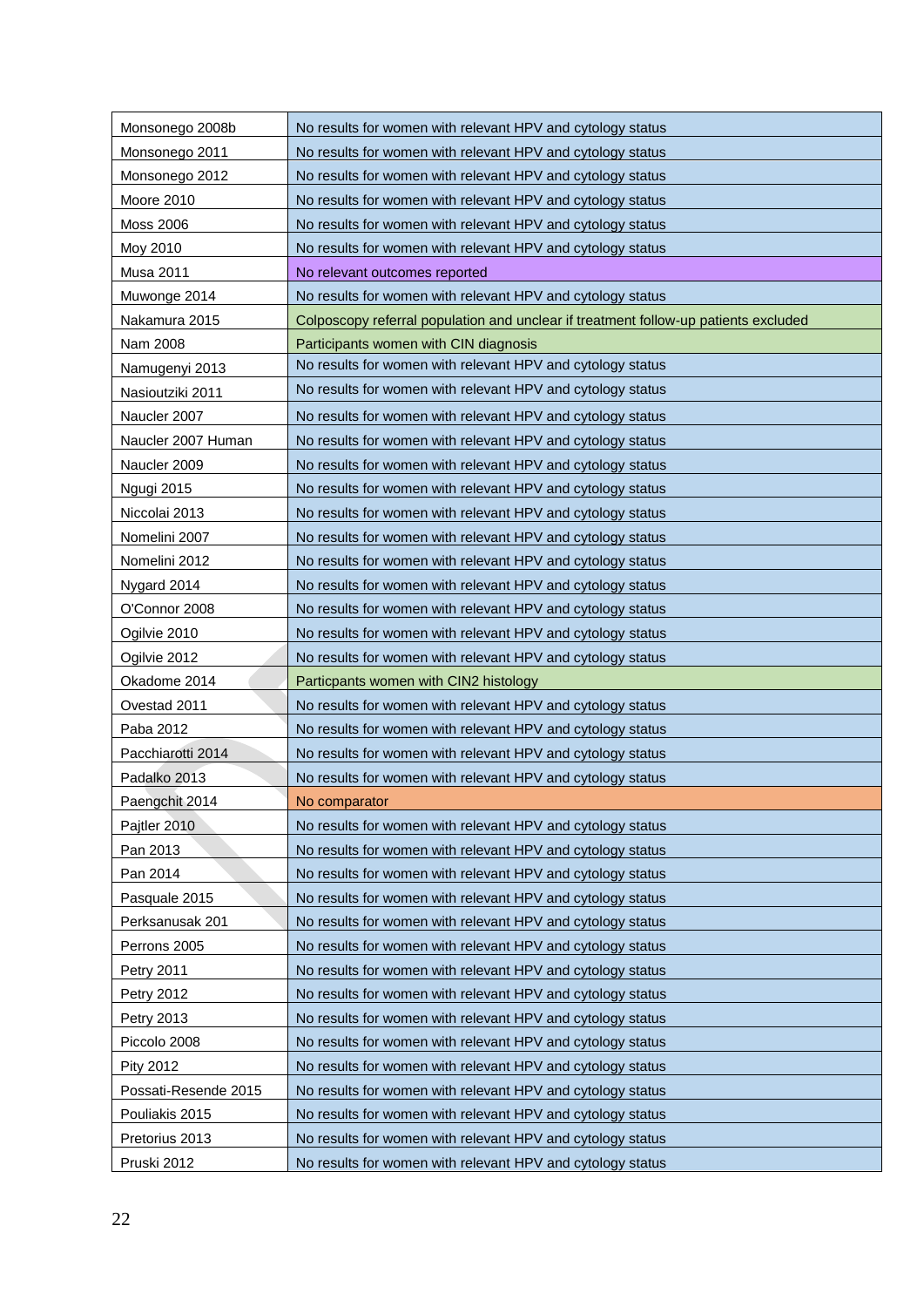| Qiao 2014             | No results for women with relevant HPV and cytology status |
|-----------------------|------------------------------------------------------------|
| Rabelo-Santos 2009    | No results for women with relevant HPV and cytology status |
| Ramzan 2015           | <b>Review</b>                                              |
| Rao 2013              | No results for women with relevant HPV and cytology status |
| Ratnam 2010           | No results for women with relevant HPV and cytology status |
| Ratnam 2011           | No results for women with relevant HPV and cytology status |
| Rebolj 2011           | Commentary                                                 |
| Rebolj 2014           | No results for women with relevant HPV and cytology status |
| Rebolj 2015           | No results for women with relevant HPV and cytology status |
| <b>Reid 2015</b>      | No results for women with relevant HPV and cytology status |
| <b>Riera 2013</b>     | Conference proceedings                                     |
| Rijkaart 2012         | No results for women with relevant HPV and cytology status |
| Rijkaart 2012         | No results for women with relevant HPV and cytology status |
| Rijkaart 2012         | No relevant comparator similarly followed up               |
| Rodriguez 2008        | No results for women with relevant HPV and cytology status |
| Rodriguez 2010        | No results for women with relevant HPV and cytology status |
| Rokita 2012           | No results for women with relevant HPV and cytology status |
| <b>Ronco 2010</b>     | No results for women with relevant HPV and cytology status |
| <b>Ronco 2014</b>     | No results for women with relevant HPV and cytology status |
| Saccardi 2014         | No results for women with relevant HPV and cytology status |
| Safaeian 2009         | No results for women with relevant HPV and cytology status |
| Sahasrabuddhe 2014    | No results for women with relevant HPV and cytology status |
| Sahasrabuddhe 2014b   | No results for women with relevant HPV and cytology status |
| Samarawardana 2010    | No results for women with relevant HPV and cytology status |
| Sankaranarayanan 2009 | No results for women with relevant HPV and cytology status |
| Saslow 2012           | No results for women with relevant HPV and cytology status |
| Sauer 2011            | Conference proceedings                                     |
| Sauter 2014           | No results for women with relevant HPV and cytology status |
| Schettino 2014        | No results for women with relevant HPV and cytology status |
| Schiffman 2011        | <b>Discussion article</b>                                  |
| Schiffman 2011b       | No results for women with relevant HPV and cytology status |
| Schiffman 2015        | No relevant comparators similarly followed up              |
| Schiffman 2015a       | No results for women with relevant HPV and cytology status |
| Schiffman 2015b       | No results for women with relevant HPV and cytology status |
| Schlichte 2014        | Review                                                     |
| Schnatz 2009          | Not relevant population - AGC cytology                     |
| Sellors 2011          | No results for women with relevant HPV and cytology status |
| Selvaggi 2015         | No results for women with relevant HPV and cytology status |
| Seo 2006              | No results for women with relevant HPV and cytology status |
| Shahid 2015           | No results for women with relevant HPV and cytology status |
| Shastri 2005          | No results for women with relevant HPV and cytology status |
| Shen 2013             | No results for women with relevant HPV and cytology status |
| Shen-Gunther 2011     | Does not discuss multiple infections                       |
| Shi 2009              | No results for women with relevant HPV and cytology status |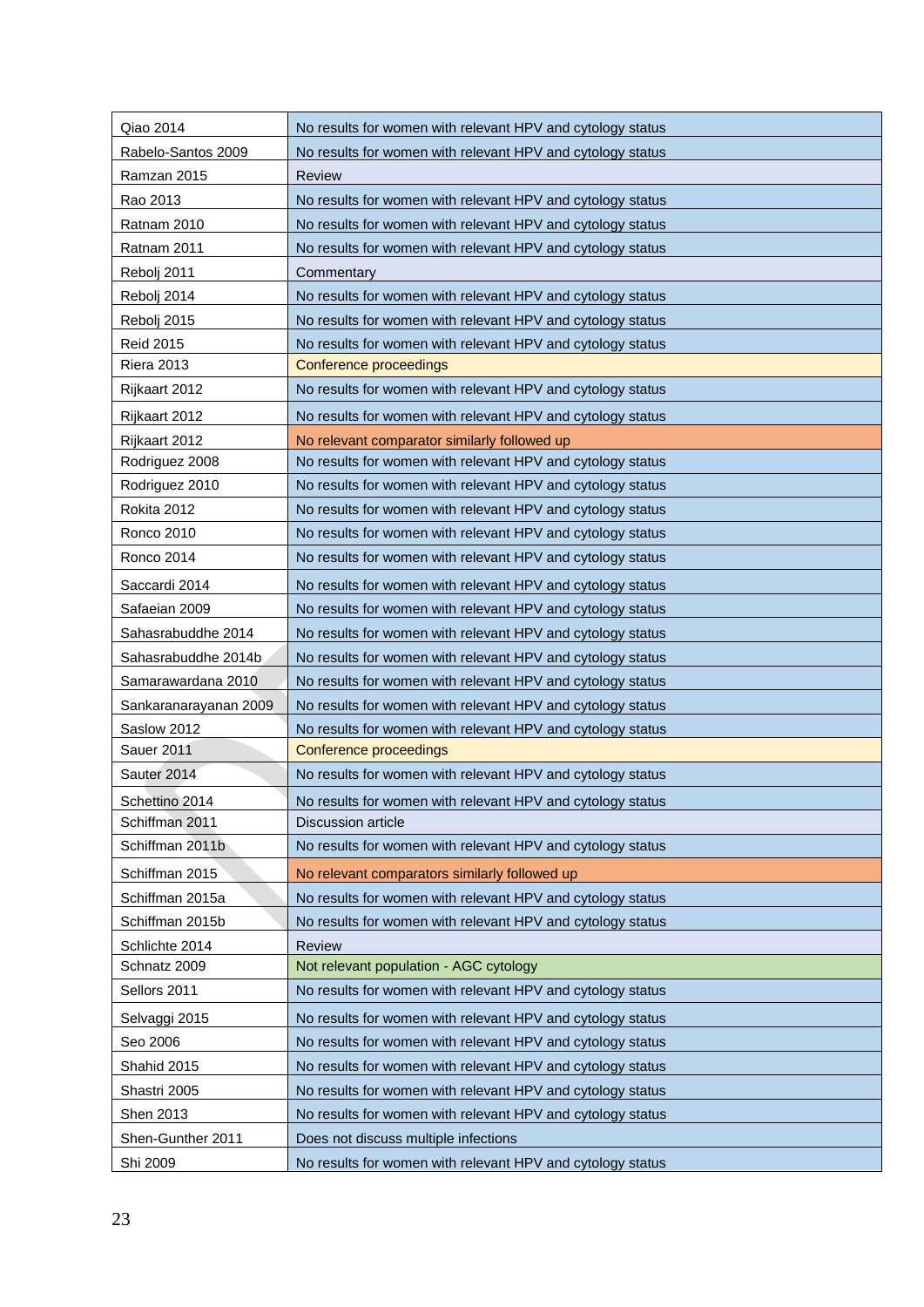| Shipitsyna 2011                | No results for women with relevant HPV and cytology status                                                   |
|--------------------------------|--------------------------------------------------------------------------------------------------------------|
| <b>Shwe 2015</b>               | No results for women with relevant HPV and cytology status                                                   |
| Siebers 2014                   | No results for women with relevant HPV and cytology status                                                   |
| Sigurdsson 2009                | No results for women with relevant HPV and cytology status                                                   |
| Sikon 2014                     | Conference proceedings                                                                                       |
| <b>Silva 2014</b>              | No relevant outcomes reported                                                                                |
| Sodhani 2006                   | Not a screening population - women with non specific gynecological symptoms                                  |
| Sole-Sedeno 2015               | Conference proceedings                                                                                       |
| Solomon 2015                   | Conference proceedings                                                                                       |
| Song 2006                      | No results for women with relevant HPV and cytology status                                                   |
| Sorboye 2011                   | No results for women with relevant HPV and cytology status                                                   |
| Sorbye 2013                    | No results for women with relevant HPV and cytology status                                                   |
| Sorbye 2014                    | No results for women with relevant HPV and cytology status                                                   |
| Soto 2014                      | No colposcopy/biopsy/histology results                                                                       |
| Spathis 2012                   | No results for women with relevant HPV and cytology status                                                   |
| Spinillo 2009                  | No results for women with relevant HPV and cytology status                                                   |
| Spinillo 2014                  | No results for women with relevant HPV and cytology status                                                   |
| Spinillo 2014b                 | No results for women with relevant HPV and cytology status                                                   |
| Stanculescu 2013               | No results for women with relevant HPV and cytology status                                                   |
| Stanczuk 2015                  | No results for women with relevant HPV and cytology status                                                   |
| Stoler 2011                    | No results for women with relevant HPV and cytology status                                                   |
| Stoler 2013                    | No results for women with relevant HPV and cytology status                                                   |
|                                |                                                                                                              |
| Stoler 2015                    | Commentary                                                                                                   |
| Sultana 2015                   | No outcomes of interest                                                                                      |
| Supho 2014                     | No comparator                                                                                                |
| Sycuro 2008                    | No results for women with relevant HPV and cytology status                                                   |
| Szarewski 2007                 | No results for women with relevant HPV and cytology status                                                   |
| Szarewski 2008                 | No results for women with relevant HPV and cytology status                                                   |
| Szarewski 2011                 | Commentary                                                                                                   |
| Szarewski 2012                 | No results for women with relevant HPV and cytology status                                                   |
| Tempfer 2007                   | No results for women with relevant HPV and cytology status                                                   |
| Tinelli 2013                   | Participants either women at high-riskof HPV infection or women who have been treated for<br>CIN2+ diagnosis |
| Tokmak 2014                    | No results for women with relevant HPV and cytology status                                                   |
| Tornsello 2007                 | No results for women with relevant HPV and cytology status                                                   |
| Tornsello 2011                 | No relevant outcomes reported                                                                                |
| Trimble 205                    | Population women with CIN2/3 diagnosis                                                                       |
| Trope 2012                     | No results for women with relevant HPV and cytology status                                                   |
| <b>Tsai 2009</b>               | No results for women with relevant HPV and cytology status                                                   |
| Tsiodras 2010                  | No results for women with relevant HPV and cytology status                                                   |
| Tsiodras 2011                  | Conference proceedings                                                                                       |
|                                |                                                                                                              |
| Tsoumpou 2011                  | Results for only a subgroup of women with relevant HPV and cytology status                                   |
| Twiggs 2011<br><b>Twu 2011</b> | <b>Discussion article</b><br>No results for women with relevant HPV and cytology status                      |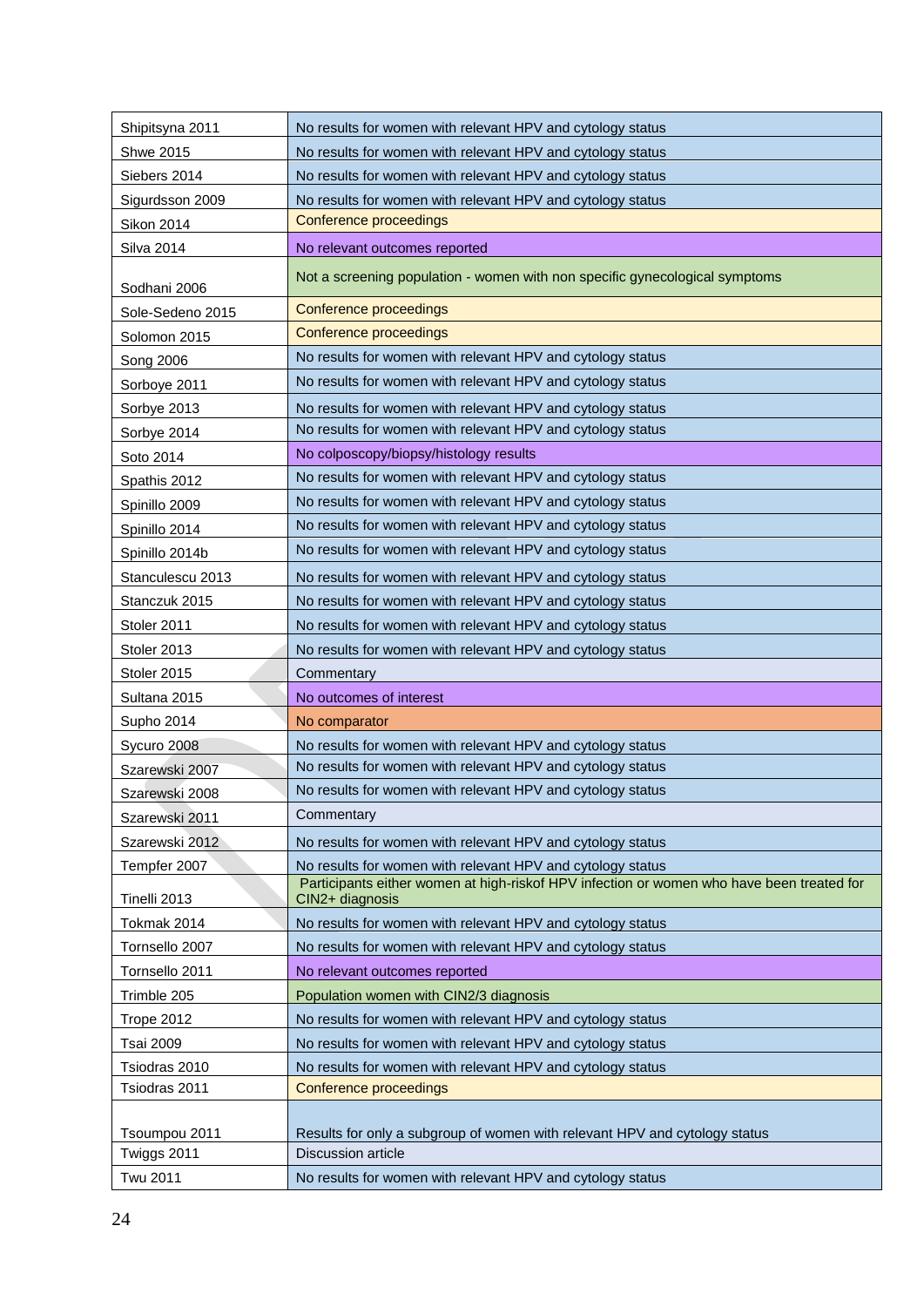| No results for women with relevant HPV and cytology status<br>Uijterwaal 2014         |  |
|---------------------------------------------------------------------------------------|--|
| Uijterwaal 2015<br>No relevant comparator                                             |  |
| <b>Ursu 2011</b><br>No relevant outcomes reported                                     |  |
| van der Marel 2014<br>No results for women with relevant HPV and cytology status      |  |
| No results for women with relevant HPV and cytology status<br>van der Marel 2015      |  |
| Van Le 2015<br>Summary of a published study                                           |  |
| Verdoodt 2013<br>No results for women with relevant HPV and cytology status           |  |
| <b>Vidal 2013</b><br><b>Conference proceedings</b>                                    |  |
| No results for women with relevant HPV and cytology status<br><b>Vidal 2014</b>       |  |
| <b>Vink 2014</b><br>Modelling effect of increasing screening interval                 |  |
| Wahlstrom 2007<br>No results for women with relevant HPV and cytology status          |  |
| Walavalkar 2015<br>No results for women with relevant HPV and cytology status         |  |
| Walker 2006<br>Participants women with cytological abnormalities and histology < CIN2 |  |
| Walmer 2013<br>No results for women with relevant HPV and cytology status             |  |
| <b>Wang 2009</b><br>No results for women with relevant HPV and cytology status        |  |
| <b>Wang 2013</b><br>No results for women with relevant HPV and cytology status        |  |
| Watson 2015<br>No results for women with relevant HPV and cytology status             |  |
| Wei 2014<br>No results for women with relevant HPV and cytology status                |  |
| Wentzensen 2009<br>Analysis restricted to women with CIN                              |  |
| Wentzensen 2009b<br>No results for women with relevant HPV and cytology status        |  |
| Wentzensen 2010<br>No results for women with relevant HPV and cytology status         |  |
| Wentzensen 2015<br>No results for women with relevant HPV and cytology status         |  |
| Werner 2007<br>No results for women with relevant HPV and cytology status             |  |
| Wheeler 2006<br>No results for women with relevant HPV and cytology status            |  |
| Wheeler 2009<br>No relevant outcomes reported                                         |  |
| Wheeler 2014<br>No results for women with relevant HPV and cytology status            |  |
| <b>White 2013</b><br>No results for women with relevant HPV and cytology status       |  |
| Whitlock 2011<br>No results for women with relevant HPV and cytology status           |  |
| <b>Winer 2005</b><br>No results for women with relevant HPV and cytology status       |  |
| Winsley 2014<br>No results for women with relevant HPV and cytology status            |  |
| <b>Wong 2008</b><br>No relevant outcomes reported                                     |  |
| Woodard 2014<br>Conference proceedings                                                |  |
| Woodard 2015<br>No results for women with relevant HPV and cytology status            |  |
| Wright 2006<br>No results for women with relevant HPV and cytology status             |  |
| Consensus guidelines (superseded)<br>Wright 2007a                                     |  |
| Wright 2007b<br>Consensus guidelines (superseded)                                     |  |
| Wright 2011<br>No longitudinal follow-up                                              |  |
| Wright 2013<br>Conference proceedings                                                 |  |
| Wright 2014<br>Conference proceedings                                                 |  |
| Wright 2014<br>No results for women with relevant HPV and cytology status             |  |
| Wright 2015<br>No comparable comparative data                                         |  |
| Wu 2005<br>No results for women with relevant HPV and cytology status                 |  |
| Wu 2010<br>No results for women with relevant HPV and cytology status                 |  |
| Wu 2012<br>No results for women with relevant HPV and cytology status                 |  |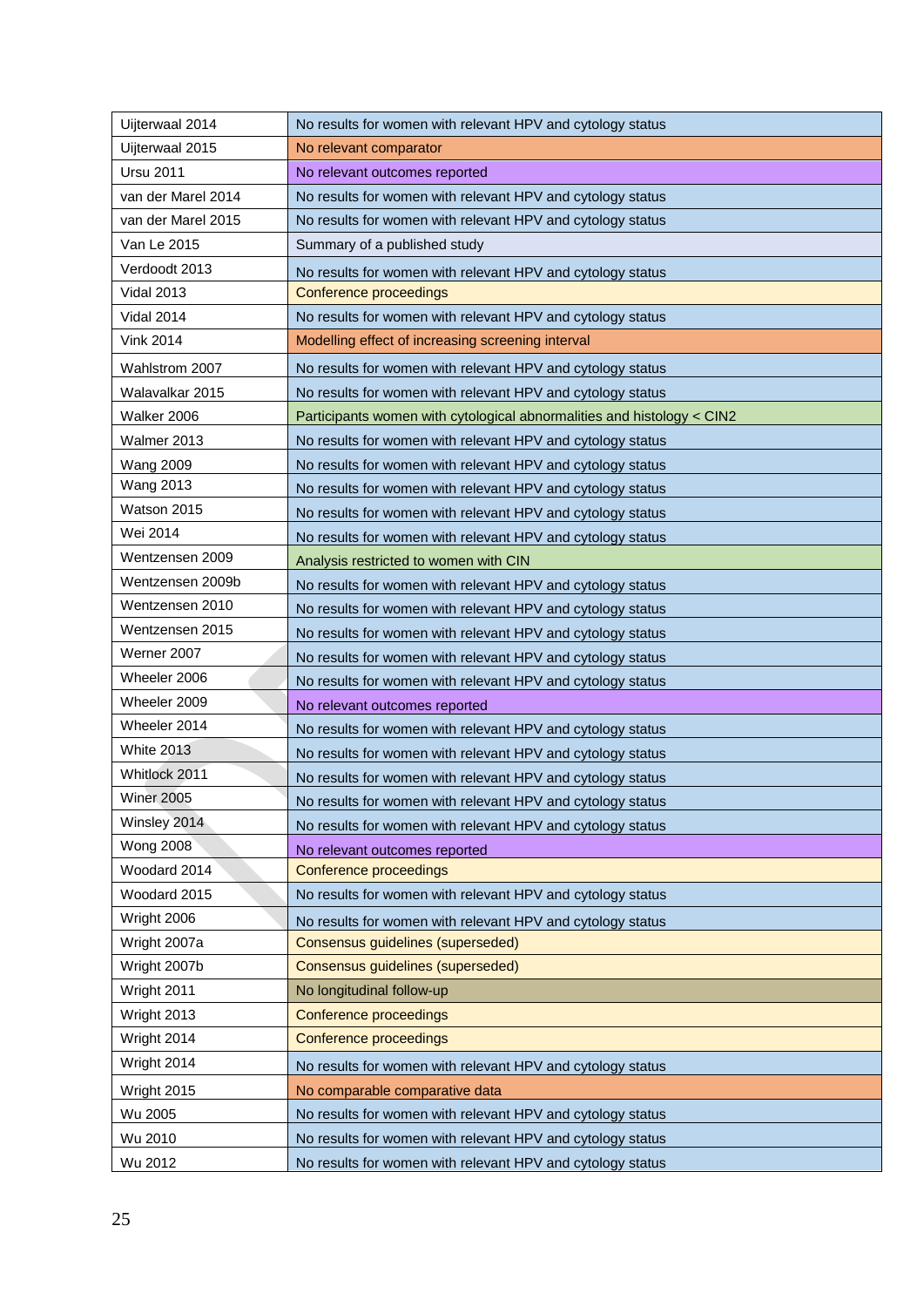| Yao 2014         | Conference proceedings                                     |
|------------------|------------------------------------------------------------|
| Ye 2010          | No results for women with relevant HPV and cytology status |
| Yetimalar 2011   | No results for women with relevant HPV and cytology status |
| You 2013         | No results for women with relevant HPV and cytology status |
| <b>Yuan 2011</b> | No results for women with relevant HPV and cytology status |
| Zappacosta 2013  | No results for women with relevant HPV and cytology status |
| Zeferino 2011    | No results for women with relevant HPV and cytology status |
| Zeng 2011        | No results for women with relevant HPV and cytology status |
| Zhang 2013       | No results for women with relevant HPV and cytology status |
| Zhang 2014       | Participants women with persistent HPV infection           |
| Zhao 2013        | No results for women with relevant HPV and cytology status |
| Zorzi 2013       | No results for women with relevant HPV and cytology status |

# **References: Excluded Studies**

- 1. Adamopoulou M, Kalkani E, Charvalos E et al. Comparison of cytology, colposcopy, HPV typing and biomarker analysis in cervical neoplasia. *Anticancer Research*. 2009;29:3401- 3409.
- 2. Agodi A, Barchitta M, La RN et al. Human papillomavirus infection: low-risk and high-risk genotypes in women in Catania, Sicily. *Int J Gynecol Cancer*. 2009;19:1094-1098.
- 3. Agorastos T, Dinas K, Lloveras B et al. Human papillomavirus testing for primary screening in women at low risk of developing cervical cancer. The Greek experience. *Gynecol Oncol*. 2005;96:714-720.
- 4. Agorastos T, Chatzistamatiou K, Katsamagkas T et al. Primary screening for cervical cancer based on high-risk human papillomavirus (HPV) detection and HPV 16 and HPV 18 genotyping, in comparison to cytology. *PLoS ONE*. 2015;10.
- 5. Aksu M, Altinta+ $f$  A, Nazik H et al. One year follow up results of one hundred ASCUS patients. *Int J Gynecol Cancer*. 2011;21:S310.
- 6. Alameda F, Hermandez E, Lloveras B et al. HPV testing in  $\Gamma$ C£atypical cells cannot exclude high grade lesionÇØ (ASC-H). *Cytopathology*. 2014;25:56.
- 7. Allia E, Ronco G, Coccia A et al. Interpretation of p16(INK4a) /Ki-67 dual immunostaining for the triage of human papillomavirus-positive women by experts and nonexperts in cervical cytology. *Cancer Cytopathol*. 2015;123:212-218.
- 8. Almonte M, Ferreccio C, Winkler JL et al. Cervical screening by visual inspection, HPV testing, liquid-based and conventional cytology in Amazonian Peru. *International journal of cancer*. 2007;121:796-802.
- 9. Annappa R, Goodfellow J, Chalhoub T et al. High risk human papillomavirus triage. *BJOG Int J Obstet Gynaecol*. 2015;122:131.
- 10. Antonishyn NA, Horsman GB, Kelln RA et al. The impact of the distribution of human papillomavirus types and associated high-risk lesions in a colposcopy population for monitoring vaccine efficacy. *Archives of Pathology & Laboratory Medicine*. 2008;132:54-60.
- 11. Antonishyn NA, Horsman GB, Kelln RA et al. Human papillomavirus typing and viral gene expression analysis for the triage of women with abnormal results from papanicolaou test smears to colposcopy. *Archives of Pathology & Laboratory Medicine*. 2009;133:1577-1586.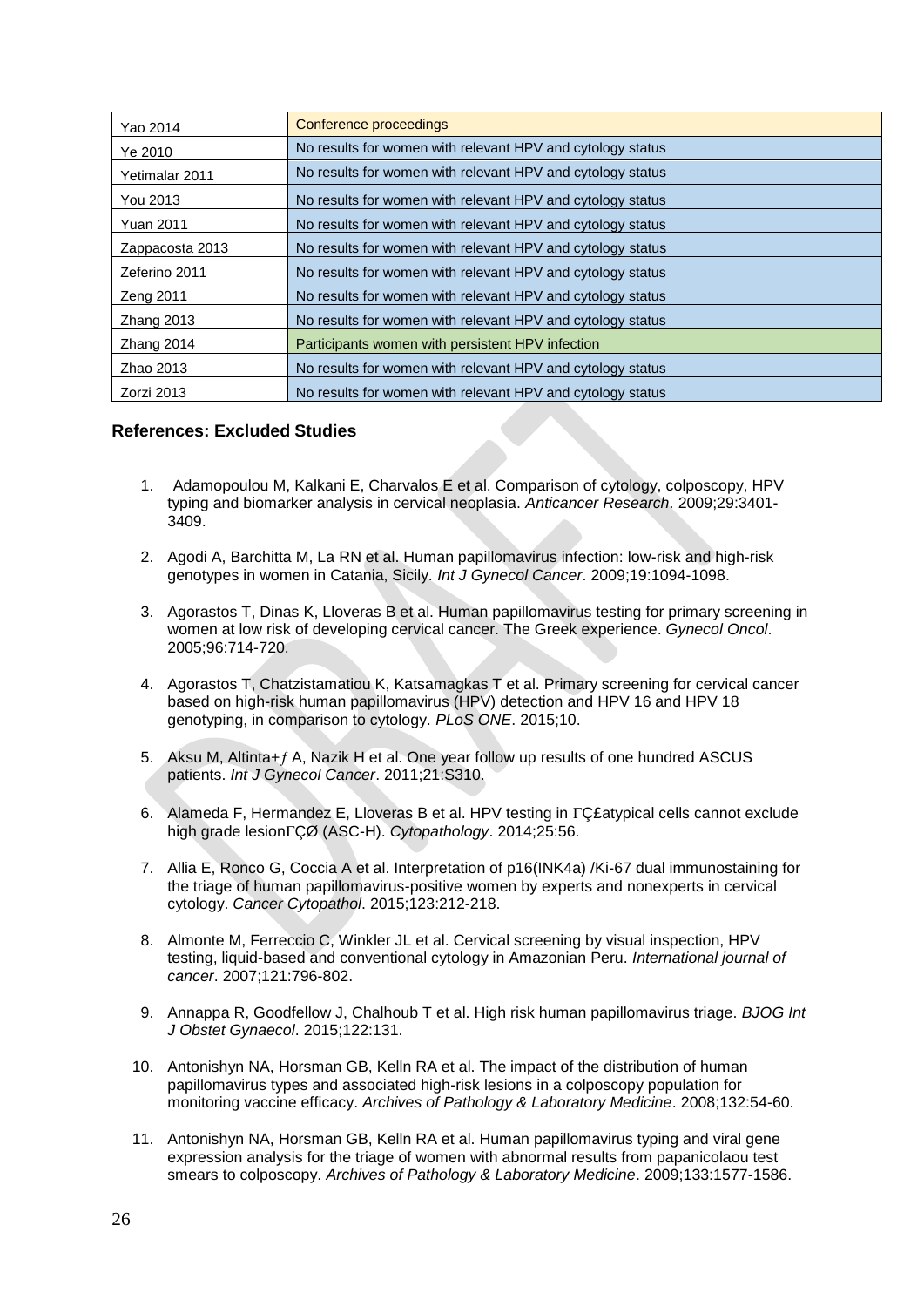- 12. Arbyn M, Buntinx F, Van RM et al. Virologic versus cytologic triage of women with equivocal Pap smears: a meta-analysis of the accuracy to detect high-grade intraepithelial neoplasia. *Journal of the National Cancer Institute*. 2004;96:280-293.
- 13. Arbyn M, Martin-Hirsch P, Buntinx F et al. Triage of women with equivocal or low-grade cervical cytology results: a meta-analysis of the HPV test positivity rate. *Journal of Cellular & Molecular Medicine*. 2009;13:648-659.
- 14. Arbyn M, Ronco G, Anttila A et al. Evidence regarding human papillomavirus testing in secondary prevention of cervical cancer. [Review][Erratum appears in Vaccine. 2013 Dec 16;31(52):6266]. *Vaccine*. 2012;30S:F88-F99.
- 15. Atkins KA, Jeronimo J, Stoler MH et al. Description of patients with squamous cell carcinoma in the atypical squamous cells of undetermined significance/low-grade squamous intraepithelial lesion triage study. *Cancer*. 2006;108:212-221.
- 16. Ault KA, Joura EA, Kjaer SK et al. Adenocarcinoma in situ and associated human papillomavirus type distribution observed in two clinical trials of a quadrivalent human papillomavirus vaccine. *International journal of cancer*. 2011;128:1344-1353.
- 17. Badano I, Pedrozo RW, Ruiz Diaz LS et al. Human papillomavirus (HPV) detection and Papanicolaou cytology in low-resource women in Posadas city, Misiones, Argentina. *Revista Argentina de Microbiologia*. 2011;43:263-267.
- 18. Bais AG, Rebolj M, Snijders PJ et al. Triage using HPV-testing in persistent borderline and mildly dyskaryotic smears: proposal for new guidelines. *International journal of cancer*. 2005;116:122-129.
- 19. Balbi G, Napolitano A, Giordano F et al. Role of the association of high-risk HPV identified by real-time PCR in cervical preneoplastic lesions. *European Journal of Gynaecological Oncology*. 2012;33:467-471.
- 20. Bapir M, Arutchelvam S, Doxford L et al. Review of outcome of patients referred to colposcopy with low grade smears after introduction of HPV triage. *BJOG Int J Obstet Gynaecol*. 2013;120:54.
- 21. Barcelos AC, Michelin MA, Adad SJ et al. Atypical squamous cells of undetermined significance: Bethesda classification and association with Human Papillomavirus. *Infectious Diseases in Obstetrics & Gynecology*. 2011;2011:904674.
- 22. Barzon L, Militello V, Lavezzo E et al. Human papillomavirus genotyping by 454 next generation sequencing technology. *J Clin Virol*. 2011;52:93-97.
- 23. Basu P, Chandna P, Bamezai RN et al. MassARRAY spectrometry is more sensitive than PreTect HPV-Proofer and consensus PCR for type-specific detection of high-risk oncogenic human papillomavirus genotypes in cervical cancer. *J Clin Microbiol*. 2011;49:3537-3544.
- 24. Bekkers RL, Hanselaar AG, Melchers WJ et al. Management of patients with two consecutive ASC-US smears. *European Journal of Gynaecological Oncology*. 2004;25:677-681.
- 25. Belinson JL, Wu R, Belinson SE et al. A population-based clinical trial comparing endocervical high-risk HPV testing using hybrid capture 2 and Cervista from the SHENCCAST II Study. *American Journal of Clinical Pathology*. 2011;135:790-795.
- 26. Belinson SE, Wulan N, Li R et al. SNIPER: a novel assay for human papillomavirus testing among women in Guizhou, China. *Int J Gynecol Cancer*. 2010;20:1006-1010.
- 27. Bello BD, Spinillo A, Alberizzi P et al. Cervical infections by multiple human papillomavirus (HPV) genotypes: Prevalence and impact on the risk of precancerous epithelial lesions. *Journal of Medical Virology*. 2009;81:703-712.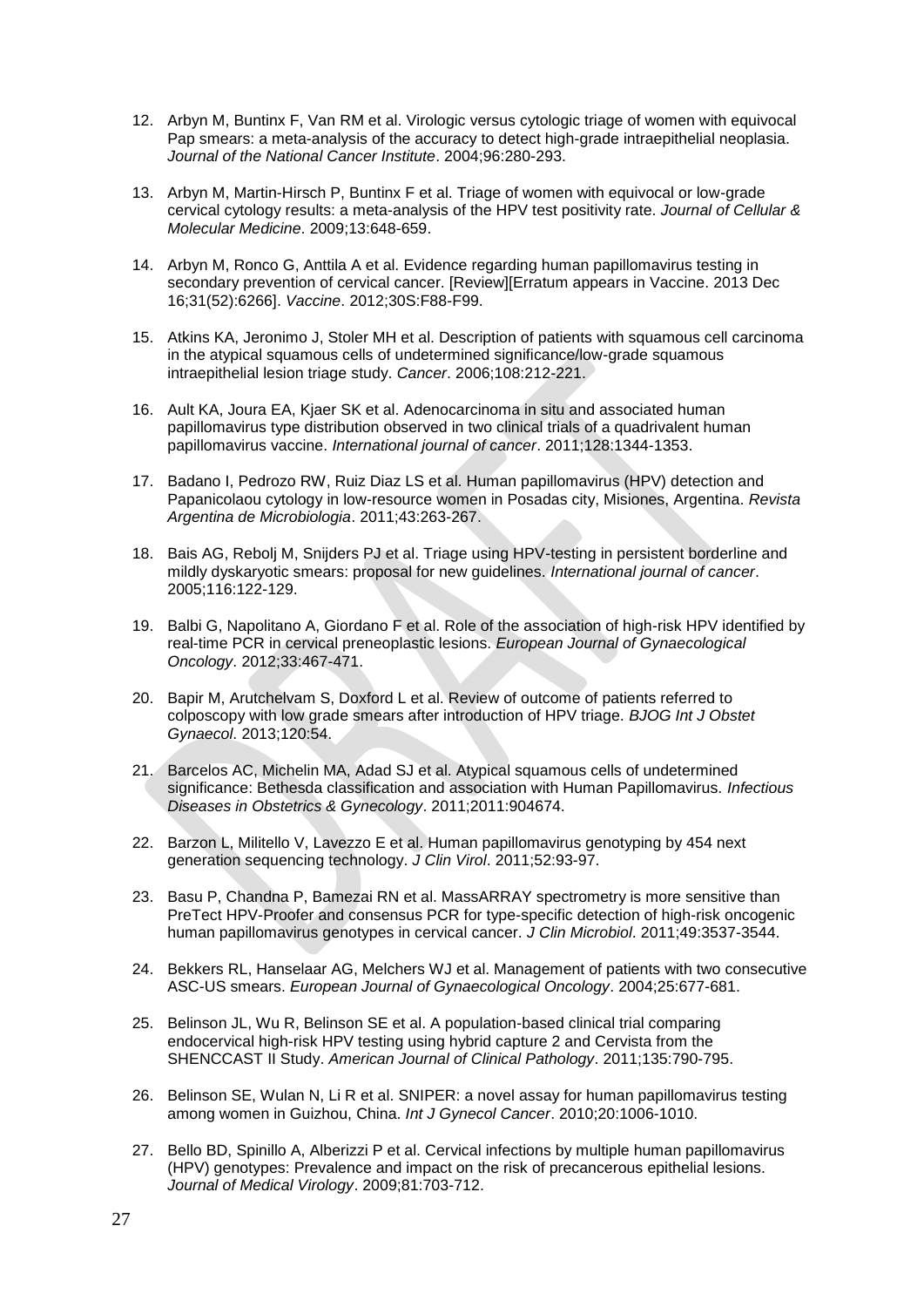- 28. Benevolo M, Terrenato I, Mottolese M et al. Diagnostic and prognostic validity of the human papillomavirus E6/E7 mRNA test in cervical cytological samples of HC2-positive patients. *Cancer Causes Control*. 2011;22:869-875.
- 29. Benevolo M, Vocaturo A, Caraceni D et al. Sensitivity, specificity, and clinical value of human papillomavirus (HPV) E6/E7 mRNA assay as a triage test for cervical cytology and HPV DNA test. *J Clin Microbiol*. 2011;49:2643-2650.
- 30. Benoy IH, Vanden Broeck D, Ruymbeke MJ et al. Prior knowledge of HPV status improves detection of CIN2+ by cytology screening. *American Journal of Obstetrics & Gynecology*. 2011;205:569-7.
- 31. Bergeron C, Giorgi-Rossi P, Cas F et al. Informed cytology for triaging HPV-positive women: substudy nested in the NTCC randomized controlled trial. *J Natl Cancer Inst*. 2015;107.
- 32. Berkhof J, de Bruijne MC, Zielinski GD et al. Evaluation of cervical screening strategies with adjunct high-risk human papillomavirus testing for women with borderline or mild dyskaryosis. *International journal of cancer*. 2006;118:1759-1768.
- 33. Bhatla N, Mukhopadhyay A, Kriplani A et al. Evaluation of adjunctive tests for cervical cancer screening in low resource settings. *Indian Journal of Cancer*. 2007;44:51-55.
- 34. Bhatla N, Dar L, Rajkumar PA et al. Human papillomavirus-type distribution in women with and without cervical neoplasia in north India. *International Journal of Gynecological Pathology*. 2008;27:426-430.
- 35. Bian M-L, Cheng J-Y, Li M et al. Evaluation of the detection of 14 high-risk human papillomaviruses with HPV 16 and HPV 18 genotyping for cervical cancer screening. *Exp Ther Med*. 2013;6:1332-1336.
- 36. Bjerre P, Silfverdal L, Dillner L et al. A randomized trial of basing treatment on human papillomavirus and/or cytology results in low-grade cervical lesion triage. *American Journal of Obstetrics & Gynecology*. 2008;199:24-27.
- 37. Blatt AJ, Kennedy R, Luff RD et al. Comparison of cervical cancer screening results among 256,648 women in multiple clinical practices. *Cancer Cytopathol*. 2015;123:282-288.
- 38. Boardman LA, Weitzen S, Stanko C. Atypical squamous cells of undetermined significance, human papillomavirus, and cervical intraepithelial neoplasia 2 or 3 in adolescents: ASC-US, age, and high-grade cervical neoplasia. *J Lower Genital Tract Dis*. 2006;10:140-145.
- 39. Boldrini NT, Freitas LB, Coutinho AR et al. High-grade cervical lesions among women attending a reference clinic in Brazil: associated factors and comparison among screening methods. *PLoS ONE [Electronic Resource]*. 2014;9:e102169.
- 40. Bollmann M, Varnai AD, Griefingholt H et al. Predicting treatment outcome in cervical diseases using liquid-based cytology, dynamic HPV genotyping and DNA cytometry. *Anticancer Research*. 2006;26:1439-1446.
- 41. Bourgain C, Bagar W, Willocx F. A 10-year follow-up of ASC-US and ASC-H cytological diagnosis with Surepath-«. *Cytopathology*. 2011;22:61.
- 42. Bratti MC, Rodriguez AC, Schiffman M et al. Description of a seven-year prospective study of human papillomavirus infection and cervical neoplasia among 10000 women in Guanacaste, Costa Rica. *Pan American Journal of Public Health*. 2004;15:75-89.
- 43. Brink AA, Meijer CJ, Wiegerinck MA et al. High concordance of results of testing for human papillomavirus in cervicovaginal samples collected by two methods, with comparison of a novel self-sampling device to a conventional endocervical brush. *J Clin Microbiol*. 2006;44:2518-2523.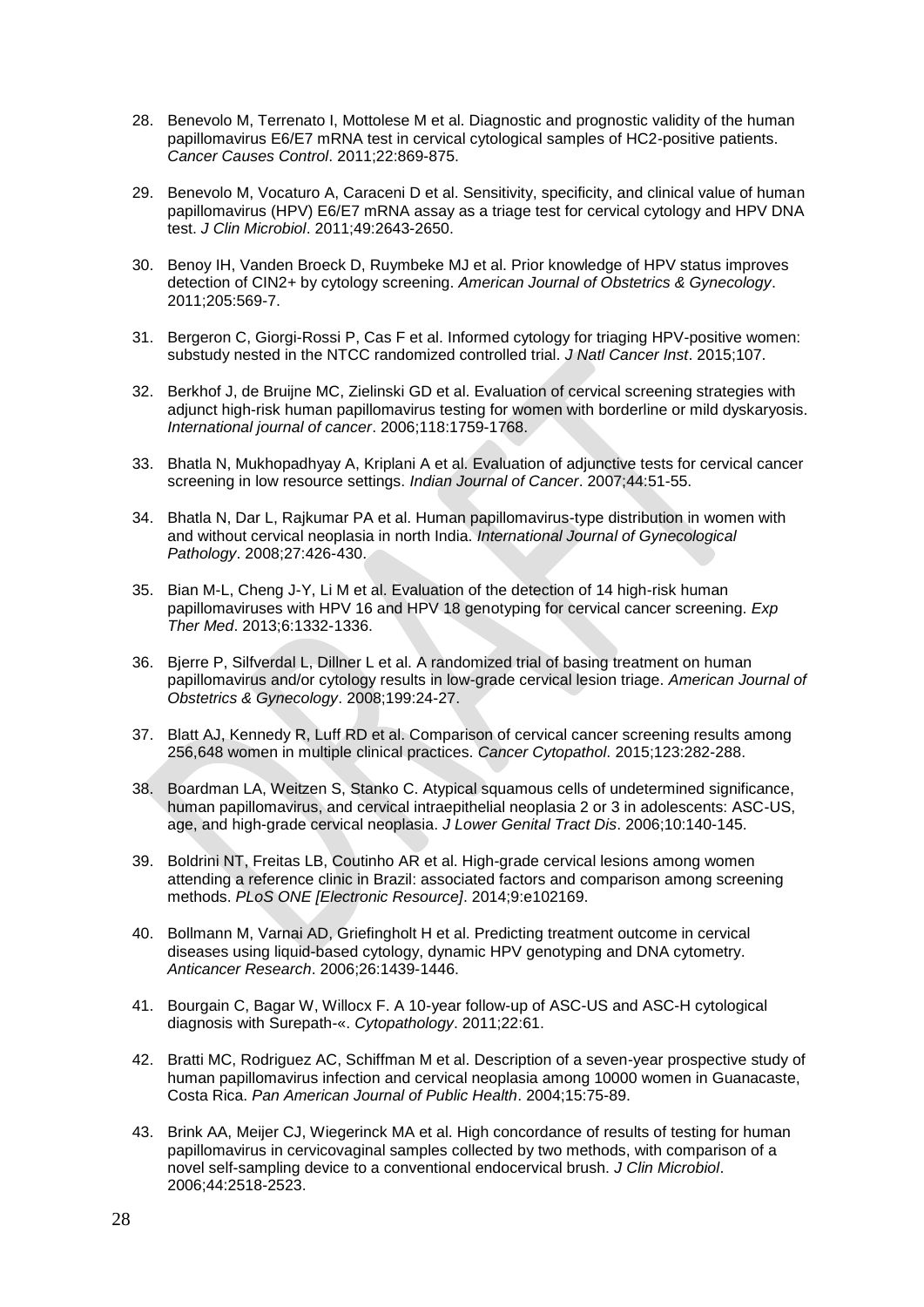- 44. Bulk S, Bulkmans NW, Berkhof J et al. Risk of high-grade cervical intra-epithelial neoplasia based on cytology and high-risk HPV testing at baseline and at 6-months.[Erratum appears in Int J Cancer. 2007 Oct 15;121(8):1873]. *International journal of cancer*. 2007;121:361-367.
- 45. Bulkmans NW, Berkhof J, Rozendaal L et al. Human papillomavirus DNA testing for the detection of cervical intraepithelial neoplasia grade 3 and cancer: 5-year follow-up of a randomised controlled implementation trial. *Lancet*. 2007;370:1764-1772.
- 46. Bulkmans NW, Berkhof J, Bulk S et al. High-risk HPV type-specific clearance rates in cervical screening. *British journal of cancer*. 2007;96:1419-1424.
- 47. Campari C, Fedato C, Petrelli A et al. HPV prevalence and risk of pre-cancer and cancer in regular immigrants in Italy: results from HPV DNA test-based screening pilot programs. *Infectious Agents & Cancer [Electronic Resource]*. 2015;10:14.
- 48. Canda MT, Demir N, Sezer O et al. Clinical results of the liquid-based cervical cytology tool, Liqui-PREP, in comparison with conventional smears for detection of squamous cell abnormalities. *Asian Pacific Journal of Cancer Prevention: Apjcp*. 2009;10:399-402.
- 49. Carozzi F, Cecchini S, Confortini M et al. Role of P16(INK4a) expression in identifying CIN2 or more severe lesions among HPV-positive patients referred for colposcopy after abnormal cytology. *Cancer*. 2006;108:119-123.
- 50. Carozzi F, Visioli CB, Confortini M et al. hr-HPV testing in the follow-up of women with cytological abnormalities and negative colposcopy. *British journal of cancer*. 2013;109:1766- 1774.
- 51. Carozzi F, Gillio-Tos A, Confortini M et al. Risk of high-grade cervical intraepithelial neoplasia during follow-up in HPV-positive women according to baseline p16-INK4A results: a prospective analysis of a nested substudy of the NTCC randomised controlled trial. *Lancet Oncology*. 2013;14:168-176.
- 52. Carozzi FM, Confortini M, Cecchini S et al. Triage with human papillomavirus testing of women with cytologic abnormalities prompting referral for colposcopy assessment. *Cancer*. 2005;105:2-7.
- 53. Carter JS, Sage YH, Vragovic O et al. Effect of patient age on outcomes and compliance in women with minimally abnormal pap tests. *Journal of Reproductive Medicine*. 2010;55:351- 356.
- 54. Castle PE, Schiffman M. Women with a positive HPV test can safely have yearly surveillance rather than immediate colposcopy. *Evid -based Obstet Gynecol*. 2004;6:150-151.
- 55. Castle PE, Stoler MH, Solomon D et al. The relationship of community biopsy-diagnosed cervical intraepithelial neoplasia grade 2 to the quality control pathology-reviewed diagnoses: an ALTS report. *American Journal of Clinical Pathology*. 2007;127:805-815.
- 56. Castle PE, Cox JT, Schiffman M et al. Factors influencing histologic confirmation of highgrade squamous intraepithelial lesion cytology. *Obstetrics & Gynecology*. 2008;112:637-645.
- 57. Castle PE, Rodriguez AC, Burk RD et al. Neither one-time negative screening tests nor negative colposcopy provides absolute reassurance against cervical cancer. *International journal of cancer*. 2009;125:1649-1656.
- 58. Castle PE, Wentzensen N, Wheeler CM et al. Effect of the number of biopsies on the subsequent acquisition of new human papillomavirus infections. *Obstetrics & Gynecology*. 2009;114:1057-1062.
- 59. Castle PE, Rodriguez AC, Burk RD et al. Short term persistence of human papillomavirus and risk of cervical precancer and cancer: population based cohort study. *BMJ*. 2009;339:b2569.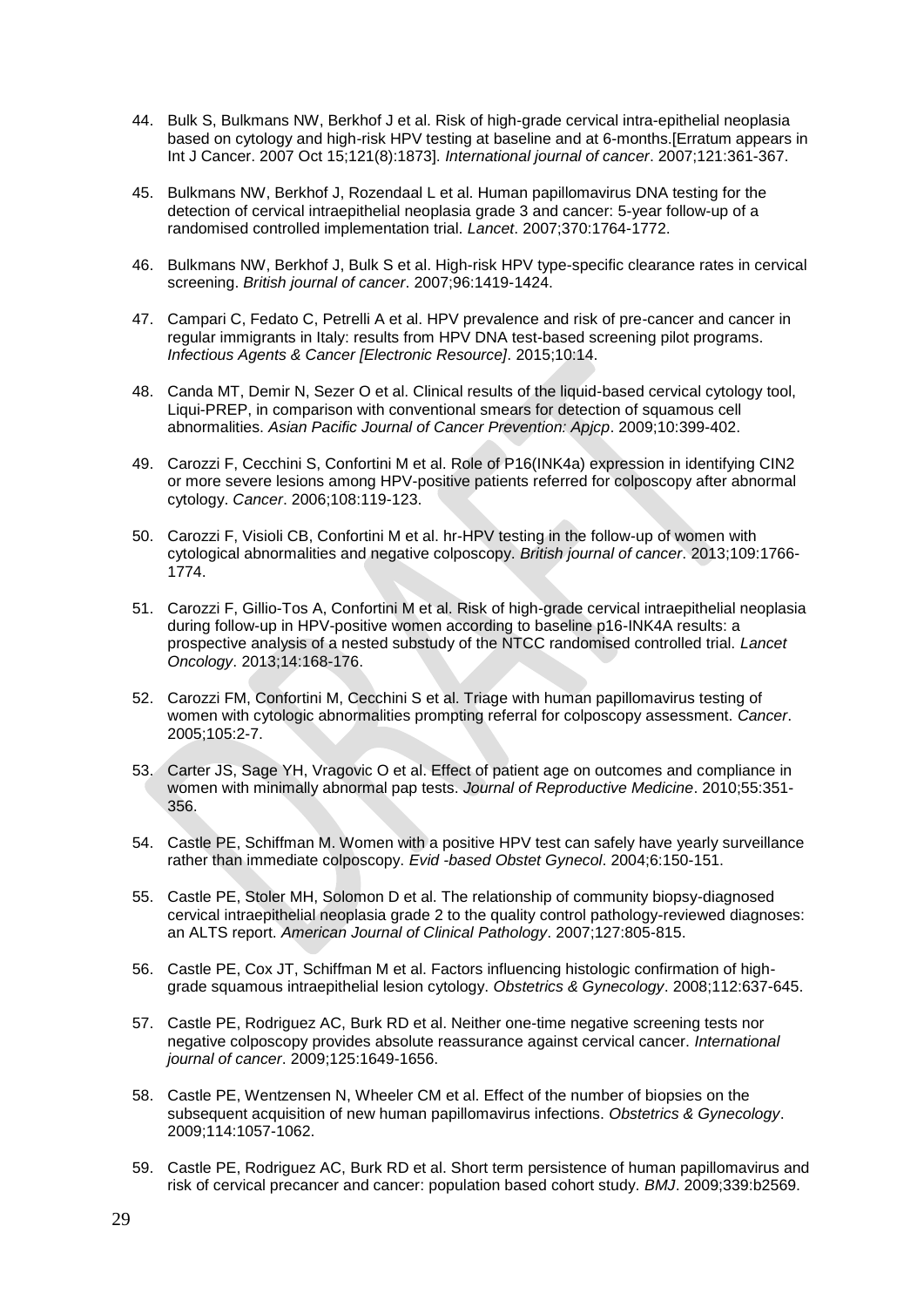- 60. Castle PE, Schiffman M, Wheeler CM et al. Evidence for frequent regression of cervical intraepithelial neoplasia-grade 2. *Obstetrics & Gynecology*. 2009;113:18-25.
- 61. Castle PE, Fetterman B, Thomas CJ et al. The age-specific relationships of abnormal cytology and human papillomavirus DNA results to the risk of cervical precancer and cancer.[Erratum appears in Obstet Gynecol. 2010 Sep;116(3):775-7]. *Obstetrics & Gynecology*. 2010;116:76-84.
- 62. Castle PE, Stoler MH, Wright TC, Jr. et al. Performance of carcinogenic human papillomavirus (HPV) testing and HPV16 or HPV18 genotyping for cervical cancer screening of women aged 25 years and older: a subanalysis of the ATHENA study. *Lancet Oncology*. 2011;12:880-890.
- 63. Castle PE, Gutierrez EC, Leitch SV et al. Evaluation of a new DNA test for detection of carcinogenic human papillomavirus. *J Clin Microbiol*. 2011;49:3029-3032.
- 64. Castle PE, Gage JC, Wheeler CM et al. The clinical meaning of a cervical intraepithelial neoplasia grade 1 biopsy. *Obstetrics & Gynecology*. 2011;118:1222-1229.
- 65. Castle PE, Glass AG, Rush BB et al. Clinical human papillomavirus detection forecasts cervical cancer risk in women over 18 years of follow-up. *J Clin Oncol*. 2012;30:3044-3050.
- 66. Castle PE, Eaton B, Reid J et al. Comparison of human papillomavirus detection by Aptima HPV and cobas HPV tests in a population of women referred for colposcopy following detection of atypical squamous cells of undetermined significance by Pap cytology. *J Clin Microbiol*. 2015;53:1277-1281.
- 67. Castle PE, Reid J, Dockter J et al. The reliability of high-risk human papillomavirus detection by Aptima HPV assay in women with ASC-US cytology. *J Clin Virol*. 2015;69:52-55.
- 68. Castle PE, Smith KM, Davis TE et al. Reliability of the Xpert HPV assay to detect high-risk human papillomavirus DNA in a colposcopy referral population. *American Journal of Clinical Pathology*. 2015;143:126-133.
- 69. Cattani P, Zannoni GF, Ricci C et al. Clinical performance of human papillomavirus E6 and E7 mRNA testing for high-grade lesions of the cervix. *J Clin Microbiol*. 2009;47:3895-3901.
- 70. Chao A, Hsu KH, Lai CH et al. Cervical cancer screening program integrating Pap smear and HPV DNA testing: a population-based study. *International journal of cancer*. 2008;122:2835- 2841.
- 71. Chao A, Chang CJ, Lai CH et al. Incidence and outcome of acquisition of human papillomavirus infection in women with normal cytology--a population-based cohort study from Taiwan. *International journal of cancer*. 2010;126:191-198.
- 72. Chen CA, Liu CY, Chou HH et al. The distribution and differential risks of human papillomavirus genotypes in cervical preinvasive lesions: A Taiwan Cooperative Oncologic Group Study. *Int J Gynecol Cancer*. 2006;16:1801-1808.
- 73. Chen X, Wallin KL, Duan M et al. Prevalence and genotype distribution of cervical human papillomavirus (HPV) among women in urban Tianjin, China. *Journal of Medical Virology*. 2015;87:1966-1972.
- 74. Chevarie-Davis M, Ramanakumar AV, Ferenczy A et al. Assessment of the performance of algorithms for cervical cancer screening: evidence from the Ludwig-McGill cohort study. *Gynecol Oncol*. 2013;128:415-419.
- 75. Chiang YC, Cheng WF, Chen YL et al. High-risk human papillomavirus, other than type 16/18, in predominantly older Taiwanese women with high-grade cervical preinvasive lesions. *Taiwanese Journal of Obstetrics & Gynecology*. 2013;52:222-226.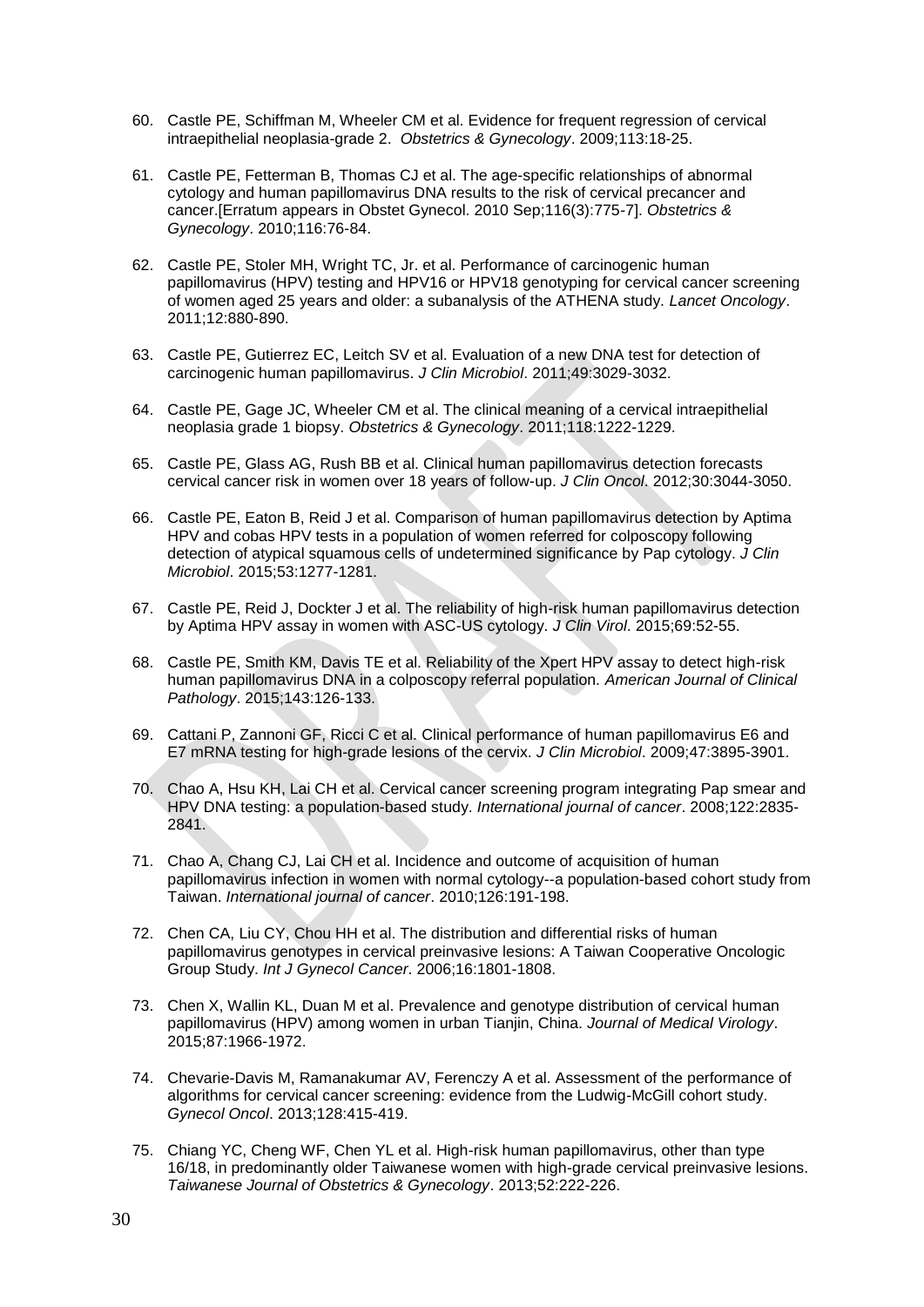- 76. Chivukula M, Shidham VB. ASC-H in Pap test- definitive categorization of cytomorphological spectrum. *CytoJournal*. 2006;3.
- 77. Cho HW, So KA, Lee JK et al. Type-specific persistence or regression of human papillomavirus genotypes in women with cervical intraepithelial neoplasia 1: A prospective cohort study. *Obstetrics & Gynecology Science*. 2015;58:40-45.
- 78. Chranioti A, Spathis A, Aga E et al. Comparison of two commercially available methods for HPV genotyping: CLART HPV2 and Linear Array HPV Genotyping tests. *Analytical & Quantitative Cytology & Histology*. 2012;34:257-263.
- 79. Cilingir IU, Bengisu E, Agacfidan A et al. Microarray detection of human papilloma virus genotypes among Turkish women with abnormal cytology at a colposcopy unit. *Journal of the Turkishgerman Gynecological Association*. 2013;14:23-27.
- 80. Ciotti M, Sesti F, Paba P et al. Human papillomavirus (HPV) testing in the management of women with abnormal Pap smears. Experience of a colposcopy referral clinic. *European Journal of Gynaecological Oncology*. 2004;25:577-584.
- 81. Clad A, Reuschenbach M, Weinschenk J et al. Performance of the Aptima high-risk human papillomavirus mRNA assay in a referral population in comparison with Hybrid Capture 2 and cytology. *J Clin Microbiol*. 2011;49:1071-1076.
- 82. Clarke M, Boyle S, Burk R et al. Performance of cytology and HPV16/18 genotyping among a large cohort of HPV positive women aged 30 years and older. *Sex Transm Dis*. 2014;41:S76- S77.
- 83. Cobo F, Concha A, Ortiz M. Human Papillomavirus (HPV) Type Distribution in Females with Abnormal Cervical Cytology. A Correlation with Histological Study. *The Open Virology Journal [electronic resource]*. 2009;3:60-66.
- 84. Confortini M, Carozzi F, Zappa M et al. Human papillomavirus infection and risk factors in a cohort of Tuscan women aged 18-24: results at recruitment. *BMC Infectious Diseases*. 2010;10:157.
- 85. Corneanu LM, Stanculescu D, Corneanu C. HPV and cervical squamous intraepithelial lesions: clinicopathological study. *Romanian Journal of Morphology & Embryology*. 2011;52:89-94.
- 86. Correa FM, Russomano FB, Oliveira CA. Colposcopic triage methods for detecting cervical intraepithelial neoplasia grade 3 after cytopathological diagnosis of low-grade squamous intraepithelial lesion: a systematic review on diagnostic tests. [Review]. *Sao Paulo Medical Journal = Revista Paulista de Medicina*. 2012;130:44-52.
- 87. Cottier O, Sahli R, Mihaescu A et al. Clinical follow-up of women infected with human papillomavirus-16, either alone or with other human papillomavirus types: identification of different risk groups. *American Journal of Obstetrics & Gynecology*. 2009;200:286.
- 88. Cotton S, Sharp L, Little J et al. The role of human papillomavirus testing in the management of women with low-grade abnormalities: multicentre randomised controlled trial. *BJOG: An International Journal of Obstetrics & Gynaecology*. 2010;117:645-659.
- 89. Cox JT, Castle PE, Behrens CM et al. Comparison of cervical cancer screening strategies incorporating different combinations of cytology, HPV testing, and genotyping for HPV 16/18: results from the ATHENA HPV study. *American Journal of Obstetrics & Gynecology*. 2013;208:184.
- 90. Cruickshank ME, Cotton SC, Sharp L et al. Management of women with low grade cytology: how reassuring is a normal colposcopy examination? *BJOG: An International Journal of Obstetrics & Gynaecology*. 2015;122:380-386.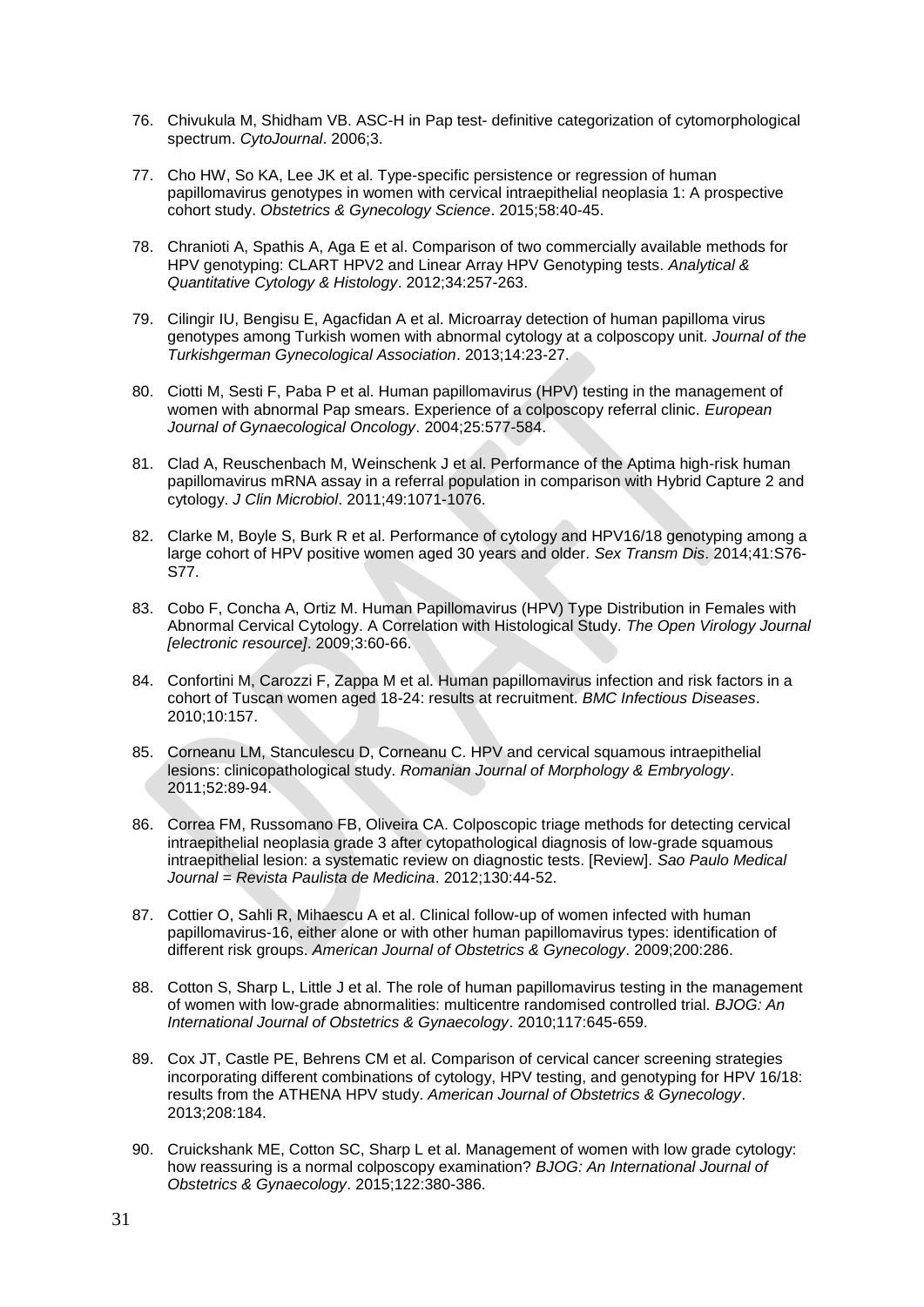- 91. Crum CP, Beach KJ, Hedley ML et al. Dynamics of human papillomavirus infection between biopsy and excision of cervical intraepithelial neoplasia: results from the ZYC101a protocol. *Journal of infectious diseases*. 2004;189:1348-1354.
- 92. Cuschieri K, Cubie H, Graham C et al. Clinical performance of RNA and DNA based HPV testing in a colposcopy setting: Influence of assay target, cut off and age. *J Clin Virol*. 2014;59:104-108.
- 93. Cuzick J, Arbyn M, Sankaranarayanan R et al. Overview of human papillomavirus-based and other novel options for cervical cancer screening in developed and developing countries. [Review] [91 refs]. *Vaccine*. 2008;26S:K29-K41.
- 94. Cuzick J, Ambroisine L, Cadman L et al. Performance of the Abbott RealTime high-risk HPV test in women with abnormal cervical cytology smears. *Journal of Medical Virology*. 2010;82:1186-1191.
- 95. Cuzick J, Thomas CJ, Zhang G et al. Human papillomavirus testing for triage of women with low-grade squamous intraepithelial lesions. *International journal of cancer*. 2013;132:959-966.
- 96. Dalla PP, Giorgi RP, Collina G et al. The risk of false-positive histology according to the reason for colposcopy referral in cervical cancer screening: a blind revision of all histologic lesions found in the NTCC trial. *American Journal of Clinical Pathology*. 2008;129:75-80.
- 97. Dalstein V, Riethmuller D, Sautiere JL et al. Detection of cervical precancer and cancer in a hospital population; benefits of testing for human papillomavirus.[Erratum appears in Eur J Cancer. 2005 Jan;41(2):334]. *European Journal of Cancer*. 2004;40:1225-1232.
- 98. Dane C, Batmaz G, Dane B et al. Screening properties of human papillomavirus testing for predicting cervical intraepithelial neoplasia in atypical squamous cells of undetermined significance and low-grade squamous intraepithelial lesion smears: a prospective study. *Annals of Diagnostic Pathology*. 2009;13:73-77.
- 99. Daponte A, Pournaras S, Mademtzis I et al. Evaluation of high-risk human papillomavirus types PCR detection in paired urine and cervical samples of women with abnormal cytology. *J Clin Virol* . 2006;36:189-193.
- 100. De VH, Claeys P, Njiru S et al. Comparison of pap smear, visual inspection with acetic acid, human papillomavirus DNA-PCR testing and cervicography. *International Journal of Gynaecology & Obstetrics*. 2005;89:120-126.
- 101. Del MA, Frayle-Salamanca H, Trevisan R et al. Triage of women with atypical squamous cells of undetermined significance (ASC-US): results of an Italian multicentric study. *Gynecol Oncol*. 2010;117:77-81.
- 102. Del MA, Frayle H, Ferro A et al. Cervical cancer screening by high risk HPV testing in routine practice: results at one year recall of high risk HPV-positive and cytology-negative women. *Journal of Medical Screening*. 2014;21:30-37.
- 103. Denny L, Kuhn L, Hu CC et al. Human papillomavirus-based cervical cancer prevention: longterm results of a randomized screening trial. *Journal of the National Cancer Institute*. 2010;102:1557-1567.
- 104. Depuydt CE, Makar AP, Ruymbeke MJ et al. BD-ProExC as adjunct molecular marker for improved detection of CIN2+ after HPV primary screening. *Cancer Epidemiology, Biomarkers & Prevention*. 2011;20:628-637.
- 105. Desteli GA, Demiralay E, Gursu T et al. Detection of HPV positivity by immunohistochemistry in colposcopic cervical biopsies with a cytological diagnosis of ASCUS. *Turk Patoloji Dergisi*. 2014;30:166-170.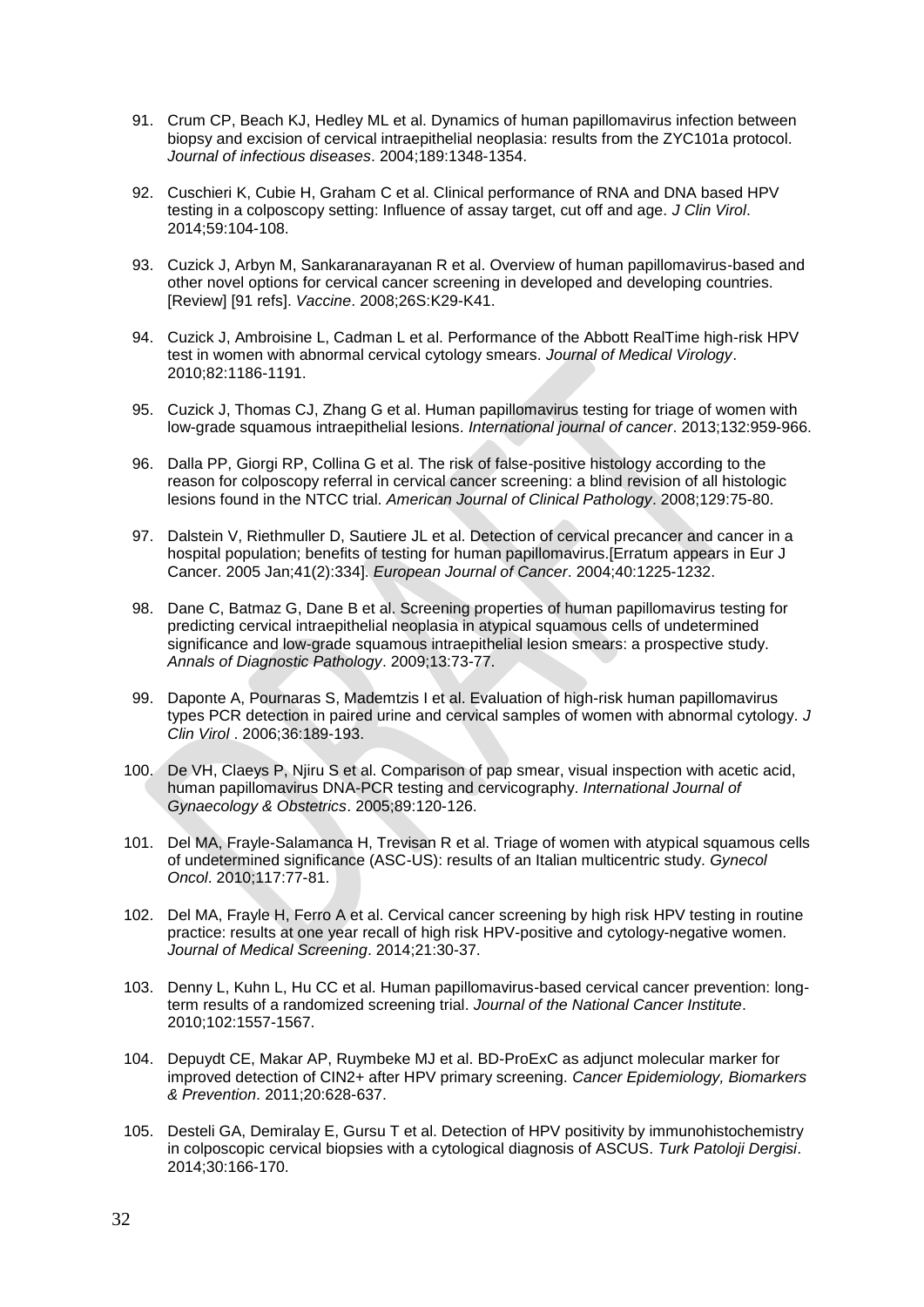- 106. Diaz-Montes TP, Farinola MA, Zahurak ML et al. Clinical utility of atypical glandular cells (AGC) classification: cytohistologic comparison and relationship to HPV results. *Gynecol Oncol*. 2007;104:366-371.
- 107. Dijkstra MG, van ND, Rijkaart DC et al. Primary hrHPV DNA testing in cervical cancer screening: how to manage screen-positive women? A POBASCAM trial substudy. *Cancer Epidemiology, Biomarkers & Prevention*. 2014;23:55-63.
- 108. Dillner J, Rebolj M, Birembaut P et al. Long term predictive values of cytology and human papillomavirus testing in cervical cancer screening: joint European cohort study. *BMJ*. 2008;337:a1754.
- 109. Dillner L, Kemetli L, Elfgren K et al. Randomized healthservices study of human papillomavirus-based management of low-grade cytological abnormalities. *International journal of cancer*. 2011;129:151-159.
- 110. Dinc B, Rota S, Onan A et al. Prevalence of human papillomavirus (HPV) and HPV-16 genotyping by real-time PCR in patients with several cervical pathologies. *Brazilian Journal of Infectious Diseases*. 2010;14:19-23.
- 111. Ding X, Liu Z, Su J et al. Human papillomavirus type-specific prevalence in women referred for colposcopic examination in Beijing. *Journal of Medical Virology*. 2014;86:1937-1943.
- 112. Ding Z, Jiang C, Shore T et al. Outcome of cervical intraepithelial neoplasia 2 diagnosed by punch biopsy in 131 women. *Journal of Obstetrics & Gynaecology Research*. 2011;37:754- 761.
- 113. Discacciati MG, da Silva ID, Villa LL et al. Prognostic value of DNA and mRNA e6/e7 of human papillomavirus in the evolution of cervical intraepithelial neoplasia grade 2. *Biomark Insights*. 2014;9:15-22.
- 114. Dockter J, Schroder A, Hill C et al. Clinical performance of the APTIMA HPV Assay for the detection of high-risk HPV and high-grade cervical lesions. *J Clin Virol*. 2009;45:Suppl-61.
- 115. Du H, Yi J, Wu R et al. A new PCR-based mass spectrometry system for high-risk HPV, part II: clinical trial. *American Journal of Clinical Pathology*. 2011;136:920-923.
- 116. Dufresne S, Sauthier P, Mayrand MH et al. Human papillomavirus (HPV) DNA triage of women with atypical squamous cells of undetermined significance with Amplicor HPV and Hybrid Capture 2 assays for detection of high-grade lesions of the uterine cervix. *J Clin Microbiol*. 2011;49:48-53.
- 117. Einstein MH, Martens MG, Garcia FA et al. Clinical validation of the Cervista HPV HR and 16/18 genotyping tests for use in women with ASC-US cytology. *Gynecol Oncol*. 2010;118:116-122.
- 118. Einstein MH, Garcia FA, Mitchell AL et al. Age-stratified performance of the Cervista HPV 16/18 genotyping test in women with ASC-US cytology. *Cancer Epidemiology, Biomarkers & Prevention*. 2011;20:1185-1189.
- 119. Elfgren K, Rylander E, Radberg T et al. Colposcopic and histopathologic evaluation of women participating in population-based screening for human papillomavirus deoxyribonucleic acid persistence. *American journal of obstetrics and gynecology*. 2005;193:650-657.
- 120. Eltoum IA, Chhieng DC, Roberson J et al. Reflex human papilloma virus infection testing detects the same proportion of cervical intraepithelial neoplasia grade 2-3 in young versus elderly women. *Cancer*. 2005;105:194-198.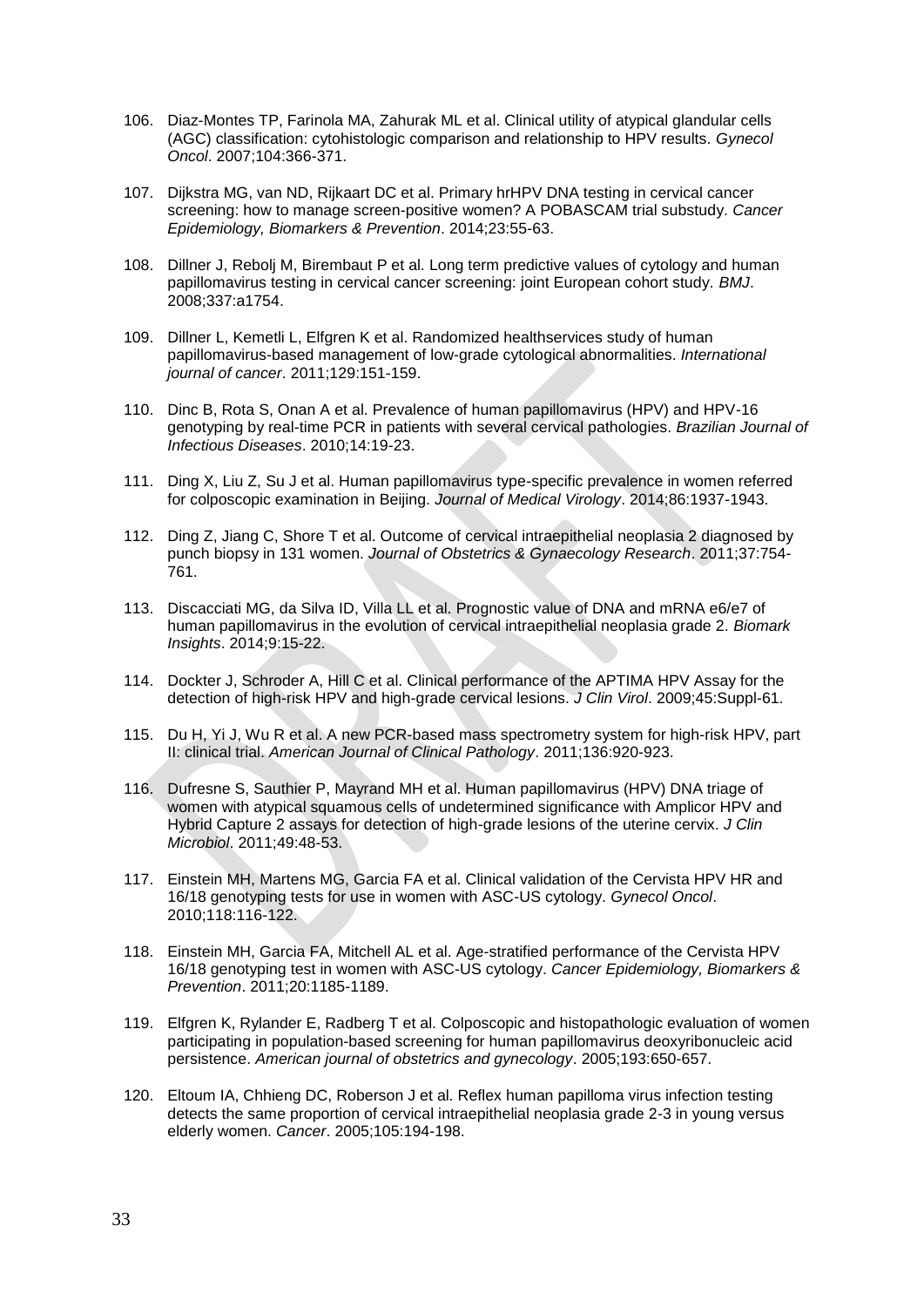- 121. Filho LA, Utagawa ML, Shirata NK et al. Immunocytochemical expression of p16INK4A and Ki-67 in cytologically negative and equivocal pap smears positive for oncogenic human papillomavirus. *International Journal of Gynecological Pathology*. 2005;24:118-124.
- 122. Fokom-Domgue J, Combescure C, Fokom-Defo V et al. Performance of alternative strategies for primary cervical cancer screening in sub-Saharan Africa: systematic review and metaanalysis of diagnostic test accuracy studies. *BMJ*. 2015;351:h3084.
- 123. Froberg M, Johansson B, Hjerpe A et al. Human papillomavirus 'reflex' testing as a screening method in cases of minor cytological abnormalities. *British journal of cancer*. 2008;99:563- 568.
- 124. Gage JC, Schiffman M, Solomon D et al. Comparison of measurements of human papillomavirus persistence for postcolposcopic surveillance for cervical precancerous lesions. *Cancer Epidemiology, Biomarkers & Prevention*. 2010;19:1668-1674.
- 125. Gage JC, Schiffman M, Solomon D et al. Risk of precancer determined by HPV genotype combinations in women with minor cytologic abnormalities. *Cancer Epidemiology, Biomarkers & Prevention*. 2013;22:1095-1101.
- 126. Gage JC, Katki HA, Schiffman M et al. The low risk of precancer after a screening result of human papillomavirus-negative/atypical squamous cells of undetermined significance papanicolaou and implications for clinical management. *Cancer Cytopathol*. 2014;122:842- 850.
- 127. Geng L, You K, Guo Y et al. Study of 361 cases of cervical cytology interpreted as atypical squamous cells which cannot exclude high-grade squamous intraepithelial lesion (ASC-H). *Cytopathology*. 2011;22:48.
- 128. Geraets DT, van BR, Alonso I et al. Clinical evaluation of high-risk HPV detection on selfsamples using the indicating FTA-elute solid-carrier cartridge. *J Clin Virol*. 2013;57:125-129.
- 129. Gilani SM, Mazzara PF. Cytohistologic correlation in premenopausal and postmenopausal women. *Acta Cytologica*. 2013;57:575-580.
- 130. Giorgi RP, Bisanzi S, Paganini I et al. Prevalence of HPV high and low risk types in cervical samples from the Italian general population: a population based study. *BMC Infectious Diseases*. 2010;10:214.
- 131. Giorgi RP, Chini F, Bisanzi S et al. Distribution of high and low risk HPV types by cytological status: a population based study from Italy. *Infectious Agents & Cancer [Electronic Resource]* . 2011;6:2.
- 132. Giorgi RP, Benevolo M, Vocaturo A et al. Prognostic value of HPV E6/E7 mRNA assay in women with negative colposcopy or CIN1 histology result: a follow-up study. *PLoS ONE [Electronic Resource]*. 2013;8:e57600.
- 133. Giovannelli L, Capra G, Lama A et al. Atypical squamous cells of undetermined significancefavour reactive compared to atypical squamous cells of undetermined significance-favour dysplasia: association with cervical intraepithelial lesions and human papillomavirus infection. *J Clin Virol*. 2005;33:281-286.
- 134. Girianelli VR, Thuler LC, Szklo M et al. Comparison of human papillomavirus DNA tests, liquid-based cytology and conventional cytology for the early detection of cervix uteri cancer. *European Journal of Cancer Prevention*. 2006;15:504-510.
- 135. Gold MA, Thomas MA, Huh WK et al. High-risk human papillomavirus detection in women with low-grade squamous intraepithelial lesions or higher-grade cytology using the Cervista HPV HR test. *J Lower Genital Tract Dis*. 2013;17:51-57.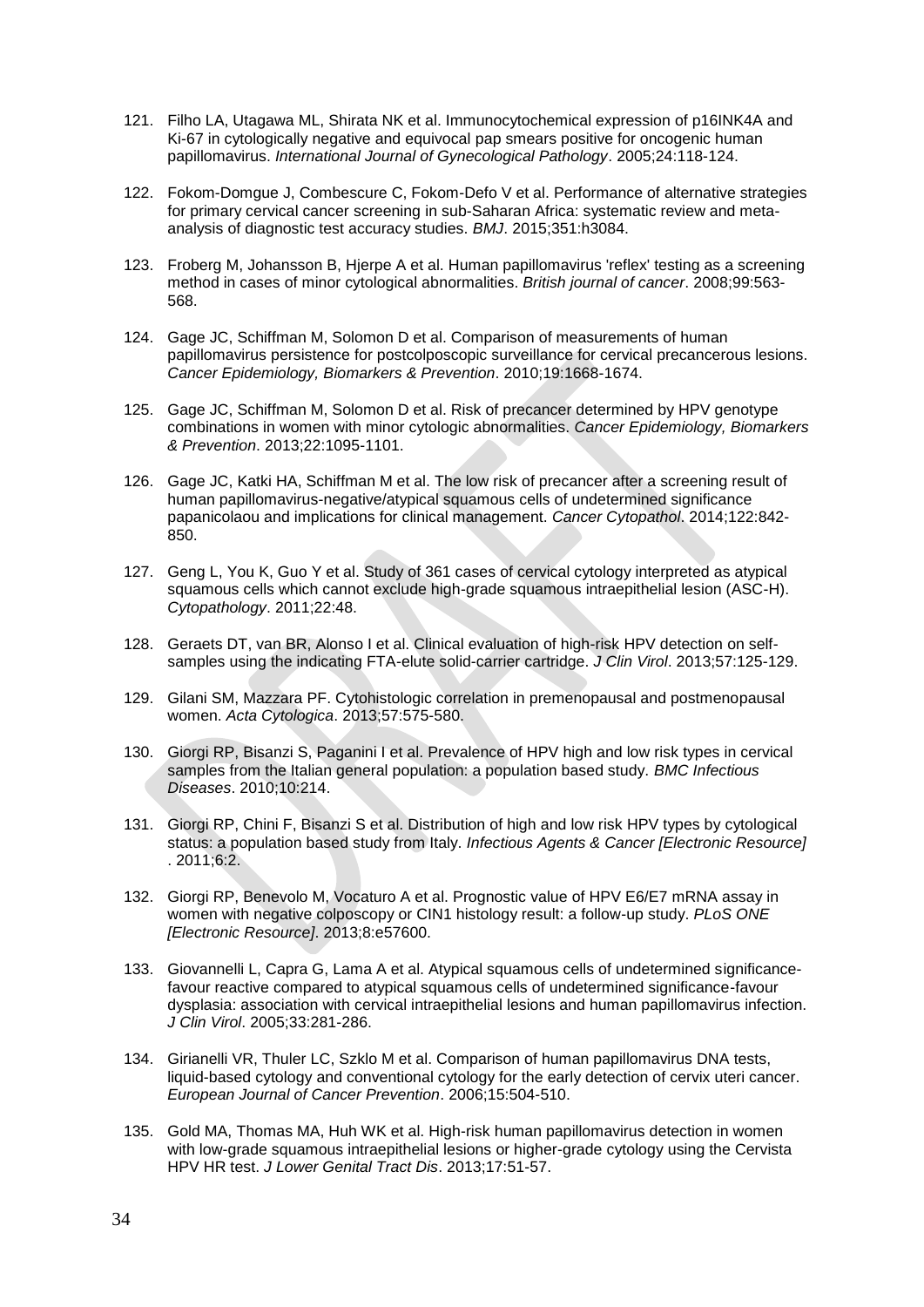- 136. Gonzalez-Bosquet E, Almagro MM, Mora I et al. Prevalence of human papilloma virus infection of the uterine cervix in women with abnormal cervical cytology. *European Journal of Gynaecological Oncology*. 2006;27:135-138.
- 137. Gonzalez-Bosquet E, Esteva C, Munoz-Almagro C et al. Identification of vaccine human papillomavirus genotypes in squamous intraepithelial lesions (CIN2-3). *Gynecol Oncol*. 2008;111:9-12.
- 138. Gonzalez-Losa MR, Rosado-Lopez I, Valdez-Gonzalez N et al. High prevalence of human papillomavirus type 58 in Mexican colposcopy patients. *J Clin Virol*. 2004;29:202-205.
- 139. Goodrich SK, Pretorius RG, Du H et al. Triage of women with negative cytology and positive high-risk HPV: an analysis of data from the SHENCCAST II/III studies. *J Lower Genital Tract Dis*. 2014;18:122-127.
- 140. Gravitt PE, Paul P, Katki HA et al. Effectiveness of VIA, Pap, and HPV DNA testing in a cervical cancer screening program in a peri-urban community in Andhra Pradesh, India. *PLoS ONE [Electronic Resource]*. 2010;5:e13711.
- 141. Grisaru D, Avidor B, Niv J et al. Pilot study of prevalence of high-risk human papillomavirus genotypes in Israeli Jewish women referred for colposcopic examination. *J Clin Microbiol*. 2008;46:1602-1605.
- 142. Guo Y, You K, Geng L et al. The clinical performance of APTIMA human papillomavirus and Hybrid Capture 2 assays in the triage of lesser abnormal cervical cytologies. *Journal of Gynecologic Oncology*. 2014;25:287-292.
- 143. Gurumurthy M, Cotton SC, Sharp L et al. Postcolposcopy management of women with histologically proven CIN 1: results from TOMBOLA. *J Lower Genital Tract Dis*. 2014;18:203- 209.
- 144. Gutierrez-Delgado F, Marcial-Toledo S, Enriquez-Freire JM et al. Cervical cancer screening: Twelve years experience with high-risk population of southern Mexico. *J Clin Oncol*. 2014;32.
- 145. Haidopoulos D, Partsinevelos GA, Vlachos GD et al. p16 INK4A is a strong biomarker for cervical intraepithelial neoplasia and invasive cervical carcinoma: a reappraisal. *Reprod Sci*. 2009;16:685-693.
- 146. Haldorsen T, Skare GB, Ursin G et al. Results of delayed triage by HPV testing and cytology in the Norwegian Cervical Cancer Screening Programme. *Acta Oncologica*. 2015;54:200-209.
- 147. Halfon P, Benmoura D, Agostini A et al. Relevance of HPV mRNA detection in a population of ASCUS plus women using the NucliSENS EasyQ HPV assay. *J Clin Virol*. 2010;47:177-181.
- 148. Halfon P, Lindemann ML, Raimondo A et al. HPV genotype distribution according to severity of cervical neoplasia using the Digene HPV genotyping LQ test. *Archives of Virology*. 2013;158:1143-1149.
- 149. Hariri S, Markowitz LE, Bennett NM et al. Monitoring Effect of Human Papillomavirus Vaccines in US Population, Emerging Infections Program, 2008-2012. *Emerging Infectious Diseases*. 2015;21:1557-1561.
- 150. Hariri S, Bennett NM, Niccolai LM et al. Reduction in HPV 16/18-associated high grade cervical lesions following HPV vaccine introduction in the United States - 2008-2012. *Vaccine*. 2015;33:1608-1613.
- 151. HooKim K, Lieberman RW, Smola BM et al. "equivocal" high-risk HPV DNA tests performed on thinprep specimens after ASC-US diagnoses are associated with an increased incidence of CIN3: A cytologic/histologic review of 315 cases. *J Lower Genital Tract Dis*. 2014.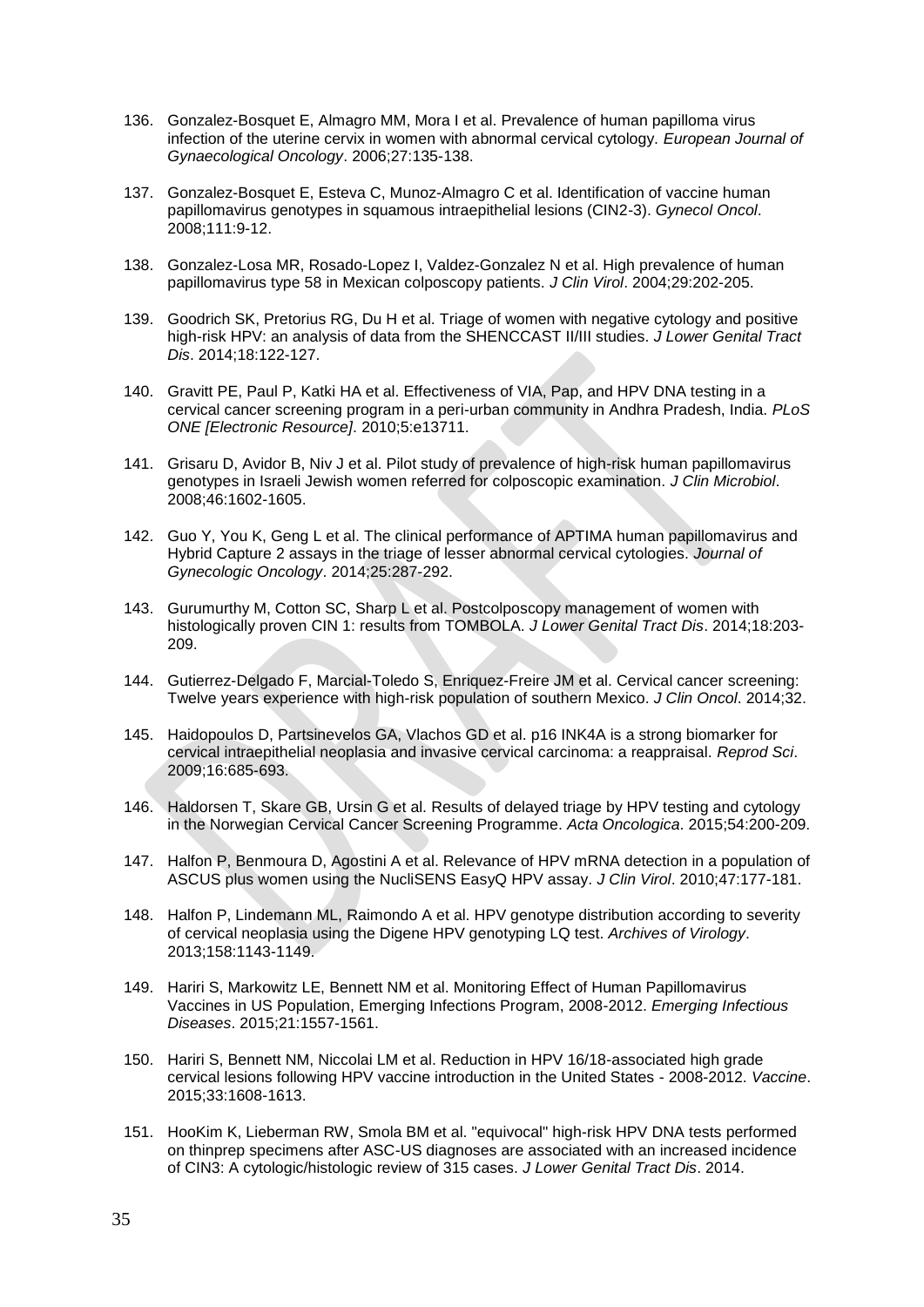- 152. Hopenhayn C, Christian A, Christian WJ et al. Prevalence of human papillomavirus types in invasive cervical cancers from 7 US cancer registries before vaccine introduction. *J Lower Genital Tract Dis*. 2014;18:182-189.
- 153. Hou R, Xu C, Zhang S et al. Distribution of human papillomavirus genotype and cervical neoplasia among women with abnormal cytology in Beijing, China. *International Journal of Gynaecology & Obstetrics*. 2012;119:257-261.
- 154. Hoyer H, Scheungraber C, Kuehne-Heid R et al. Cumulative 5-year diagnoses of CIN2, CIN3 or cervical cancer after concurrent high-risk HPV and cytology testing in a primary screening setting. *International journal of cancer*. 2005;116:136-143.
- 155. Hu SY, Hong Y, Zhao FH et al. Prevalence of HPV Infection And Cervical Intraepithelial Neoplasia And Attitudes towards HPV Vaccination among Chinese Women Aged 18-25 in Jiangsu Province. *Chinese Journal of Cancer Research*. 2011;23:25-32.
- 156. Huang S, Erickson B, Tang N et al. Clinical performance of Abbott RealTime High Risk HPV test for detection of high-grade cervical intraepithelial neoplasia in women with abnormal cytology. *J Clin Virol*. 2009;45:Suppl-23.
- 157. Huang SL, Chao A, Hsueh S et al. Comparison between the Hybrid Capture II Test and an SPF1/GP6+ PCR-based assay for detection of human papillomavirus DNA in cervical swab samples. *J Clin Microbiol*. 2006;44:1733-1739.
- 158. Hughes AA, Glazner J, Barton P et al. A cost-effectiveness analysis of four management strategies in the determination and follow-up of atypical squamous cells of undetermined significance. *Diagnostic Cytopathology*. 2005;32:125-132.
- 159. Huh WK, Ault KA, Chelmow D et al. Use of primary high-risk human papillomavirus testing for cervical cancer screening: Interim clinical guidance. *J Lower Genital Tract Dis*. 2015;19:91- 96.
- 160. Ibanez R, Autonell J, Sarda M et al. Protecting the underscreened women in developed countries: the value of HPV test. *BMC cancer*. 2014;14:574.
- 161. Iftner T, Becker S, Neis KJ et al. Head-to-Head Comparison of the RNA-Based Aptima Human Papillomavirus (HPV) Assay and the DNA-Based Hybrid Capture 2 HPV Test in a Routine Screening Population of Women Aged 30 to 60 Years in Germany. *J Clin Microbiol*. 2015;53:2509-2516.
- 162. Ikenberg H, Bergeron C, Schmidt D et al. Screening for cervical cancer precursors with p16/Ki-67 dual-stained cytology: results of the PALMS study. *Journal of the National Cancer Institute*. 2013;105:1550-1557.
- 163. Inoue M, Sakaguchi J, Sasagawa T et al. The evaluation of human papillomavirus DNA testing in primary screening for cervical lesions in a large Japanese population. *Int J Gynecol Cancer*. 2006;16:1007-1013.
- 164. Jakobsson M, Tarkkanen J, Auvinen E et al. Colposcopy referral rate can be reduced by highrisk human papillomavirus triage in the management of recurrent atypical squamous cells of undetermined significance or low-grade squamous intraepithelial lesion cytology in Finland. *International Journal of STD & AIDS*. 2012;23:485-489.
- 165. Jariene K, Vaitkiene D, Bartusevicius A et al. Prevalence of human papillomavirus types 16, 18, and 45 in women with cervical intraepithelial changes: associations with colposcopic and histological findings. *Medicina (Kaunas, Lithuania)*. 2012;48:22-30.
- 166. Jentschke M, Soergel P, Hillemanns P. Evaluation of a multiplex real time PCR assay for the detection of human papillomavirus infections on self-collected cervicovaginal lavage samples. *Journal of Virological Methods*. 2013;193:131-134.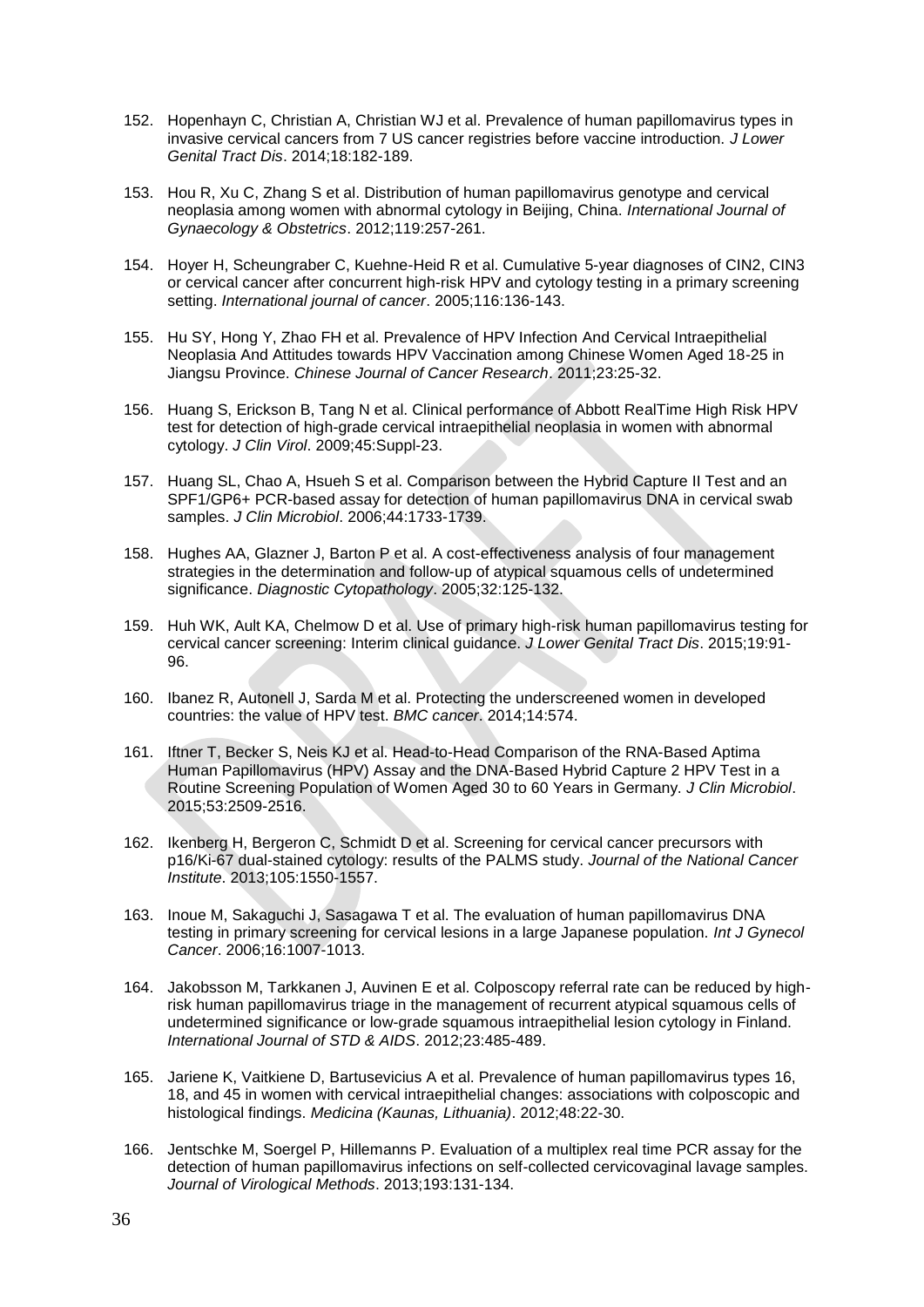- 167. Jeronimo J, Bansil P, Valdez M et al. The Influence of Human Papillomavirus Genotypes on Visual Screening and Diagnosis of Cervical Precancer and Cancer. *J Lower Genital Tract Dis*. 2015;19:220-223.
- 168. Jiang L, Zeng Y, Li J et al. Performance of high-risk human papillomavirus testing in the triage of abnormal cervical cytology among Chinese younger women in Shanghai, China. *Asian Pacific Journal of Cancer Prevention: Apjcp*. 2011;12:2963-2967.
- 169. Johnson LR, Starkey CR, Palmer J et al. A comparison of two methods to determine the presence of high-risk HPV cervical infections. *American Journal of Clinical Pathology*. 2008;130:401-408.
- 170. Jones HW. Clinical validation of the cervista HPV HR and 16/18 genotyping tests for use in women with ASC-US cytology. *Obstet Gynecol Surv*. 2011;66:211-212.
- 171. Jovanovic AM, Dikic SD, Jovanovic V et al. Correlation of human papilloma virus infection with cytology, colposcopy and histopathological examination of the bioptic tissue in low- and high-grade intraepithelial lesions. *European Journal of Gynaecological Oncology*. 2012;33:512-516.
- 172. Kares S, Kujala P, Vuento R et al. HPV testing as the primary screening method in an organized regional screening program for cervical cancer. Preliminary results. *Cytopathology*. 2014;25:19.
- 173. Katki HA, Kinney WK, Fetterman B et al. Cervical cancer risk for women undergoing concurrent testing for human papillomavirus and cervical cytology: a population-based study in routine clinical practice.[Erratum appears in Lancet Oncol. 2011 Aug;12(8):722]. *Lancet Oncology*. 2011;12:663-672.
- 174. Katki HA, Schiffman M, Castle PE et al. Five-year risks of CIN 2+ and CIN 3+ among women with HPV-positive and HPV-negative LSIL Pap results. *J Lower Genital Tract Dis*. 2013;17:S43-S49.
- 175. Katki HA, Gage JC, Schiffman M et al. Follow-up testing after colposcopy: five-year risk of CIN 2+ after a colposcopic diagnosis of CIN 1 or less. *J Lower Genital Tract Dis*. 2013;17:S69-S77.
- 176. Katki HA, Schiffman M, Castle PE et al. Benchmarking CIN 3+ risk as the basis for incorporating HPV and Pap cotesting into cervical screening and management guidelines. *J Lower Genital Tract Dis*. 2013;17:S28-S35.
- 177. -----Five-year risks of CIN 3+ and cervical cancer among women with HPV testing of ASC-US Pap results. *J Low Genit Tract Dis*. 2013;17:S36-S42.
- 178. -----Five-year risks of CIN 3+ and cervical cancer among women who test Pap-negative but are HPV-positive. *J Low Genit Tract Dis*. 2013;17:S56-S63.
- 179. Kececioglu M, Seckin B, Baser E et al. Cost and effectiveness comparison of immediate colposcopy versus human papillomavirus DNA testing in management of atypical squamous cells of undetermined significance in Turkish women. *Asian Pacific Journal of Cancer Prevention: Apjcp*. 2013;14:511-514.
- 180. Keegan H, Pilkington L, McInerney J et al. Human papillomavirus detection and genotyping, by HC2, full-spectrum HPV and molecular beacon real-time HPV assay in an Irish colposcopy clinic. *Journal of Virological Methods*. 2014;201:93-100.
- 181. Kelly RS, Patnick J, Kitchener HC et al. HPV testing as a triage for borderline or mild dyskaryosis on cervical cytology: results from the Sentinel Sites study. *British journal of cancer*. 2011;105:983-988.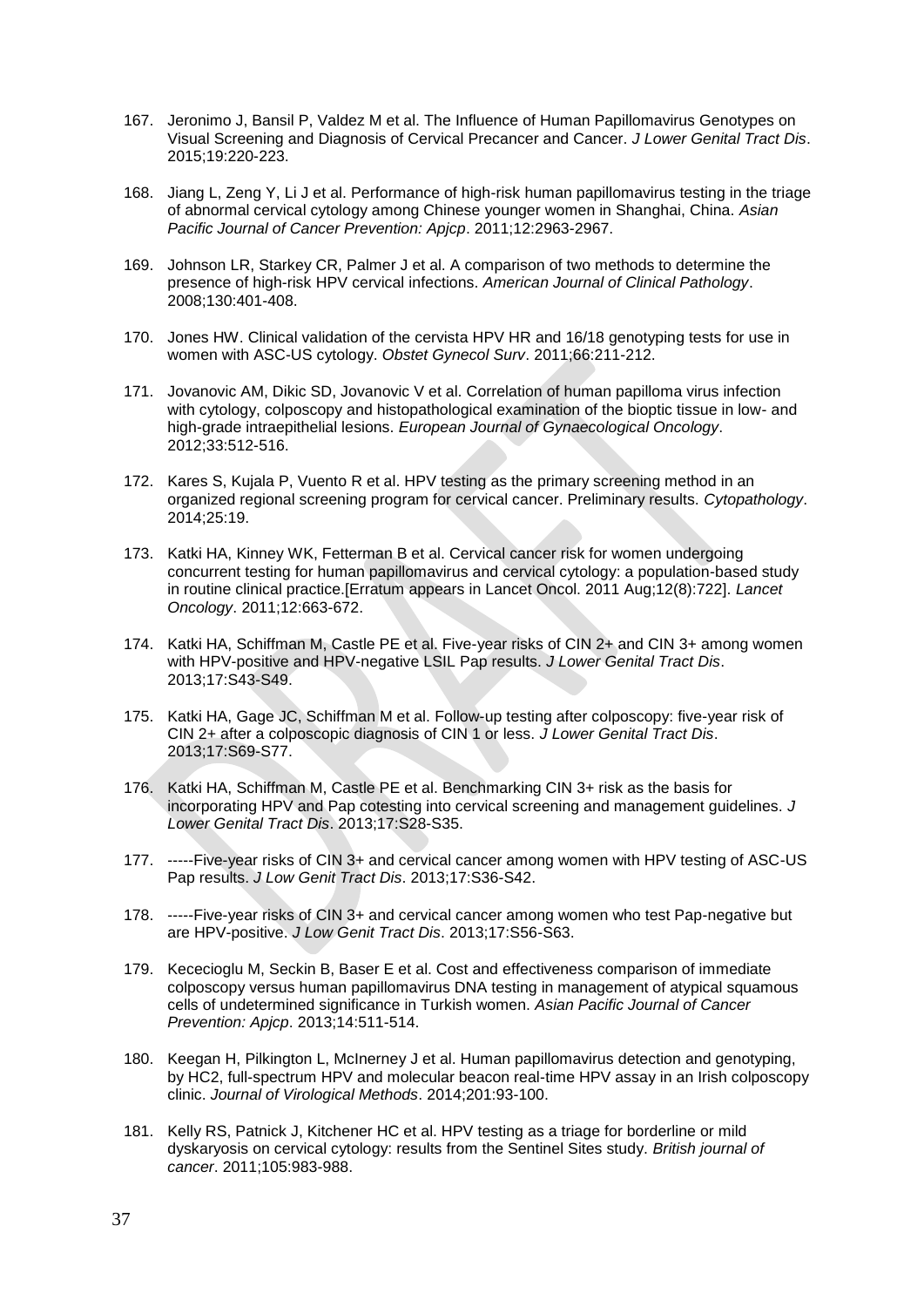- 182. Khan MJ, Castle PE, Lorincz AT et al. The elevated 10-year risk of cervical precancer and cancer in women with human papillomavirus (HPV) type 16 or 18 and the possible utility of type-specific HPV testing in clinical practice. *J Natl Cancer Inst*. 2005;97:1072-1079.
- 183. Kim JH, Kim IW, Kim YW et al. Comparison of single-, double- and triple-combined testing, including Pap test, HPV DNA test and cervicography, as screening methods for the detection of uterine cervical cancer. *Oncology Reports*. 2013;29:1645-1651.
- 184. Kitchener HC, Canfell K, Gilham C et al. The clincial effectiveness and cost-effectiveness of primary human papillomavirus cervical screening in England: extended follow-up of the ARTISTIC randomised trial cohort through three screening rounds. *Health Technology Assessment*. 2014;18:1-196.
- 185. Kitchener HC, Walker PG, Nelson L et al. HPV testing as an adjunct to cytology in the follow up of women treated for cervical intraepithelial neoplasia. *BJOG: An International Journal of Obstetrics & Gynaecology*. 2008;115:1001-1007.
- 186. Kitchener HC, Gilham C, Sargent A et al. A comparison of HPV DNA testing and liquid based cytology over three rounds of primary cervical screening: extended follow up in the ARTISTIC trial. *Eur J Cancer*. 2011;47:864-871.
- 187. Ko EM, Tambouret R, Wilbur D et al. HPV Reflex Testing in Menopausal Women. *Pathology Research International*. 2011;2011:181870.
- 188. Kocken M, Berkhof J, van Kemenade FJ et al. Long-term CIN3+ risk in women with abnormal cytology; role of hrHPV testing. *British journal of cancer*. 2012;106:817-825.
- 189. Kotaniemi-Talonen L, Nieminen P, Anttila A et al. Routine cervical screening with primary HPV testing and cytology triage protocol in a randomised setting. *British journal of cancer*. 2005;93:862-867.
- 190. Kotaniemi-Talonen L, Anttila A, Malila N et al. Screening with a primary human papillomavirus test does not increase detection of cervical cancer and intraepithelial neoplasia 3. *European Journal of Cancer*. 2008;44:565-571.
- 191. Kovacic MB, Katki HA, Kreimer AR et al. Epidemiologic analysis of histologic cervical inflammation: relationship to human papillomavirus infections. *Human Pathology*. 2008;39:1088-1095.
- 192. Krambeck WM, Cadide RM, Dalmarco EM et al. HPV detection and genotyping as an earlier approach in cervical cancer screening of the female genital tract. *Clinical & Experimental Obstetrics & Gynecology*. 2008;35:175-178.
- 193. Kroupis C, Thomopoulou G, Papathomas TG et al. Population-based study of human papillomavirus infection and cervical neoplasia in Athens, Greece. *Epidemiology & Infection*. 2007;135:943-950.
- 194. Kulasingam SL, Kim JJ, Lawrence WF et al. Cost-effectiveness analysis based on the atypical squamous cells of undetermined significance/low-grade squamous intraepithelial lesion Triage Study (ALTS). *Journal of the National Cancer Institute*. 2006;98:92-100.
- 195. Lai CH, Chao A, Chang CJ et al. Host and viral factors in relation to clearance of human papillomavirus infection: a cohort study in Taiwan. *International journal of cancer*. 2008;123:1685-1692.
- 196. Lazcano-Ponce E, Lorincz AT, Salmeron J et al. A pilot study of HPV DNA and cytology testing in 50,159 women in the routine Mexican Social Security Program. *Cancer Causes Control*. 2010;21:1693-1700.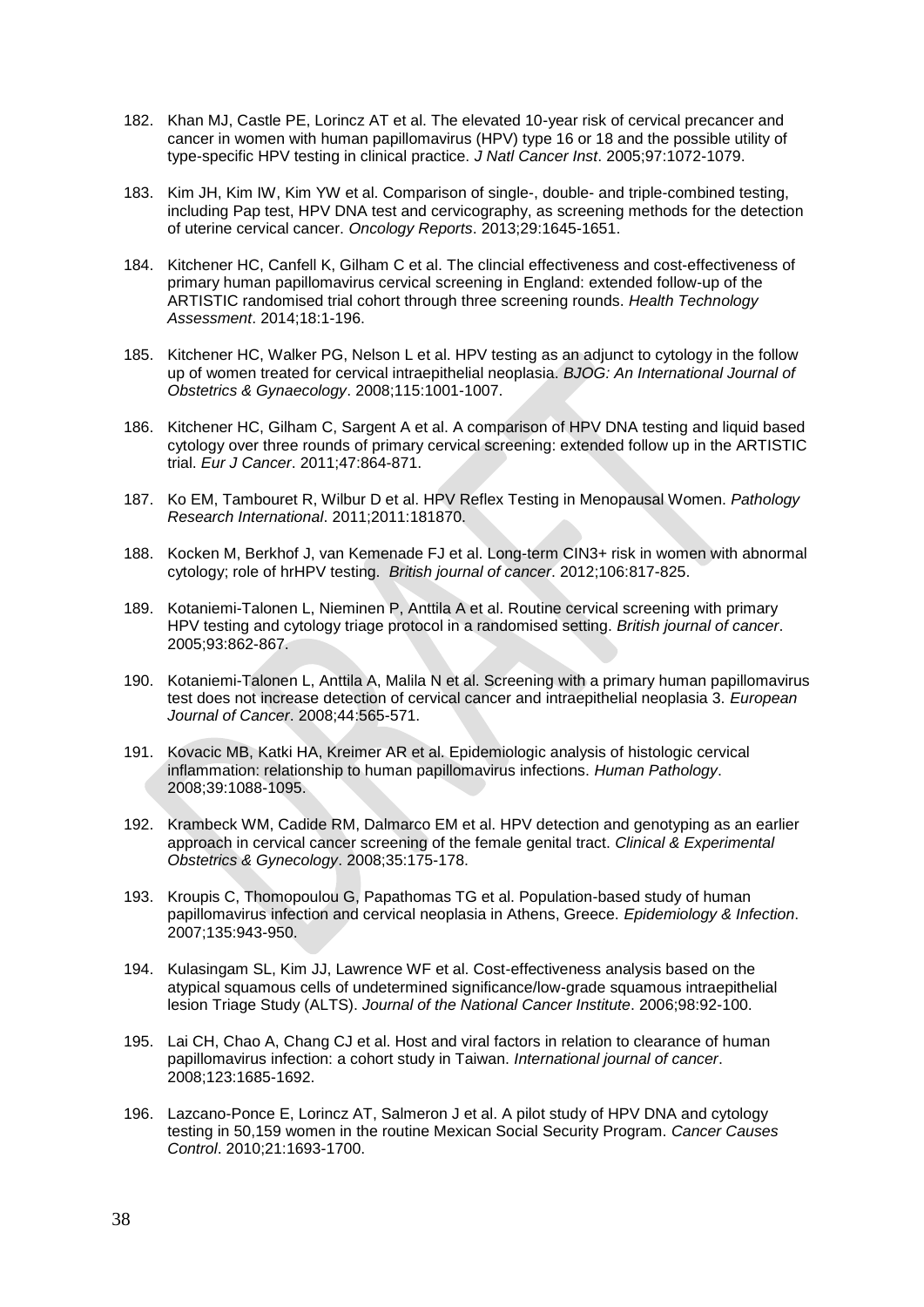- 197. Le DM, Giuffre G, Caruso C et al. Human papillomavirus types distribution in eastern Sicilian females with cervical lesions. A correlation with colposcopic and histological findings. *Pathology Oncology Research*. 2013;19:481-487.
- 198. Lee B, Suh DH, Kim K et al. Utility of Human Papillomavirus Genotyping for Triage of Patients with Atypical Squamous Cells of Undetermined Significance by Cervical Cytology. *Anticancer Research*. 2015;35:4197-4202.
- 199. Lee JK, Kim MK, Song SH et al. Comparison of human papillomavirus detection and typing by hybrid capture 2, linear array, DNA chip, and cycle sequencing in cervical swab samples. *Int J Gynecol Cancer*. 2009;19:266-272.
- 200. Lee KJ, Lee JK, Saw HS. Can human papillomavirus DNA testing substitute for cytology in the detection of high-grade cervical lesions? *Archives of Pathology & Laboratory Medicine*. 2004;128:298-302.
- 201. Lee SJ, Jung KL, Lee JW et al. Analyses of atypical squamous cells refined by the 2001 Bethesda System: the distribution and clinical significance of follow-up management. *Int J Gynecol Cancer*. 2006;16:664-669.
- 202. Leeson SC, Alibegashvili T, Arbyn M et al. HPV testing and vaccination in Europe. [Review]. *J Lower Genital Tract Dis*. 2014;18:61-69.
- 203. Leinonen MK, Anttila A, Malila N et al. Type- and age-specific distribution of human papillomavirus in women attending cervical cancer screening in Finland. *British journal of cancer*. 2013;109:2941-2950.
- 204. Li K, Yin R. Repeat cytology and human papillomavirus screening strategies in detecting preinvasive cervical lesions. *Medicine*. 2015;94:e435.
- 205. Liao GD, Sellors JW, Sun HK et al. p16INK4A immunohistochemical staining and predictive value for progression of cervical intraepithelial neoplasia grade 1: a prospective study in China. *International journal of cancer*. 2014;134:1715-1724.
- 206. Lin CJ, Lai HC, Wang KH et al. Testing for methylated PCDH10 or WT1 is superior to the HPV test in detecting severe neoplasms (CIN3 or greater) in the triage of ASC-US smear results. *American Journal of Obstetrics & Gynecology*. 2011;204:21-27.
- 207. Liou YL, Zhang Y, Liu Y et al. Comparison of HPV genotyping and methylated ZNF582 as triage for women with equivocal liquid-based cytology results. *Clinical Epigenetics*. 2015;7:50.
- 208. Litjens RJ, Theelen W, van de Pas Y et al. Use of the HPV MLPA assay in cervical cytology for the prediction of high grade lesions. *Journal of Medical Virology*. 2013;85:1386-1393.
- 209. Litjens RJ, Van de Vijver KK, Hopman AH et al. The majority of metachronous CIN1 and CIN3 lesions are caused by different human papillomavirus genotypes, indicating that the presence of CIN1 seems not to determine the risk for subsequent detection of CIN3. *Human Pathology*. 2014;45:221-226.
- 210. Littell RD, Kinney W, Fetterman B et al. Risk of cervical precancer and cancer in women aged 30 years and older with an HPV-negative low-grade squamous intraepithelial lesion screening result. *J Lower Genital Tract Dis*. 2011;15:54-59.
- 211. Liu TY, Xie R, Luo L et al. Diagnostic validity of human papillomavirus E6/E7 mRNA test in cervical cytological samples. *Journal of Virological Methods*. 2014;196:120-125.
- 212. Liverani CA, Ciavattini A, Monti E et al. High risk HPV DNA subtypes and E6/E7 mRNA expression in a cohort of colposcopy patients from Northern Italy with high-grade histologically verified cervical lesions. *Amer J Transl Res*. 2012;4:452-457.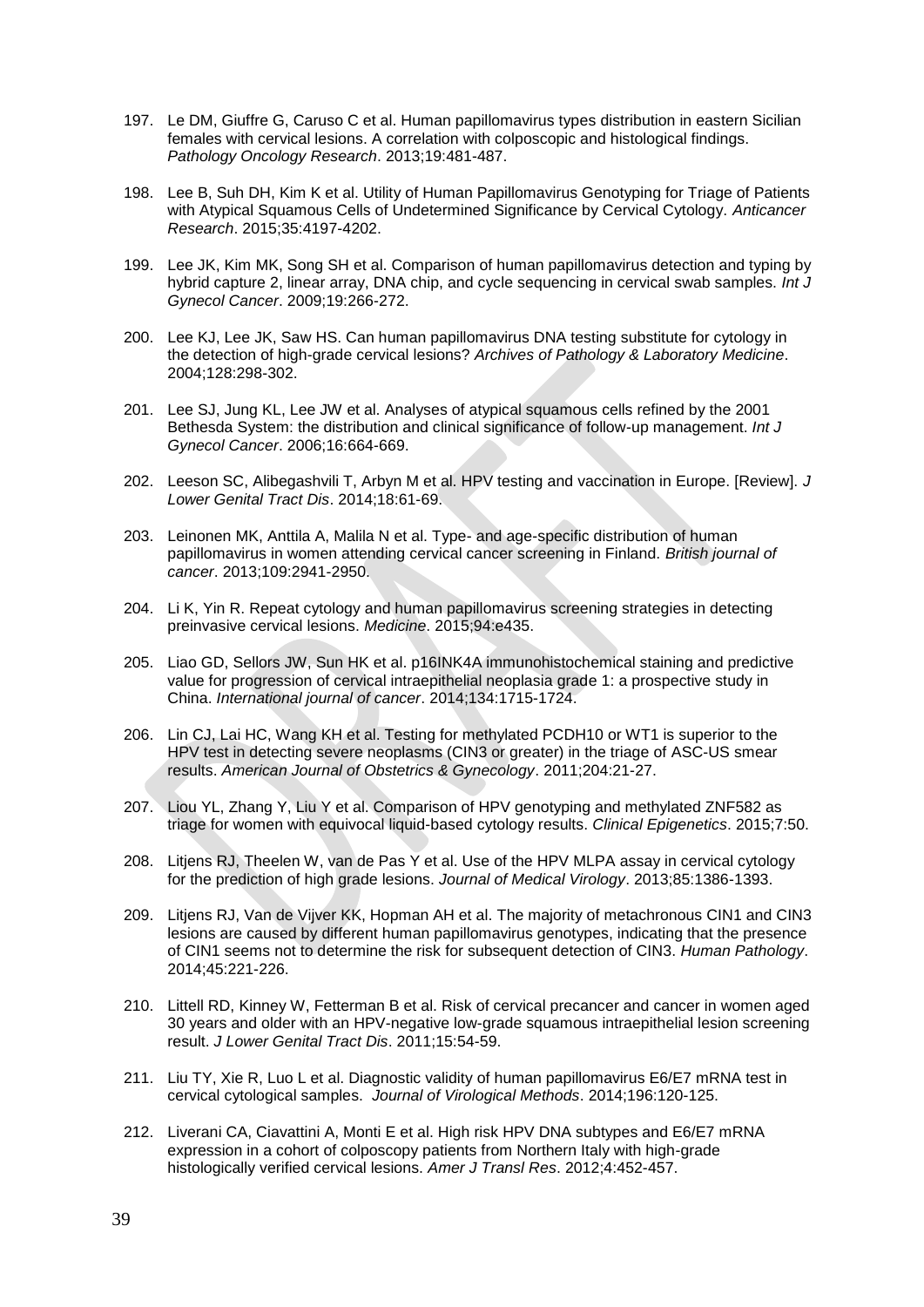- 213. Loiacono R, Falco G, Kardhashi A et al. Retrospective study of 769 patients followed at the National Cancer Institute IRCCS Ç£Giovanni Paolo IIÇØ, Bari (Italy). *Int J Gynecol Obstet*. 2012;119:S647.
- 214. Louvanto K, Syrjanen KJ, Rintala MA et al. Human papillomavirus and predictors of cervical intraepithelial neoplasia among young mothers in a prospective follow-up study. *Acta Obstetricia et Gynecologica Scandinavica*. 2011;90:167-173.
- 215. Louwers JA, Kocken M, van der Bijl JC et al. Colposcopic characteristics of high-risk human papillomavirus-related cervical lesions. *J Lower Genital Tract Dis*. 2010;14:49-55.
- 216. Luttmer R, Berkhof J, Dijkstra MG et al. Comparing triage algorithms using HPV DNA genotyping, HPV E7 mRNA detection and cytology in high-risk HPV DNA-positive women. *J Clin Virol*. 2015;67:59-66.
- 217. Maenpaa J, Kares S, Kujala P et al. Hpv testing as the primary screening method in an organized regional screening program for cervical cancer. Preliminary results. *Int J Gynecol Cancer*. 2014;24:677.
- 218. Massad LS, Einstein MH, Huh WK et al. 2012 updated consensus guidelines for the management of abnormal cervical cancer screening tests and cancer precursors.[Erratum appears in J Low Genit Tract Dis. 2013 Jul;17(3):367]. *J Lower Genital Tract Dis*. 2013;17:Suppl-S27.
- 219. Massad LS. Developing guidelines for cervical cancer prevention in the face of diagnostic complexity. [Review]. *Journal of the National Comprehensive Cancer Network*. 2014;12:349- 353.
- 220. Maucort-Boulch D, Plummer M, Castle PE et al. Predictors of human papillomavirus persistence among women with equivocal or mildly abnormal cytology. *International journal of cancer*. 2010;126:684-691.
- 221. Mayrand MH, Duarte-Franco E, Rodrigues I et al. Human papillomavirus DNA versus Papanicolaou screening tests for cervical cancer. *New England Journal of Medicine*. 2007;357:1579-1588.
- 222. McDonald AC, Tergas AI, Kuhn L et al. Distribution of Human Papillomavirus Genotypes among HIV-Positive and HIV-Negative Women in Cape Town, South Africa. *Frontiers in Oncology*. 2014;4:48.
- 223. McIntosh H. High-risk human papillomavirus (HPV) testing as triage for women with mild or borderline cytology abnormalities. 2012. Glasgow, NHS Quality Improvement Scotland (NHS QIS). Ref Type: Report
- 224. McKenna M, McMenamin MM. Human papillomavirus testing in young women: clinical outcomes of human papillomavirus triage in a UK cervical screening program. *Cancer Cytopathol*. 2014;122:702-710.
- 225. Medeiros F, Yuan L, Breslin G et al. Type-specific HPV testing as a predictor of high-grade squamous intraepithelial lesion outcome after cytologic abnormalities.[Erratum appears in J Low Genit Tract Dis. 2006 Jan;10(1):63]. *J Lower Genital Tract Dis*. 2005;9:154-159.
- 226. Mendoza LP, Arbiza J, Paez M et al. Distribution of human papillomavirus genotypes in Paraguayan women according to the severity of the cervical lesion. *Journal of Medical Virology*. 2011;83:1351-1357.
- 227. Mentzelopoulou P, Papaefthimiou M, Pouliakis A et al. The role of cytology in the management of ascus diagnosis. *Cytopathology*. 2014;25:63.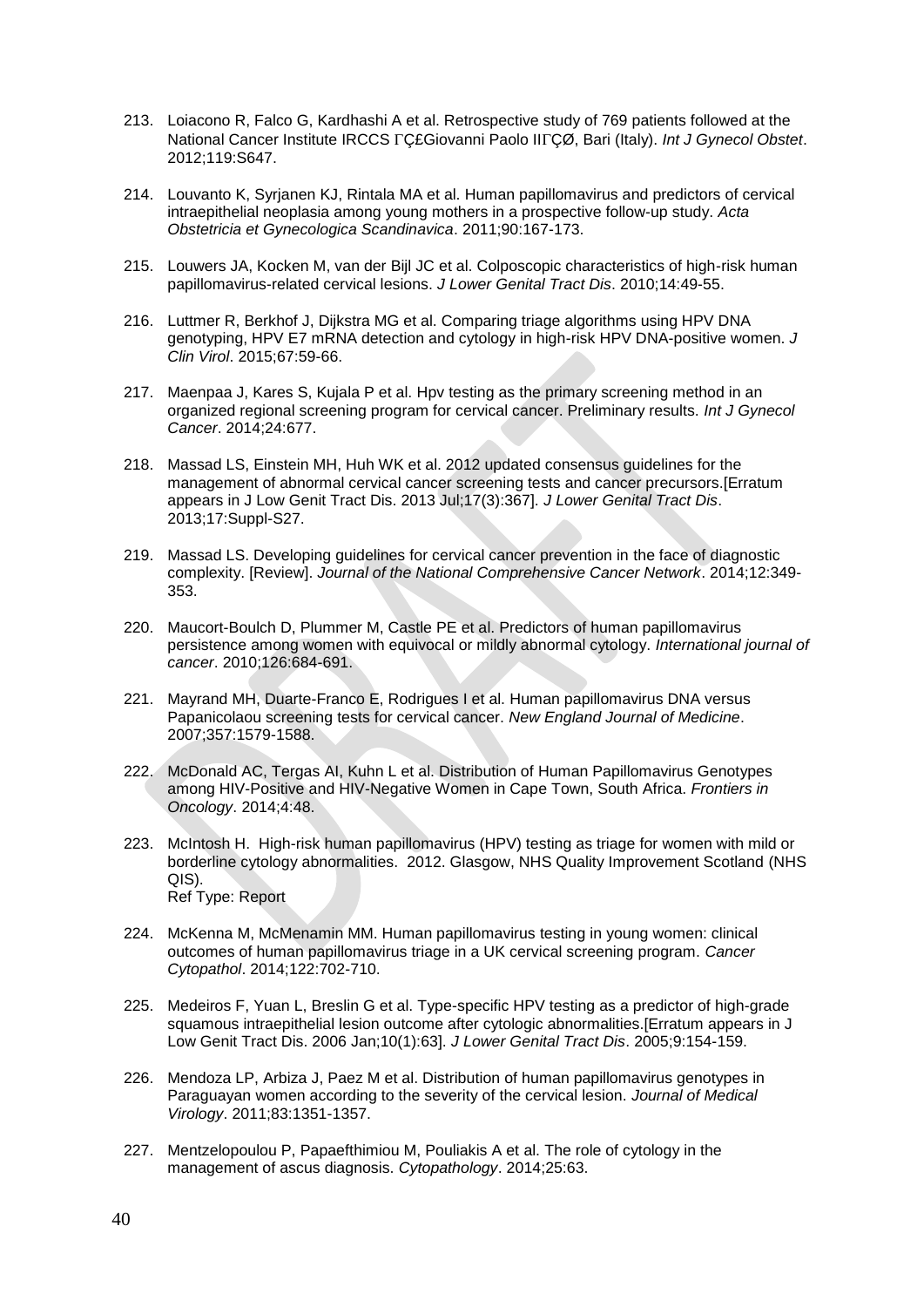- 228. Menzo S, Ciavattini A, Bagnarelli P et al. Molecular epidemiology and pathogenic potential of underdiagnosed human papillomavirus types. *BMC Microbiology*. 2008;8:112.
- 229. Mesher D, Szarewski A, Cadman L et al. Comparison of human papillomavirus testing strategies for triage of women referred with low-grade cytological abnormalities. *European Journal of Cancer*. 2013;49:2179-2186.
- 230. Michelli E, Tellez L, Mendoza JA et al. Comparative analysis of three methods for HPV DNA detection in cervical samples. *Investigacion Clinica*. 2011;52:344-357.
- 231. Michelli E, Tellez L, Mendoza JA et al. Amplification of human papillomavirus early genes for detection of nine genotypes in Venezuelan women. *Investigacion Clinica*. 2013;54:392-405.
- 232. Mijit F, Ablimit T, Abduxkur G et al. Distribution of human papillomavirus (HPV) genotypes detected by routine pap smear in uyghur-muslim women from Karasay Township Hotan (Xinjiang, China). *Journal of Medical Virology*. 2015;87:1960-1965.
- 233. Min KJ, Yang SY, Koo YJ et al. ASC-US and LSIL triage in Korean women: Revisiting the 2012 ASCCP screening guidelines. *Gynecol Oncol*. 2015;137:72.
- 234. Moarcas M, Georgescu IC, Moarcas R et al. HPV-DNA testing for patients with ASC-US helps identify the women who have a high risk for precancerous cervical lesions. *Journal of Medicine & Life*. 2014;7:Spec-80.
- 235. Monsonego J, Pollini G, Evrard MJ et al. Linear array genotyping and hybrid capture II assay in detecting human papillomavirus genotypes in women referred for colposcopy due to abnormal Papanicolaou smear. *International Journal of STD & AIDS*. 2008;19:385-392.
- 236. Monsonego J, Pollini G, Evrard MJ et al. Detection of human papillomavirus genotypes among high-risk women: a comparison of hybrid capture and linear array tests. *Sex Transm Dis*. 2008;35:521-527.
- 237. Monsonego J, Hudgens MG, Zerat L et al. Evaluation of oncogenic human papillomavirus RNA and DNA tests with liquid-based cytology in primary cervical cancer screening: the FASE study. *International journal of cancer*. 2011;129:691-701.
- 238. Monsonego J, Zerat L, Syrjanen K et al. Prevalence of type-specific human papillomavirus infection among women in France: Implications for screening, vaccination, and a future generation of multivalent HPV vaccines. *Vaccine*. 2012;30:5215-5221.
- 239. Moore G, Fetterman B, Cox JT et al. Lessons from practice: risk of CIN 3 or cancer associated with an LSIL or HPV-positive ASC-US screening result in women aged 21 to 24. *J Lower Genital Tract Dis*. 2010;14:97-102.
- 240. Moss S, Gray A, Legood R et al. Effect of testing for human papillomavirus as a triage during screening for cervical cancer: observational before and after study. *BMJ*. 2006;332:83-85.
- 241. Moy LM, Zhao FH, Li LY et al. Human papillomavirus testing and cervical cytology in primary screening for cervical cancer among women in rural China: comparison of sensitivity, specificity, and frequency of referral. *International journal of cancer*. 2010;127:646-656.
- 242. Musa J, Taiwo B, Goldsmith S et al. Predictors of atypical squamous cell of undetermined significance cervical cytology with high-risk human papilloma virus genotypes. *Archives of Gynecology & Obstetrics*. 2011;283:343-348.
- 243. Muwonge R, Wesley RS, Nene BM et al. Evaluation of cytology and visual triage of human papillomavirus-positive women in cervical cancer prevention in India. *International journal of cancer*. 2014;134:2902-2909.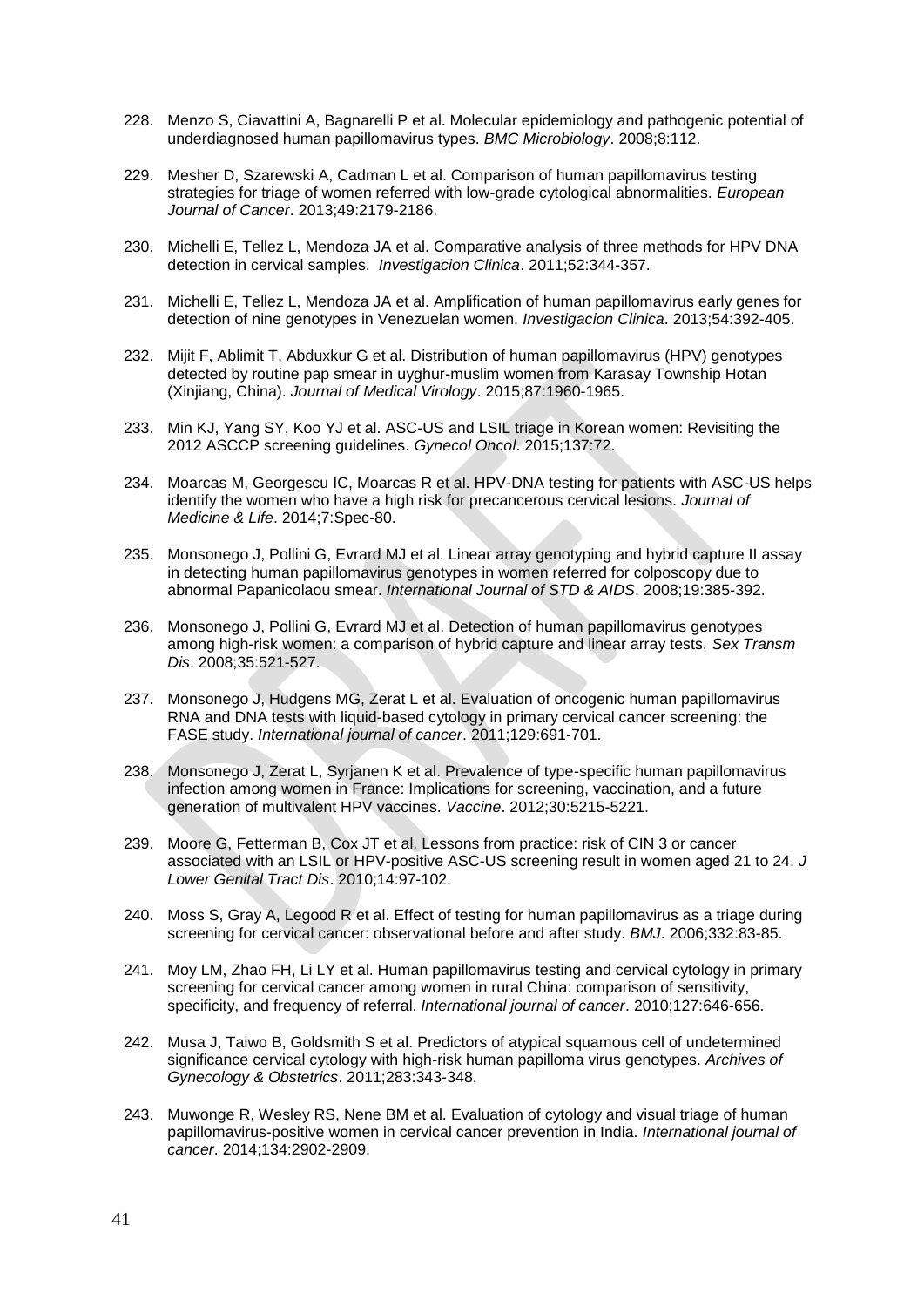- 244. Nakamura Y, Matsumoto K, Satoh T et al. HPV genotyping for triage of women with abnormal cervical cancer screening results: a multicenter prospective study. *Int J Clin Oncol*. 2015.
- 245. Nam EJ, Kim JW, Hong JW et al. Expression of the p16 and Ki-67 in relation to the grade of cervical intraepithelial neoplasia and high-risk human papillomavirus infection. *Journal of Gynecologic Oncology*. 2008;19:162-168.
- 246. Namugenyi SB, Balsan MJ, Glick SN et al. Prevalence and genotype distribution of human papillomavirus in cytology specimens containing atypical glandular cells: a case-control study. *J Clin Virol*. 2013;58:432-436.
- 247. Nasioutziki M, Daniilidis A, Dinas K et al. The evaluation of p16INK4a immunoexpression/immunostaining and human papillomavirus DNA test in cervical liquidbased cytological samples. *Int J Gynecol Cancer*. 2011;21:79-85.
- 248. Naucler P, Ryd W, Tornberg S et al. HPV type-specific risks of high-grade CIN during 4 years of follow-up: a population-based prospective study. *British journal of cancer*. 2007;97:129- 132.
- 249. Naucler P, Ryd W, Tornberg S et al. Human papillomavirus and Papanicolaou tests to screen for cervical cancer.[Erratum appears in N Engl J Med. 2008 Oct 9;359(15):1637 Note: Johansson, Bo [added]]. *New England Journal of Medicine*. 2007;357:1589-1597.
- 250. Naucler P, Ryd W, Tornberg S et al. Efficacy of HPV DNA testing with cytology triage and/or repeat HPV DNA testing in primary cervical cancer screening. *Journal of the National Cancer Institute*. 2009;101:88-99.
- 251. Ngugi CW, Schmidt D, Wanyoro K et al. p16(INK4a)/Ki-67 dual stain cytology for cervical cancer screening in Thika district, Kenya. *Infectious Agents & Cancer [Electronic Resource]*. 2015;10:25.
- 252. Niccolai LM, Russ C, Julian PJ et al. Individual and geographic disparities in human papillomavirus types 16/18 in high-grade cervical lesions: Associations with race, ethnicity, and poverty. *Cancer*. 2013;119:3052-3058.
- 253. Nomelini RS, Barcelos AC, Michelin MA et al. Utilization of human papillomavirus testing for cervical cancer prevention in a university hospital. *Cadernos de Saude Publica*. 2007;23:1309-1318.
- 254. Nomelini RS, Guimaraes PD, Candido PA et al. Prevention of cervical cancer in women with ASCUS in the Brazilian Unified National Health System: cost-effectiveness of the molecular biology method for HPV detection. *Cadernos de Saude Publica*. 2012;28:2043-2052.
- 255. Nygard M, Hansen BT, Dillner J et al. Targeting human papillomavirus to reduce the burden of cervical, vulvar and vaginal cancer and pre-invasive neoplasia: establishing the baseline for surveillance. *PLoS ONE [Electronic Resource]*. 2014;9:e88323.
- 256. O'Connor C, Myles H, O'Connor MB et al. An audit of Colposcopy referrals from a GU/STD clinic. *BMC Research Notes*. 2008;1:24.
- 257. Ogilvie GS, van Niekerk DJ, Krajden M et al. A randomized controlled trial of Human Papillomavirus (HPV) testing for cervical cancer screening: trial design and preliminary results (HPV FOCAL Trial). *BMC cancer*. 2010;Vol.10, pp.111, 2010..
- 258. Ogilvie GS, Krajden M, van Niekerk DJ et al. Primary cervical cancer screening with HPV testing compared with liquid-based cytology: results of round 1 of a randomised controlled trial -- the HPV FOCAL Study. *British journal of cancer*. 2012;107:1917-1924.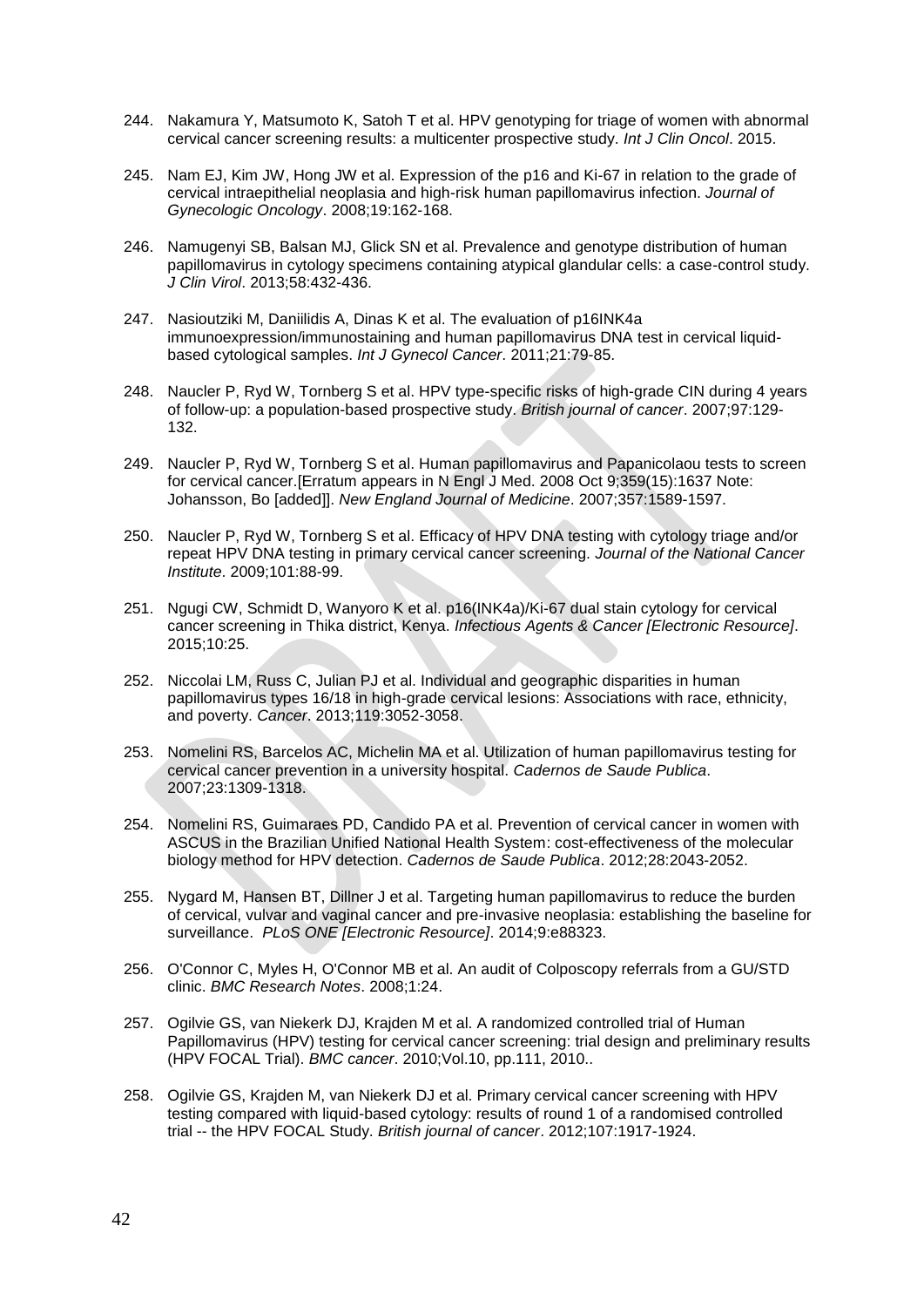- 259. Okadome M, Saito T, Tanaka H et al. Potential impact of combined high- and low-risk human papillomavirus infection on the progression of cervical intraepithelial neoplasia 2. *Journal of Obstetrics & Gynaecology Research*. 2014;40:561-569.
- 260. Ovestad IT, Vennestrom U, Andersen L et al. Comparison of different commercial methods for HPV detection in follow-up cytology after ASCUS/LSIL, prediction of CIN2-3 in follow up biopsies and spontaneous regression of CIN2-3. *Gynecol Oncol*. 2011;123:278-283.
- 261. Paba P, Ascone C, Criscuolo AA et al. Human papillomavirus molecular testing in women with low grade cervical lesions: experience from an Italian hospital. *Anticancer Research*. 2012;32:1253-1257.
- 262. Pacchiarotti A, Ferrari F, Bellardini P et al. Prognostic value of p16-INK4A protein in women with negative or CIN1 histology result: a follow-up study. *International journal of cancer*. 2014;134:897-904.
- 263. Padalko E, Van RL, Bamelis M et al. Prospective evaluation of E6/E7 mRNA detection by the NucliSENS Easy Q HPV assay in a stepwise protocol. *Journal of Medical Virology*. 2013;85:1242-1249.
- 264. Paengchit K, Kietpeerakool C, Wangchai W et al. Cervical pathology in cytologynegative/HPV-positive women: results from Lampang Cancer Hospital, Thailand. *Asian Pacific Journal of Cancer Prevention: Apjcp*. 2014;15:7951-7954.
- 265. Pajtler M, Milicic-Juhas V, Milojkovic M et al. Assessment of HPV DNA test value in management women with cytological findings of ASC-US, CIN1 and CIN2. *Collegium Antropologicum*. 2010;34:81-86.
- 266. Pan QJ, Hu SY, Zhang X et al. Pooled analysis of the performance of liquid-based cytology in population-based cervical cancer screening studies in China. *Cancer Cytopathol*. 2013;121:473-482.
- 267. Pan QJ, Hu SY, Guo HQ et al. Liquid-based cytology and human papillomavirus testing: a pooled analysis using the data from 13 population-based cervical cancer screening studies from China. *Gynecol Oncol*. 2014;133:172-179.
- 268. Pasquale L, Giorgi RP, Carozzi F et al. Cervical cancer screening with HPV testing in the Valcamonica (Italy) screening programme. *Journal of Medical Screening*. 2015;22:38-48.
- 269. Perksanusak T, Sananpanichkul P, Chirdchim W et al. Colposcopy Requirement of Papanicolaou Smear after Atypical Squamous Cells of Undetermined Significance (ASC-US) by Follow-up Protocol in an Urban Gynaecology Clinic, a Retrospective Study in Thailand. *Asian Pacific Journal of Cancer Prevention: Apjcp*. 2015;16:4977-4980.
- 270. Perrons C, Jelley R, Kleter B et al. Detection of persistent high risk human papillomavirus infections with hybrid capture II and SPF10/LiPA. *J Clin Virol*. 2005;32:278-285.
- 271. Petry KU, Schmidt D, Scherbring S et al. Triaging Pap cytology negative, HPV positive cervical cancer screening results with p16/Ki-67 Dual-stained cytology. *Gynecol Oncol*. 2011;121:505-509.
- 272. Petry KU, Luyten A, Justus A et al. Prevalence of low-risk HPV types and genital warts in women born 1988/89 or 1983/84 -results of WOLVES, a population-based epidemiological study in Wolfsburg, Germany. *BMC Infectious Diseases*. 2012;12:367.
- 273. Petry KU, Luyten A, Scherbring S. Accuracy of colposcopy management to detect CIN3 and invasive cancer in women with abnormal screening tests: results from a primary HPV screening project from 2006 to 2011 in Wolfsburg, Germany. *Gynecol Oncol*. 2013;128:282- 287.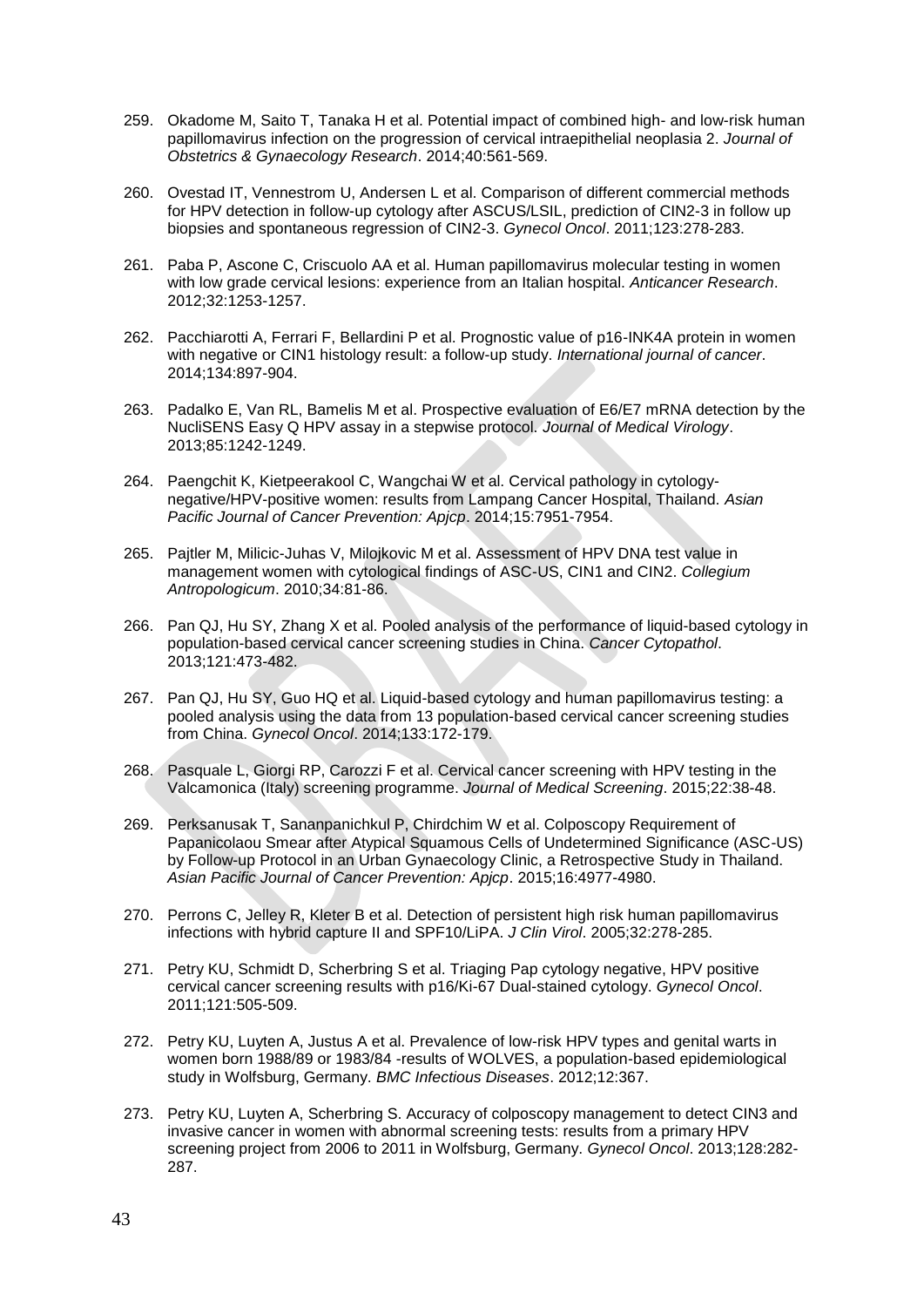- 274. Piccoli R, Mandato VD, Lavitola G et al. Atypical squamous cells and low squamous intraepithelial lesions in postmenopausal women: implications for management. *European Journal of Obstetrics, Gynecology, & Reproductive Biology*. 2008;140:269-274.
- 275. Pity IS, Shamdeen MY, Wais SA. Follow up of atypical squamous cell Pap smears in Iraqi women. *Asian Pacific Journal of Cancer Prevention: Apjcp*. 2012;13:3455-3460.
- 276. Possati-Resende JC, Fregnani JH, Kerr LM et al. The Accuracy of p16/Ki-67 and HPV Test in the Detection of CIN2/3 in Women Diagnosed with ASC-US or LSIL. *PLoS ONE [Electronic Resource]*. 2015;10:e0134445.
- 277. Pouliakis A, Karakitsou E, Chrelias C et al. The Application of Classification and Regression Trees for the Triage of Women for Referral to Colposcopy and the Estimation of Risk for Cervical Intraepithelial Neoplasia: A Study Based on 1625 Cases with Incomplete Data from Molecular Tests. *BioMed Research International*. 2015;2015:914740.
- 278. Pretorius RG, Belinson JL, Peterson P et al. Yield and mode of diagnosis of cervical intraepithelial neoplasia 3 or cancer among women with negative cervical cytology and positive high-risk human papillomavirus test results. *J Lower Genital Tract Dis*. 2013;17:430- 439.
- 279. Pruski D, Fraszczak J, Iwaniec K et al. Assessment of frequency of regression and progression of mild cervical neoplasia--LGSIL in women with positive high-risk HPV DNA test result. *Ginekologia Polska*. 2012;83:572-575.
- 280. Qiao YL, Jeronimo J, Zhao FH et al. Lower cost strategies for triage of human papillomavirus DNA-positive women. *International journal of cancer*. 2014;134:2891-2901.
- 281. Rabelo-Santos SH, Derchain SF, Villa LL et al. Human papillomavirus-specific genotypes in cervical lesions of women referred for smears with atypical glandular cells or adenocarcinoma in situ. *International Journal of Gynecological Pathology*. 2009;28:272-278.
- 282. Ramzan M, Ain NU, Ilyas S et al. A cornucopia of screening and diagnostic techniques for human papillomavirus associated cervical carcinomas. [Review]. *Journal of Virological Methods*. 2015;222:192-201.
- 283. Rao A, Sandri MT, Sideri M et al. Comparison of hybrid capture 2 High-Risk HPV results in the low positive range with cobas HPV Test results from the ATHENA study. *J Clin Virol*. 2013;58:161-167.
- 284. Ratnam S, Coutlee F, Fontaine D et al. Clinical performance of the PreTect HPV-Proofer E6/E7 mRNA assay in comparison with that of the Hybrid Capture 2 test for identification of women at risk of cervical cancer. *J Clin Microbiol*. 2010;48:2779-2785.
- 285. -----Aptima HPV E6/E7 mRNA test is as sensitive as Hybrid Capture 2 Assay but more specific at detecting cervical precancer and cancer. *J Clin Microbiol*. 2011;49:557-564.
- 286. Rebolj M, Lynge E, Bonde J. Human papillomavirus testing and genotyping in cervical screening. [Review]. *Expert Review of Anticancer Therapy*. 2011;11:1023-1031.
- 287. Rebolj M, Lynge E, Ejegod D et al. Comparison of three human papillomavirus DNA assays and one mRNA assay in women with abnormal cytology. *Gynecol Oncol*. 2014;135:474-480.
- 288. Rebolj M, Bonde J, Ejegod D et al. A daunting challenge: Human Papillomavirus assays and cytology in primary cervical screening of women below age 30years. *European Journal of Cancer*. 2015;51:1456-1466.
- 289. Reid JL, Wright TC, Jr., Stoler MH et al. Human Papillomavirus Oncogenic mRNA Testing for Cervical Cancer Screening: Baseline and Longitudinal Results From the CLEAR Study. *American Journal of Clinical Pathology*. 2015;144:473-483.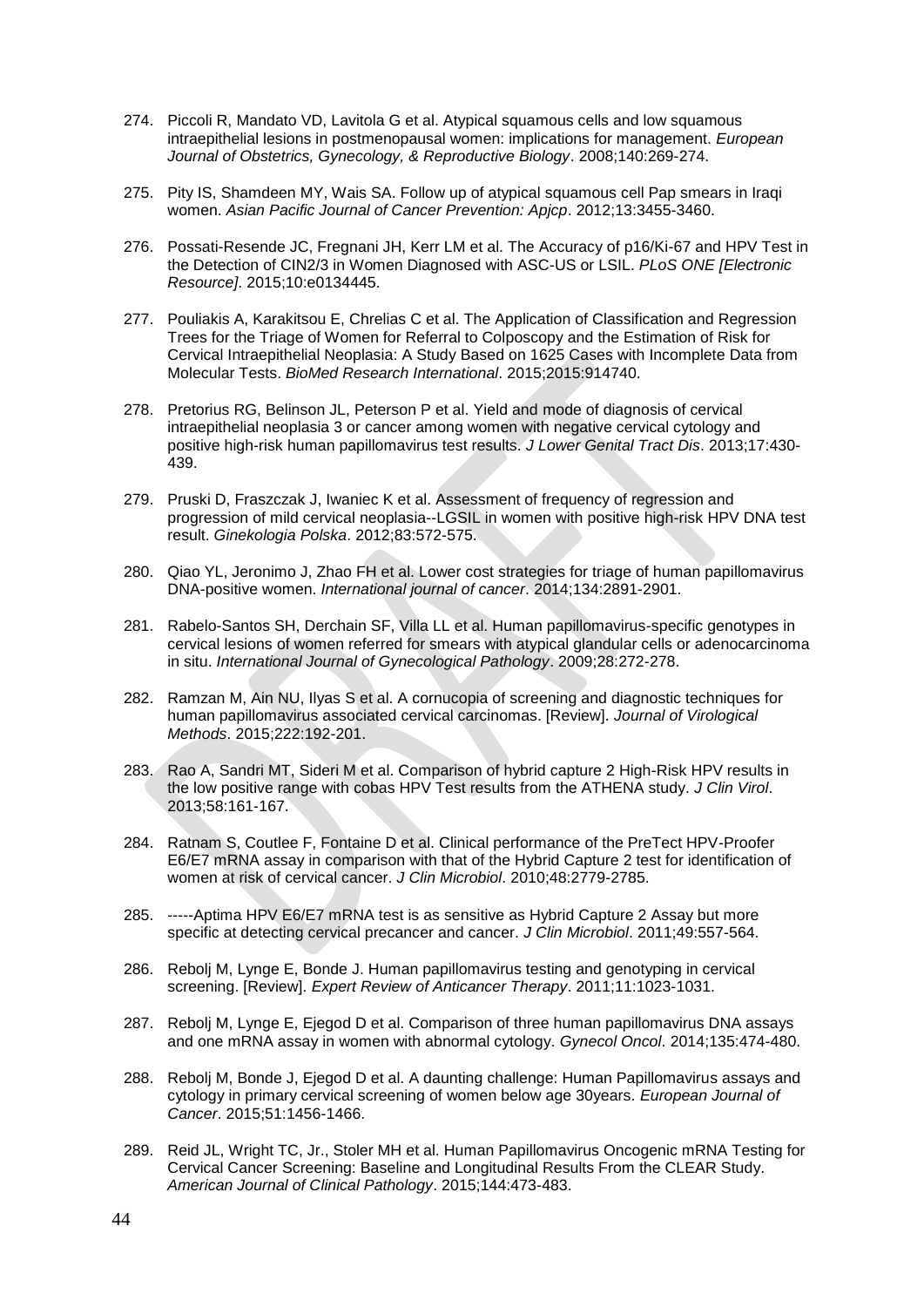- 290. Riera BM, Ruperez PB, L+ízaro V, I et al. High risk HPV, reason of screening and progression. *Int J Gynecol Cancer*. 2013;23:781.
- 291. Rijkaart DC, Berkhof J, van Kemenade FJ et al. Evaluation of 14 triage strategies for HPV DNA-positive women in population-based cervical screening. *International journal of cancer*. 2012;130:602-610.
- 292. Rijkaart DC, Heideman DA, Coupe VM et al. High-risk human papillomavirus (hrHPV) E6/E7 mRNA testing by PreTect HPV-Proofer for detection of cervical high-grade intraepithelial neoplasia and cancer among hrHPV DNA-positive women with normal cytology. *J Clin Microbiol*. 2012;50:2390-2396.
- 293. Rijkaart DC, Berkhof J, van Kemenade FJ et al. HPV DNA testing in population-based cervical screening (VUSA-Screen study): results and implications. *British journal of cancer*. 2012;106:975-981.
- 294. Rodriguez AC, Schiffman M, Herrero R et al. Rapid clearance of human papillomavirus and implications for clinical focus on persistent infections. *Journal of the National Cancer Institute*. 2008;100:513-517.
- 295. Rodriguez AC, Schiffman M, Herrero R et al. Longitudinal study of human papillomavirus persistence and cervical intraepithelial neoplasia grade 2/3: critical role of duration of infection. *Journal of the National Cancer Institute*. 2010;102:315-324.
- 296. Rokita W, Kedzia W, Pruski D et al. Comparison of the effectiveness of cytodiagnostics, molecular identification of HPV HR and CINtecPLUS test to identify LG SIL and HG SIL. *Ginekologia Polska*. 2012;83:894-898.
- 297. Ronco G, Giorgi-Rossi P, Carozzi F et al. Efficacy of human papillomavirus testing for the detection of invasive cervical cancers and cervical intraepithelial neoplasia: a randomised controlled trial. *Lancet Oncology*. 2010;11:249-257.
- 298. Ronco G, Dillner J, Elfstrom KM et al. Efficacy of HPV-based screening for prevention of invasive cervical cancer: follow-up of four European randomised controlled trials. *Lancet*. 2014;383:524-532.
- 299. Saccardi C, Gizzo S, Noventa M et al. High-risk human papillomavirus DNA test: could it be useful in low-grade cervical lesion triage? Five-year follow-up. *Reprod Sci*. 2014;21:198-203.
- 300. Safaeian M, Schiffman M, Gage J et al. Detection of precancerous cervical lesions is differential by human papillomavirus type. *Cancer Research*. 2009;69:3262-3266.
- 301. Sahasrabuddhe VV, Gravitt PE, Dunn ST et al. Comparison of human papillomavirus detections in urine, vulvar, and cervical samples from women attending a colposcopy clinic. *J Clin Microbiol*. 2014;52:187-192.
- 302. Sahasrabuddhe VV, Gravitt PE, Dunn ST et al. Evaluation of clinical performance of a novel urine-based HPV detection assay among women attending a colposcopy clinic. *J Clin Virol*. 2014;60:414-417.
- 303. Samarawardana P, Dehn DL, Singh M et al. p16(INK4a) is superior to high-risk human papillomavirus testing in cervical cytology for the prediction of underlying high-grade dysplasia.[Erratum appears in Cancer Cytopathol. 2010 Oct 25;118(5):303]. *Cancer Cytopathol*. 2010;118:146-156.
- 304. Sankaranarayanan R, Nene BM, Shastri SS et al. HPV screening for cervical cancer in rural India. *New England Journal of Medicine*. 2009;360:1385-1394.
- 305. Saslow D, Solomon D, Lawson HW et al. American Cancer Society, American Society for Colposcopy and Cervical Pathology, and American Society for Clinical Pathology screening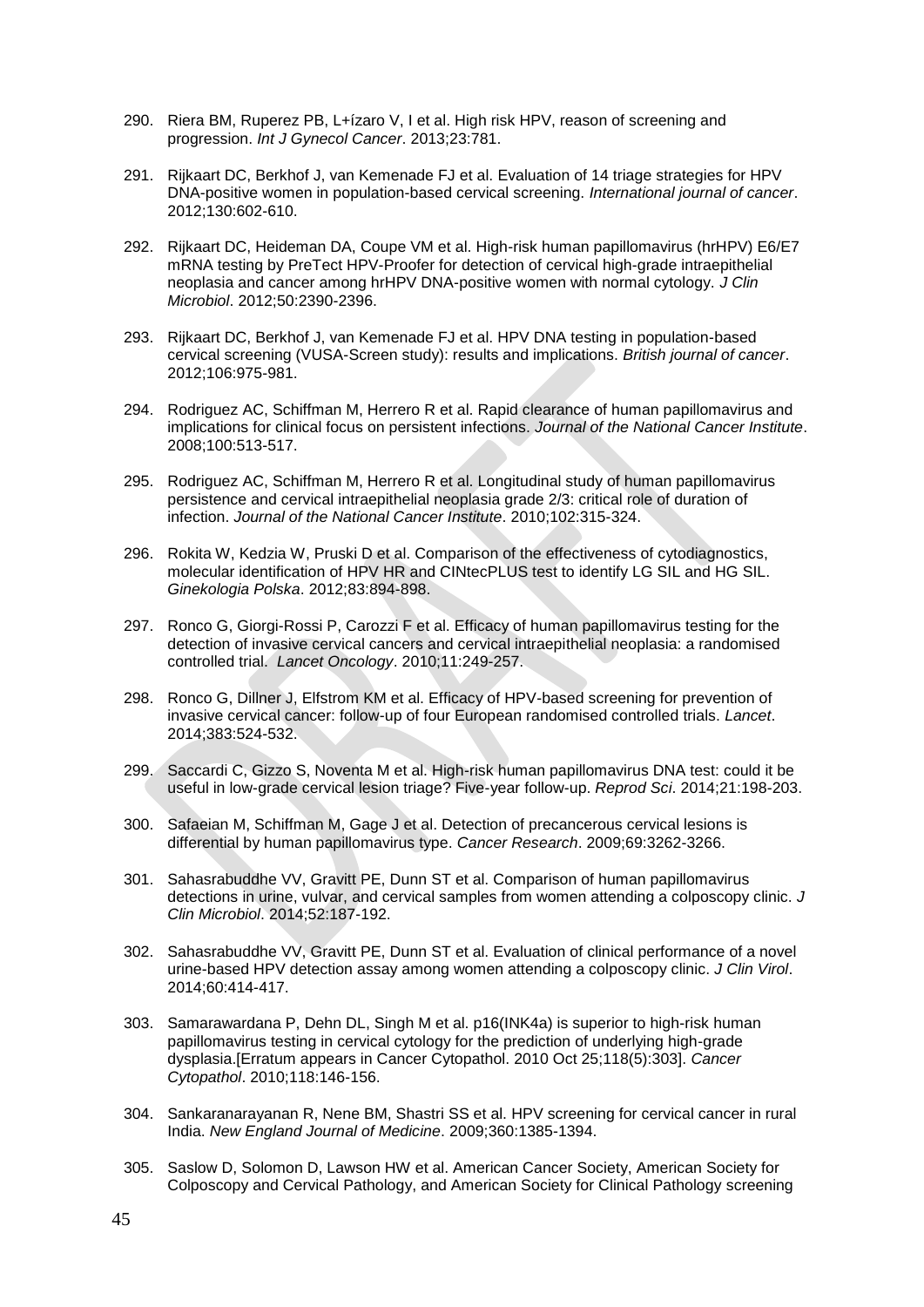guidelines for the prevention and early detection of cervical cancer. *CA: a Cancer Journal for Clinicians*. 2012;62:147-172.

- 306. Sauer T, Morland E, Lie KA et al. Results from the first 5 years of secondary HPV testing in the norwegian cervical cancer screening program. *Cytopathology*. 2011;22:47-48.
- 307. Sauter JL, Mount SL, St John TL et al. Testing of integrated human papillomavirus mRNA decreases colposcopy referrals: could a change in human papillomavirus detection methodology lead to more cost-effective patient care? *Acta Cytologica*. 2014;58:162-166.
- 308. Schettino MT, Ammaturo FP, Grimaldi E et al. Persistent papillomavirus type-31 and type-45 infections predict the progression to squamous intraepithelial lesion. *Taiwanese Journal of Obstetrics & Gynecology*. 2014;53:494-497.
- 309. Schiffman M, Wentzensen N, Wacholder S et al. Human papillomavirus testing in the prevention of cervical cancer. [Review]. *Journal of the National Cancer Institute*. 2011;103:368-383.
- 310. Schiffman M, Glass AG, Wentzensen N et al. A long-term prospective study of type-specific human papillomavirus infection and risk of cervical neoplasia among 20,000 women in the Portland Kaiser Cohort Study. *Cancer Epidemiol Biomarkers Prev*. 2011;20:1398-1409.
- 311. Schiffman M, Vaughan LM, Raine-Bennett TR et al. A study of HPV typing for the management of HPV-positive ASC-US cervical cytologic results. *Gynecol Oncol*. 2015;138:573-578.
- 312. Schiffman M, Boyle S, Raine-Bennett T et al. The Role of Human Papillomavirus Genotyping in Cervical Cancer Screening: A Large-Scale Evaluation of the cobas HPV Test. *Cancer Epidemiology, Biomarkers & Prevention*. 2015;24:1304-1310.
- 313. Schiffman M, Burk RD, Boyle S et al. A study of genotyping for management of human papillomavirus-positive, cytology-negative cervical screening results. *J Clin Microbiol*. 2015;53:52-59.
- 314. Schlichte MJ, Guidry J. Current Cervical Carcinoma Screening Guidelines. [Review]. *Journal of Clinical Medicine*. 2015;4:918-932.
- 315. Schnatz PF, Sharpless KE, O'Sullivan DM. Use of human papillomavirus testing in the management of atypical glandular cells. *J Lower Genital Tract Dis*. 2009;13:94-101.
- 316. Sellors JW, Schweizer JG, Lu PS et al. Association of elevated E6 oncoprotein with grade of cervical neoplasia using PDZ interaction-mediated precipitation of E6. *J Lower Genital Tract Dis*. 2011;15:169-176.
- 317. Selvaggi SM. The utility of high-risk HPV testing in the management of women 30 to 64 years of age with low-grade squamous intraepithelial lesions on cervical cytology. *J Am Soc Cytopathology*. 2015;4:290-293.
- 318. Seo SS, Song YS, Kim JW et al. Good correlation of HPV DNA test between self-collected vaginal and clinician-collected cervical samples by the oligonucleotide microarray. *Gynecol Oncol*. 2006;102:67-73.
- 319. Shahid M, Kazmi SU, Rehman A et al. Cervical cancer screening and HPV genotype distribution among asymptomatic patients of Karachi Pakistan. *Pakistan Journal of Medical Sciences*. 2015;31:493-498.
- 320. Shastri SS, Dinshaw K, Amin G et al. Concurrent evaluation of visual, cytological and HPV testing as screening methods for the early detection of cervical neoplasia in Mumbai, India. *Bulletin of the World Health Organization*. 2005;83:186-194.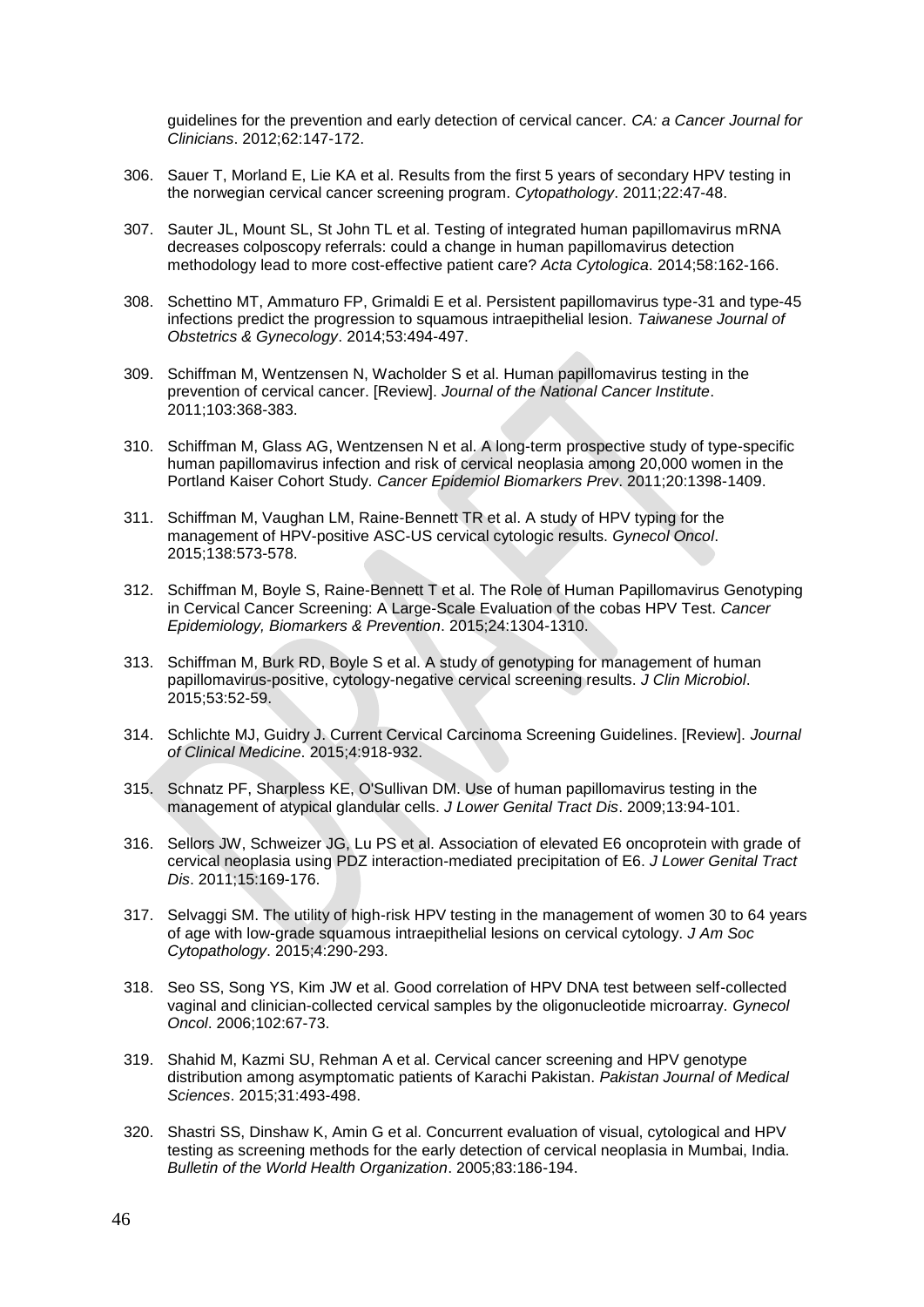- 321. Shen-Gunther J, Yu X. HPV molecular assays: defining analytical and clinical performance characteristics for cervical cytology specimens. *Gynecol Oncol*. 2011;123:263-271.
- 322. Shen Y, Gong J, He Y et al. Quantivirus HPV E6/E7 RNA 3.0 assay (bDNA) is as sensitive, but less specific than Hybrid Capture 2 test.[Erratum appears in J Virol Methods. 2013 Nov;193(2):729]. *Journal of Virological Methods*. 2013;187:288-293.
- 323. Shi JF, Belinson JL, Zhao FH et al. Human papillomavirus testing for cervical cancer screening: results from a 6-year prospective study in rural China. *American Journal of Epidemiology*. 2009;170:708-716.
- 324. Shipitsyna E, Zolotoverkhaya E, Kuevda D et al. Prevalence of high-risk human papillomavirus types and cervical squamous intraepithelial lesions in women over 30 years of age in St. Petersburg, Russia. *Cancer Epidemiology*. 2011;35:160-164.
- 325. Shwe MM, Kyi KN, Okada S et al. Trend of human papillomavirus genotypes in cervical neoplasia observed in a newly developing township in Yangon, Myanmar. *Acta Medica Okayama*. 2015;69:51-58.
- 326. Siebers AG, Arbyn M, Melchers WJG et al. Effectiveness of two strategies to follow-up ASC-US and LSIL screening results in The Netherlands using repeat cytology with or without additional hrHPV testing: a retrospective cohort study. *Cancer Causes Control*. 2014.
- 327. Sigurdsson K, Sigvaldason H, Gudmundsdottir T et al. The efficacy of HPV 16/18 vaccines on sexually active 18-23 year old women and the impact of HPV vaccination on organized cervical cancer screening. *Acta Obstetricia et Gynecologica Scandinavica*. 2009;88:27-35.
- 328. Sikon AL, Jin XW, Lipold LD et al. Pap vs. HPV vs co-test for CIN2+ detection: A retrospective study of performance and cost. *J Gen Intern Med*. 2014;29:S163-S164.
- 329. Silva C, Almeida EC, Cobo EC et al. A retrospective study on cervical intraepithelial lesions of low-grade and undetermined significance: evolution, associated factors and cytohistological correlation. *Sao Paulo Medical Journal = Revista Paulista de Medicina*. 2014;132:92-96.
- 330. Sodhani P, Gupta S, Sharma JK et al. Test characteristics of various screening modalities for cervical cancer: a feasibility study to develop an alternative strategy for resource-limited settings. *Cytopathology*. 2006;17:348-352.
- 331. Sole-Sedeno JM, Mancebo G, Miralpeix E et al. Utility of HPV genotyping in the management of low-grade squamous intraepithelial cervical lesions (LSIL). *Gynecol Oncol*. 2015;137:31.
- 332. Solomon J, Teschendorf C, Hasteh F. Management of cytology negative high-risk human papillomavirus positive cervical smears. *Lab Invest*. 2015;95:308A-309A.
- 333. Song SH, Lee JK, Oh MJ et al. Risk factors for the progression or persistence of untreated mild dysplasia of the uterine cervix. *Int J Gynecol Cancer*. 2006;16:1608-1613.
- 334. Sorbye SW, Arbyn M, Fismen S et al. HPV E6/E7 mRNA testing is more specific than cytology in post-colposcopy follow-up of women with negative cervical biopsy. *PLoS ONE [Electronic Resource]* . 2011;6:e26022.
- 335. Sorbye SW, Fismen S, Gutteberg TJ et al. HPV mRNA testing in triage of women with ASC-US cytology may reduce the time for CIN2+diagnosis compared with repeat cytology. *Current Pharmaceutical Design*. 2013;19:1401-1405.
- 336. -----HPV mRNA is more specific than HPV DNA in triage of women with minor cervical lesions. *PLoS ONE [Electronic Resource]*. 2014;9:e112934.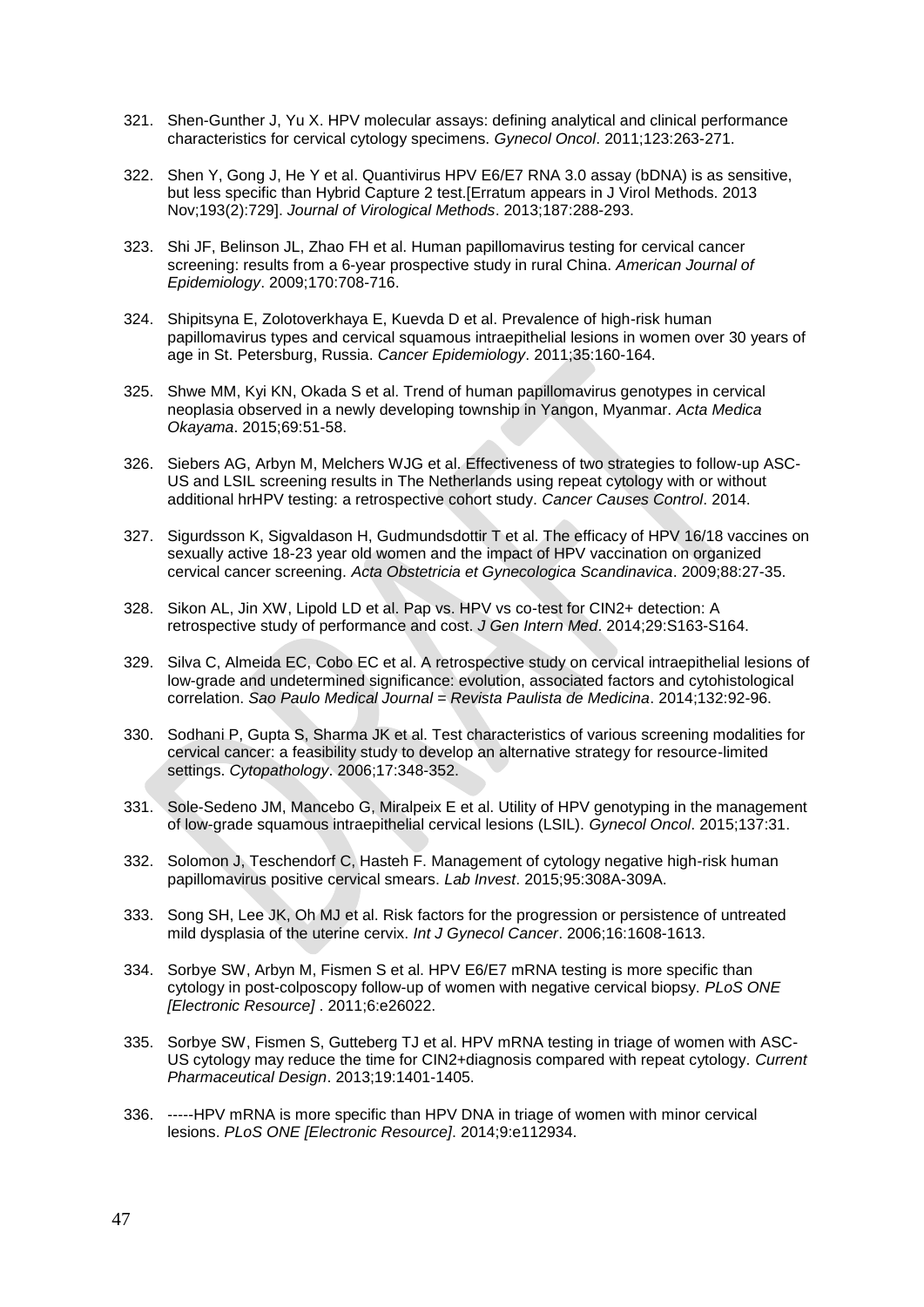- 337. Soto Y, Torres G, Kouri V et al. Molecular epidemiology of human papillomavirus infections in cervical samples from cuban women older than 30 years. *J Lower Genital Tract Dis*. 2014;18:210-217.
- 338. Spathis A, Kottaridi C, Chranioti A et al. mRNA and DNA detection of human papillomaviruses in women of all ages attending two colposcopy clinics. *PLoS ONE [Electronic Resource]*. 2012;7:e49205.
- 339. Spinillo A, Dal BB, Gardella B et al. Multiple human papillomavirus infection and high grade cervical intraepithelial neoplasia among women with cytological diagnosis of atypical squamous cells of undetermined significance or low grade squamous intraepithelial lesions. *Gynecol Oncol*. 2009;113:115-119.
- 340. Spinillo A, Gardella B, Chiesa A et al. Diagnostic accuracy of colposcopy in relation to human papillomavirus genotypes and multiple infection. *Gynecol Oncol*. 2014;134:527-533.
- 341. Spinillo A, Gardella B, Roccio M et al. Multiple human papillomavirus infection with or without type 16 and risk of cervical intraepithelial neoplasia among women with cervical cytological abnormalities. *Cancer Causes Control*. 2014;25:1669-1676.
- 342. Stanculescu R, Bratila E, Bausic V et al. The triage of low-grade cytological abnormalities by the immunocytological expression of cyclin-dependent kinase inhibitor p16INK4a versus Human Papillomavirus test: a real possibility to predict cervical intraepithelial neoplasia CIN2 or CIN2+. *Romanian Journal of Morphology & Embryology*. 2013;54:1061-1065.
- 343. Stanczuk GA, Currie H, Baxter G et al. Cobas 4800 HPV detection in the cervical, vaginal and urine samples of women with high-grade CIN before and after treatment. *Journal of Clinical Pathology*. 2015;68:567-570.
- 344. Stoler MH, Wright TC, Jr., Sharma A et al. High-risk human papillomavirus testing in women with ASC-US cytology: results from the ATHENA HPV study. *American Journal of Clinical Pathology*. 2011;135:468-475.
- 345. Stoler MH, Wright TC, Jr., Cuzick J et al. APTIMA HPV assay performance in women with atypical squamous cells of undetermined significance cytology results. *American Journal of Obstetrics & Gynecology*. 2013;208:144-148.
- 346. Stoler MH, Austin RM, Zhao C. Point-Counterpoint: Cervical Cancer Screening Should Be Done by Primary Human Papillomavirus Testing with Genotyping and Reflex Cytology for Women over the Age of 25 Years. *J Clin Microbiol*. 2015;53:2798-2804.
- 347. Sultana F, Gertig DM, Wrede CD et al. A pilot study to compare dry cervical sample collection with standard practice of wet cervical samples for human papillomavirus testing. *J Clin Virol*. 2015;69:210-213.
- 348. Supho B, Supoken A, Kleebkaew P et al. Cervical pathology in high-risk human papillomavirus- positive, cytologically normal women. *Asian Pacific Journal of Cancer Prevention: Apjcp*. 2014;15:7977-7980.
- 349. Sycuro LK, Xi LF, Hughes JP et al. Persistence of genital human papillomavirus infection in a long-term follow-up study of female university students. *Journal of infectious diseases*. 2008;198:971-978.
- 350. Szarewski A, Cadman L, Mallett S et al. Human papillomavirus testing by self-sampling: assessment of accuracy in an unsupervised clinical setting. *Journal of Medical Screening*. 2007;14:34-42.
- 351. Szarewski A, Ambroisine L, Cadman L et al. Comparison of predictors for high-grade cervical intraepithelial neoplasia in women with abnormal smears. *Cancer Epidemiology, Biomarkers & Prevention*. 2008;17:3033-3042.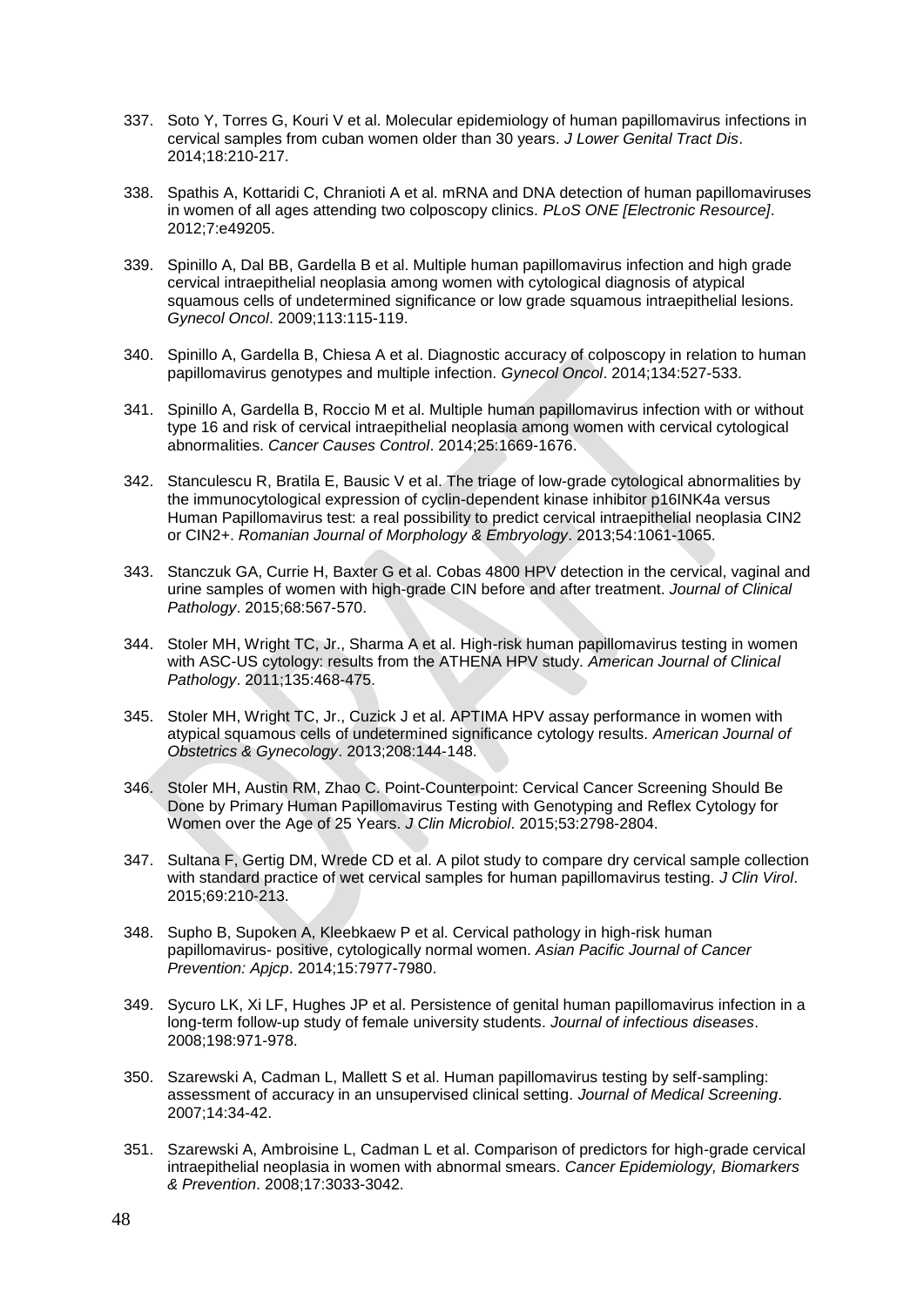- 352. Szarewski A. Ushering in a new era: human papillomavirus (HPV) testing comes to the NHS Cervical Screening Programme. *Journal of Family Planning & Reproductive Health Care*. 2011;37:64-67.
- 353. Szarewski A, Mesher D, Cadman L et al. Comparison of seven tests for high-grade cervical intraepithelial neoplasia in women with abnormal smears: the Predictors 2 study. *J Clin Microbiol*. 2012;50:1867-1873.
- 354. Tempfer C, Grimm C, Harwanegg C et al. Frequency of 23 human papillomavirus types using DNA microarray in women with and without cytological anomalies. *Anticancer Research*. 2007;27:1721-1726.
- 355. Tinelli A, Guido M, Zizza A et al. The mRNA-HPV test utilization in the follow up of HPV related cervical lesions. *Current Pharmaceutical Design*. 2013;19:1458-1465.
- 356. Tokmak A, Guzel AI, Ozgu E et al. Clinical significance of atypical squamous cells of undetermined significance in detecting preinvasive cervical lesions in post- menopausal Turkish women. *Asian Pacific Journal of Cancer Prevention: Apjcp*. 2014;15:6639-6641.
- 357. Tornesello ML, Duraturo ML, Buonaguro L et al. Prevalence of human papillomavirus genotypes and their variants in high risk West Africa women immigrants in South Italy. *Infectious Agents & Cancer [Electronic Resource]*. 2007;2:1.
- 358. Tornesello ML, Cassese R, De RN et al. High prevalence of human papillomavirus infection in Eastern European and West African women immigrants in South Italy. *APMIS*. 2011;119:701- 709.
- 359. Trimble CL, Piantadosi S, Gravitt P et al. Spontaneous regression of high-grade cervical dysplasia: effects of human papillomavirus type and HLA phenotype. *Clinical Cancer Research*. 2005;11:4717-4723.
- 360. Trope A, Sjoborg KD, Nygard M et al. Cytology and human papillomavirus testing 6 to 12 months after ASCUS or LSIL cytology in organized screening to predict high-grade cervical neoplasia between screening rounds. *J Clin Microbiol*. 2012;50:1927-1935.
- 361. Tsai HT, Tsai YM, Yang SF et al. A notable accessory screening program for detection of cervical intraepithelial neoplasia. *Pathologie Biologie*. 2009;57:477-482.
- 362. Tsiodras S, Georgoulakis J, Chranioti A et al. Hybrid capture vs. PCR screening of cervical human papilloma virus infections. Cytological and histological associations in 1270 women. *BMC cancer*. 2010;10:53.
- 363. Tsiodras S, Alepaki M, Chranioti A et al. NASBA in correlation with clinical array hpv testing and associations with cytological and histological diagnoses in 515 women. *Cytopathology*. 2011;22:59.
- 364. Tsoumpou I, Valasoulis G, Founta C et al. High-risk human papillomavirus DNA test and p16(INK4a) in the triage of LSIL: a prospective diagnostic study. *Gynecol Oncol*. 2011;121:49-53.
- 365. Twiggs LB, Hopkins M. High-risk HPV DNA testing and HPV-16/18 genotyping: what is the clinical application?. [Review]. *J Lower Genital Tract Dis*. 2011;15:224-230.
- 366. Twu NF, Yen MS, Lau HY et al. Type-specific human papillomavirus DNA testing with the genotyping array: a comparison of cervical and vaginal sampling. *European Journal of Obstetrics, Gynecology, & Reproductive Biology*. 2011;156:96-100.
- 367. Uijterwaal MH, Witte BI, van Kemenade FJ et al. Triaging borderline/mild dyskaryotic Pap cytology with p16/Ki-67 dual-stained cytology testing: cross-sectional and longitudinal outcome study. *British journal of cancer*. 2014;110:1579-1586.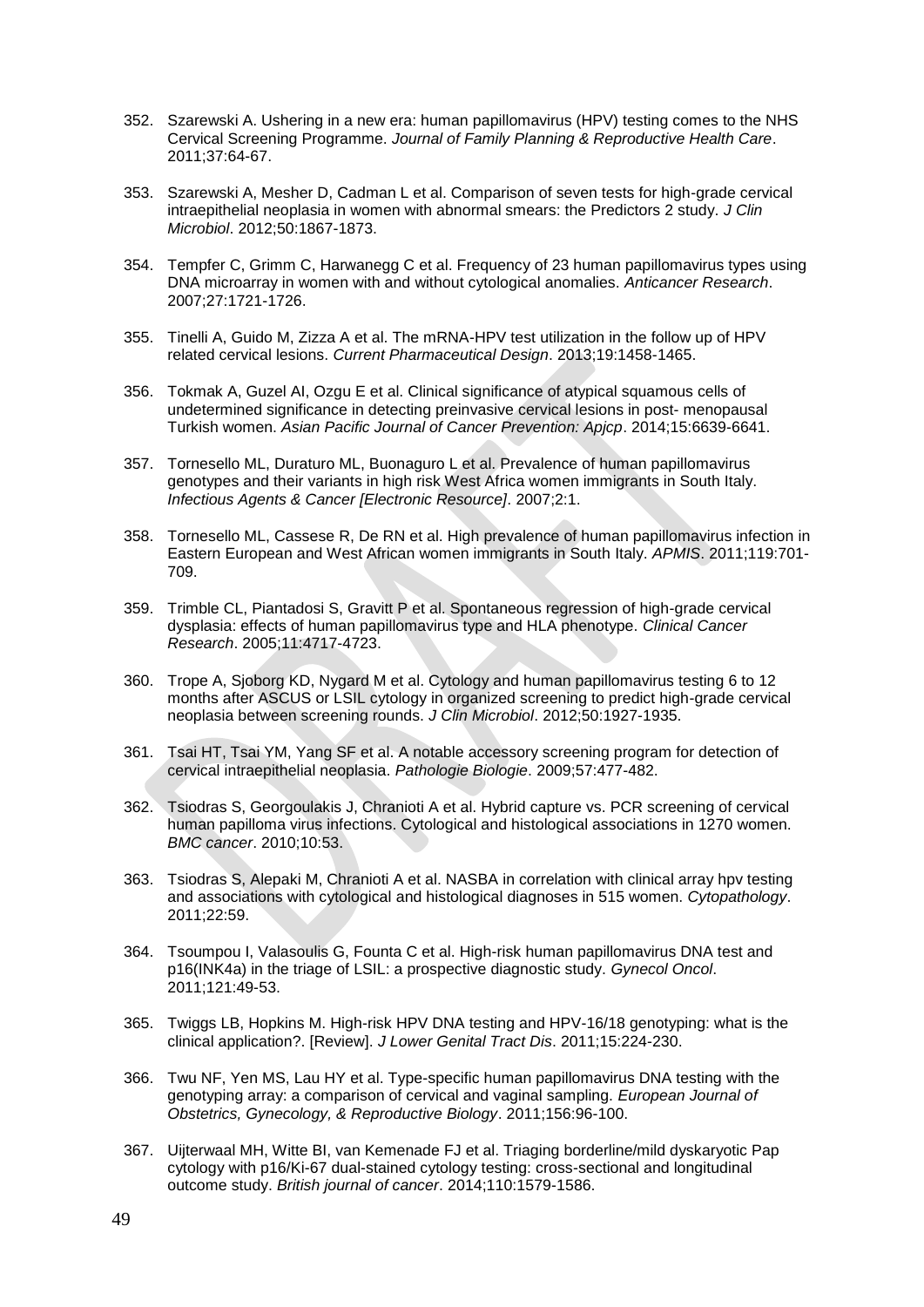- 368. Uijterwaal MH, Polman NJ, Witte BI et al. Triaging HPV-positive women with normal cytology by p16/Ki-67 dual-stained cytology testing: baseline and longitudinal data. *International journal of cancer*. 2015;136:2361-2368.
- 369. Ursu RG, Onofriescu M, Nemescu D et al. HPV prevalence and type distribution in women with or without cervical lesions in the Northeast region of Romania. *Virology Journal*. 2011;8:558.
- 370. van der Marel J, van BR, Quint WG et al. The impact of human papillomavirus genotype on colposcopic appearance: a cross-sectional analysis. *BJOG: An International Journal of Obstetrics & Gynaecology*. 2014;121:1117-1126.
- 371. van der Marel J, Berkhof J, Ordi J et al. Attributing oncogenic human papillomavirus genotypes to high-grade cervical neoplasia: which type causes the lesion? *American Journal of Surgical Pathology*. 2015;39:496-504.
- 372. Van Le L. Summary of "Primary cervical cancer screening with human papillomavirus: End of study results from the ATHENA study using HPV as the first-line screening test" by Wright et al 2015. *Obstet Gynecol Surv*. 2015;70:321-322.
- 373. Verdoodt F, Szarewski A, Halfon P et al. Triage of women with minor abnormal cervical cytology: meta-analysis of the accuracy of an assay targeting messenger ribonucleic acid of 5 high-risk human papillomavirus types. [Review]. *Cancer Cytopathol*. 2013;121:675-687.
- 374. Vidal AC, Smith JS, Iversen E et al. HPV genotype distribution and cervical intraepithelial neoplasia in African American and white women living in the Southeastern United States. *Cancer Prev Res*. 2013;6.
- 375. Vidal AC, Smith JS, Valea F et al. HPV genotypes and cervical intraepithelial neoplasia in a multiethnic cohort in the southeastern USA. *Cancer Causes Control*. 2014;25:1055-1062.
- 376. Vink MA, Bogaards JA, Meijer CJ et al. Primary human papillomavirus DNA screening for cervical cancer prevention: Can the screening interval be safely extended? *International journal of cancer*. 2015;137:420-427.
- 377. Wahlstrom C, Iftner T, Dillner J et al. Population-based study of screening test performance indices of three human papillomavirus DNA tests. *Journal of Medical Virology*. 2007;79:1169- 1175.
- 378. Walavalkar V, Fischer AH, Owens CL. Significance of cytopathologist's review of Pap tests screened as negative for intraepithelial lesion or malignancy that are positive for high-risk human papillomavirus. *J Am Soc Cytopathology*. 2015;4:190-194.
- 379. Walker JL, Wang SS, Schiffman M et al. Predicting absolute risk of CIN3 during postcolposcopic follow-up: results from the ASCUS-LSIL Triage Study (ALTS). *American Journal of Obstetrics & Gynecology*. 2006;195:341-348.
- 380. Walmer DK, Eder PS, Bell L et al. Human papillomavirus prevalence in a population of women living in Port-au-Prince and Leogane, Haiti. *PLoS ONE [Electronic Resource]*. 2013;8:e76110.
- 381. Wang JL, Yang YZ, Dong WW et al. Application of human papillomavirus in screening for cervical cancer and precancerous lesions. *Asian Pacific Journal of Cancer Prevention: Apjcp*. 2013;14:2979-2982.
- 382. Wang SS, Zuna RE, Wentzensen N et al. Human papillomavirus cofactors by disease progression and human papillomavirus types in the study to understand cervical cancer early endpoints and determinants. *Cancer Epidemiology, Biomarkers & Prevention*. 2009;18:113- 120.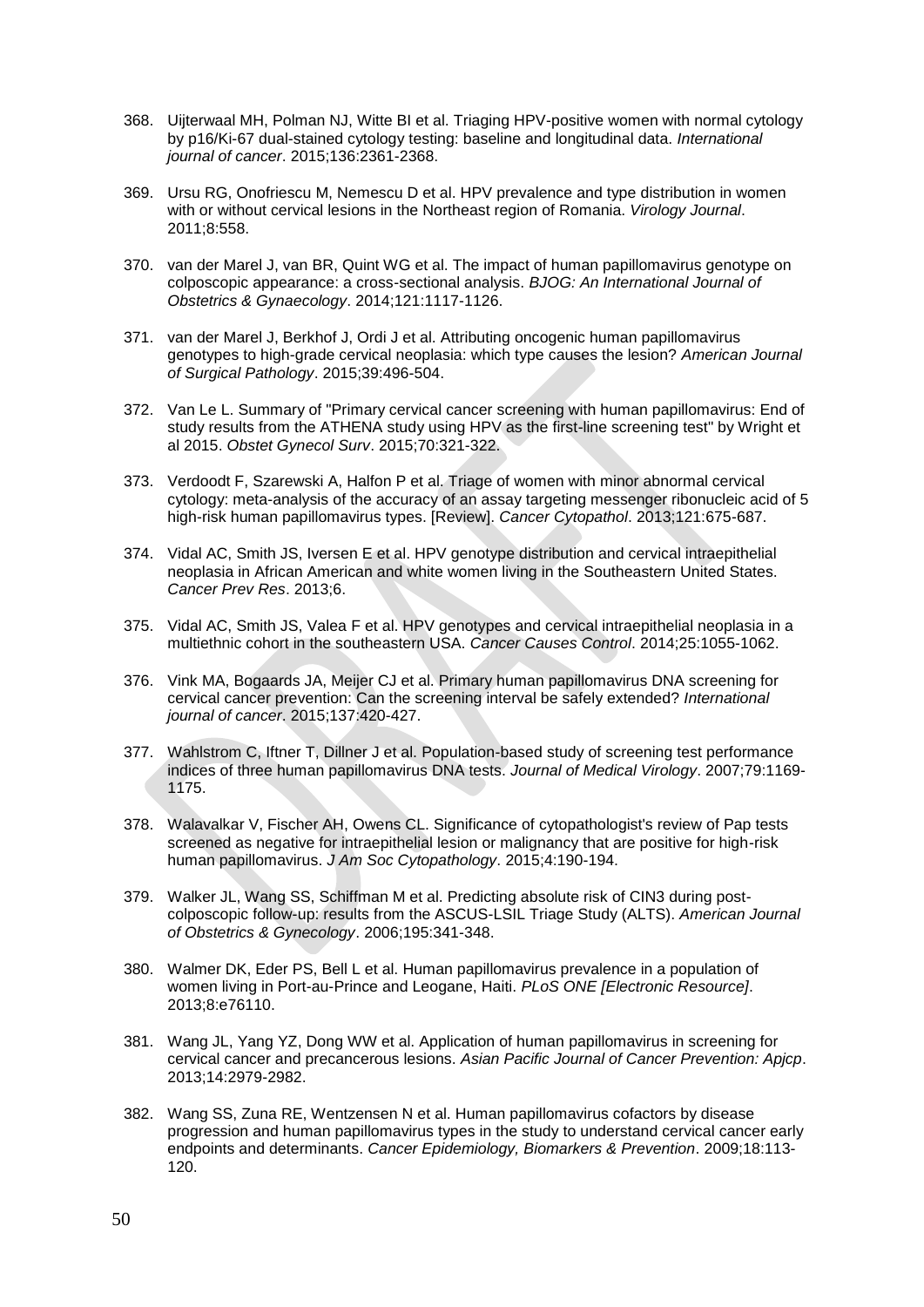- 383. Watson M, Benard V, Lin L et al. Provider management of equivocal cervical cancer screening results among underserved women, 2009-2011: follow-up of atypical squamous cells of undetermined significance.[Erratum appears in Cancer Causes Control. 2015 May;26(5):765; PMID: 25924587]. *Cancer Causes Control*. 2015;26:759-764.
- 384. Wei H, Wang N, Zhang Y et al. Distribution of various types of low-risk human papillomavirus according to cervical cytology and histology in northern Chinese women. *International Journal of Gynaecology & Obstetrics*. 2014;126:28-32.
- 385. Wentzensen N, Schiffman M, Dunn T et al. Multiple human papillomavirus genotype infections in cervical cancer progression in the study to understand cervical cancer early endpoints and determinants. *International journal of cancer*. 2009;125:2151-2158.
- 386. Wentzensen N, Schiffman M, Dunn ST et al. Grading the severity of cervical neoplasia based on combined histopathology, cytopathology, and HPV genotype distribution among 1,700 women referred to colposcopy in Oklahoma. *International journal of cancer*. 2009;124:964- 969.
- 387. Wentzensen N, Wilson LE, Wheeler CM et al. Hierarchical clustering of human papilloma virus genotype patterns in the ASCUS-LSIL triage study. *Cancer Research*. 2010;70:8578- 8586.
- 388. Wentzensen N, Fetterman B, Castle PE et al. p16/Ki-67 Dual Stain Cytology for Detection of Cervical Precancer in HPV-Positive Women. *Journal of the National Cancer Institute*. 2015;107:2015.
- 389. Werner CL, Griffith WF, III, Ashfaq R et al. Comparison of human papilloma virus testing and spectroscopy combined with cervical cytology for the detection of high-grade cervical neoplasia. *J Lower Genital Tract Dis*. 2007;11:73-79.
- 390. Wheeler CM, Hunt WC, Schiffman M et al. Human papillomavirus genotypes and the cumulative 2-year risk of cervical precancer. *Journal of infectious diseases*. 2006;194:1291- 1299.
- 391. Wheeler CM, Hunt WC, Joste NE et al. Human papillomavirus genotype distributions: implications for vaccination and cancer screening in the United States. *Journal of the National Cancer Institute*. 2009;101:475-487.
- 392. Wheeler CM, Hunt WC, Cuzick J et al. The influence of type-specific human papillomavirus infections on the detection of cervical precancer and cancer: A population-based study of opportunistic cervical screening in the United States. *International journal of cancer*. 2014;135:624-634.
- 393. White C, Keegan H, Pilkington L et al. Evaluation of the clinical performance of the cobas 4800 HPV test in patients referred for colposcopy. *J Clin Microbiol*. 2013;51:3415-3417.
- 394. Whitlock EP, Vesco KK, Eder M et al. Liquid-based cytology and human papillomavirus testing to screen for cervical cancer: a systematic review for the U.S. Preventive Services Task Force. [Review][Erratum appears in Ann Intern Med. 2012 Jan 3;156(1 Pt 1):71-2]. *Annals of Internal Medicine*. 2011;155:687-697.
- 395. Winer RL, Kiviat NB, Hughes JP et al. Development and duration of human papillomavirus lesions, after initial infection. *Journal of infectious diseases*. 2005;191:731-738.
- 396. Winsley E, Maharaj D, Abels P et al. Outcomes in HrHPV-positive women with low grade cervical smears and normal or low grade initial colposcopy results. *New Zealand Medical Journal*. 2014;127:37-43.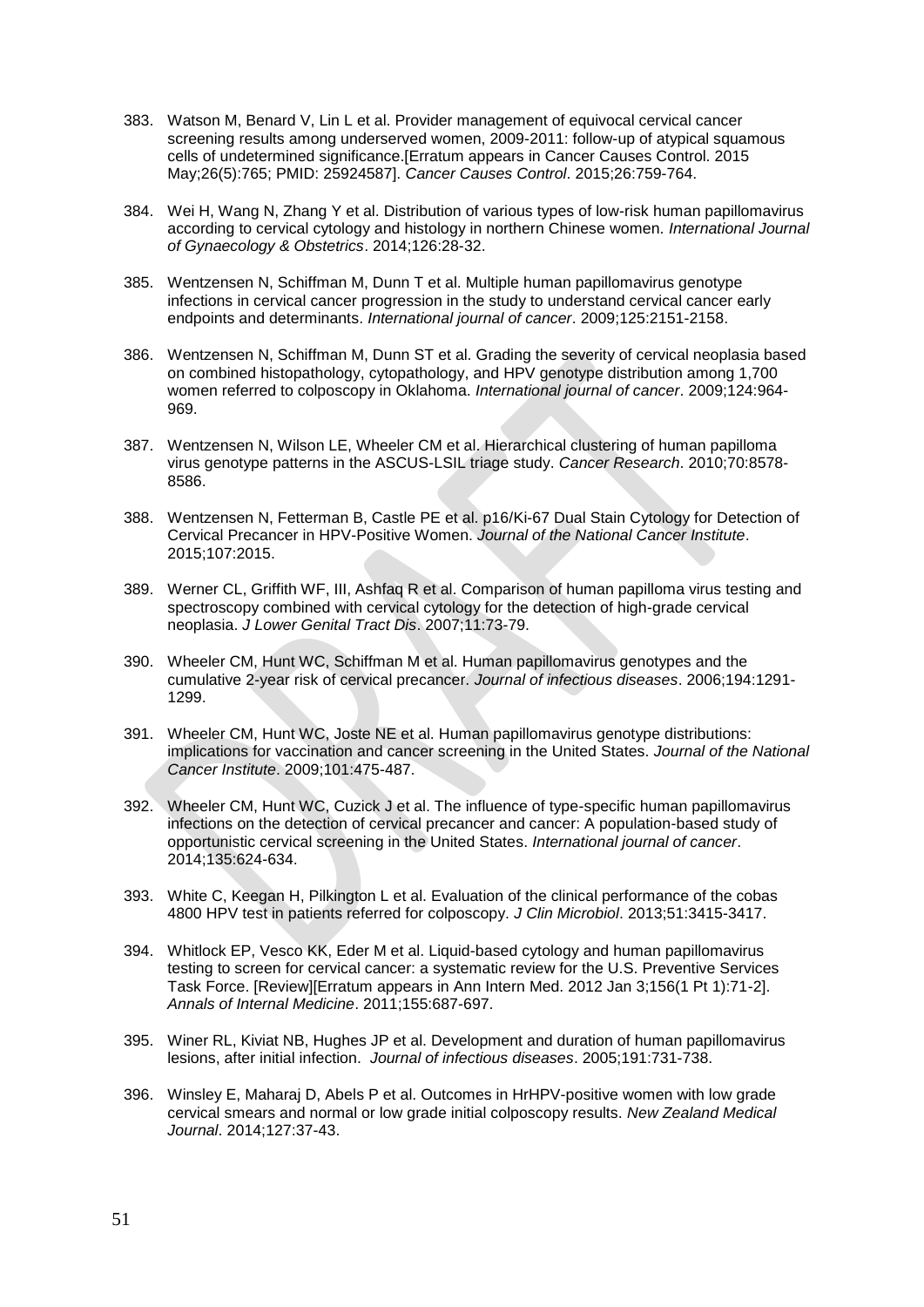- 397. Wong AK, Chan RC, Nichols WS et al. Human papillomavirus (HPV) in atypical squamous cervical cytology: the Invader HPV test as a new screening assay. *J Clin Microbiol*. 2008;46:869-875.
- 398. Woodard A, Austin RM, Li Z et al. Prevalence of HPV 16/18 genotypes and histopathologic follow-up outcomes in women with negative cytology and positive high-risk HPV test results. *J Am Soc Cytopathology*. 2015;4:261-266.
- 399. Woodard AH, Li Z, Austin M et al. Histopathologic follow-up outcomes and prevalence of HPV 16/18 genotypes in women with negative cytology and positive high risk HPV test results in a large academic womens hospital laboratory. *Lab Invest*. 2014;94:127A.
- 400. Wright JD, Rader JS, Davila R et al. Human papillomavirus triage for young women with atypical squamous cells of undetermined significance. *Obstetrics & Gynecology*. 2006;107:822-829.
- 401. Wright T, Castle P, Behrens C et al. Risk of ëÑCIN3 after 3 years of follow-up of 42,209 screened women: End of study results from ATHENA. *Gynecol Oncol*. 2013;130:e166.
- 402. Wright TC, Stoler MH, Behrens CM et al. Comparison of the performance of human papillomavirus (HPV) primary screening strategies with cytology-based strategies: Results from the ATHENA trial 3-year follow-up phase. *Gynecol Oncol*. 2014;133:3.
- 403. Wright TC, Stoler MH, Behrens CM et al. Primary cervical cancer screening with human papillomavirus: end of study results from the ATHENA study using HPV as the first-line screening test. *Gynecol Oncol*. 2015;136:189-197.
- 404. Wright TC, Jr., Massad LS, Dunton CJ et al. 2006 consensus guidelines for the management of women with abnormal cervical cancer screening tests. [Review] [81 refs]. *American Journal of Obstetrics & Gynecology*. 2007;197:346-355.
- 405. -----2006 consensus guidelines for the management of women with cervical intraepithelial neoplasia or adenocarcinoma in situ. [90 refs][Erratum appears in J Low Genit Tract Dis. 2008 Jan;12(1):63]. *J Lower Genital Tract Dis*. 2007;11:223-239.
- 406. Wright TC, Jr., Stoler MH, Sharma A et al. Evaluation of HPV-16 and HPV-18 genotyping for the triage of women with high-risk HPV+ cytology-negative results. *American Journal of Clinical Pathology*. 2011;136:578-586.
- 407. Wright TC, Jr., Stoler MH, Behrens CM et al. Interlaboratory variation in the performance of liquid-based cytology: insights from the ATHENA trial. *International journal of cancer*. 2014;134:1835-1843.
- 408. Wu D, Cai L, Huang M et al. Prevalence of genital human papillomavirus infection and genotypes among women from Fujian province, PR China. *European Journal of Obstetrics, Gynecology, & Reproductive Biology*. 2010;151:86-90.
- 409. Wu R, Du H, Belinson SE et al. Secondary screening after primary self-sampling for human papillomavirus from SHENCCAST II. *J Lower Genital Tract Dis*. 2012;16:416-420.
- 410. Wu S, Meng L, Wang S et al. A comparison of four screening methods for cervical neoplasia. *International Journal of Gynaecology & Obstetrics*. 2005;91:189-193.
- 411. Yao G. Cervical cytology ASCUS patients with HPV detection and clinical value. *Int J Gynecol Cancer*. 2014;24:716.
- 412. Ye J, Cheng X, Chen X et al. Short-term type-specific HPV persistence and its predictors in an asymptomatic general female population in Zhejiang, China. *International Journal of Gynaecology & Obstetrics*. 2010;110:217-222.